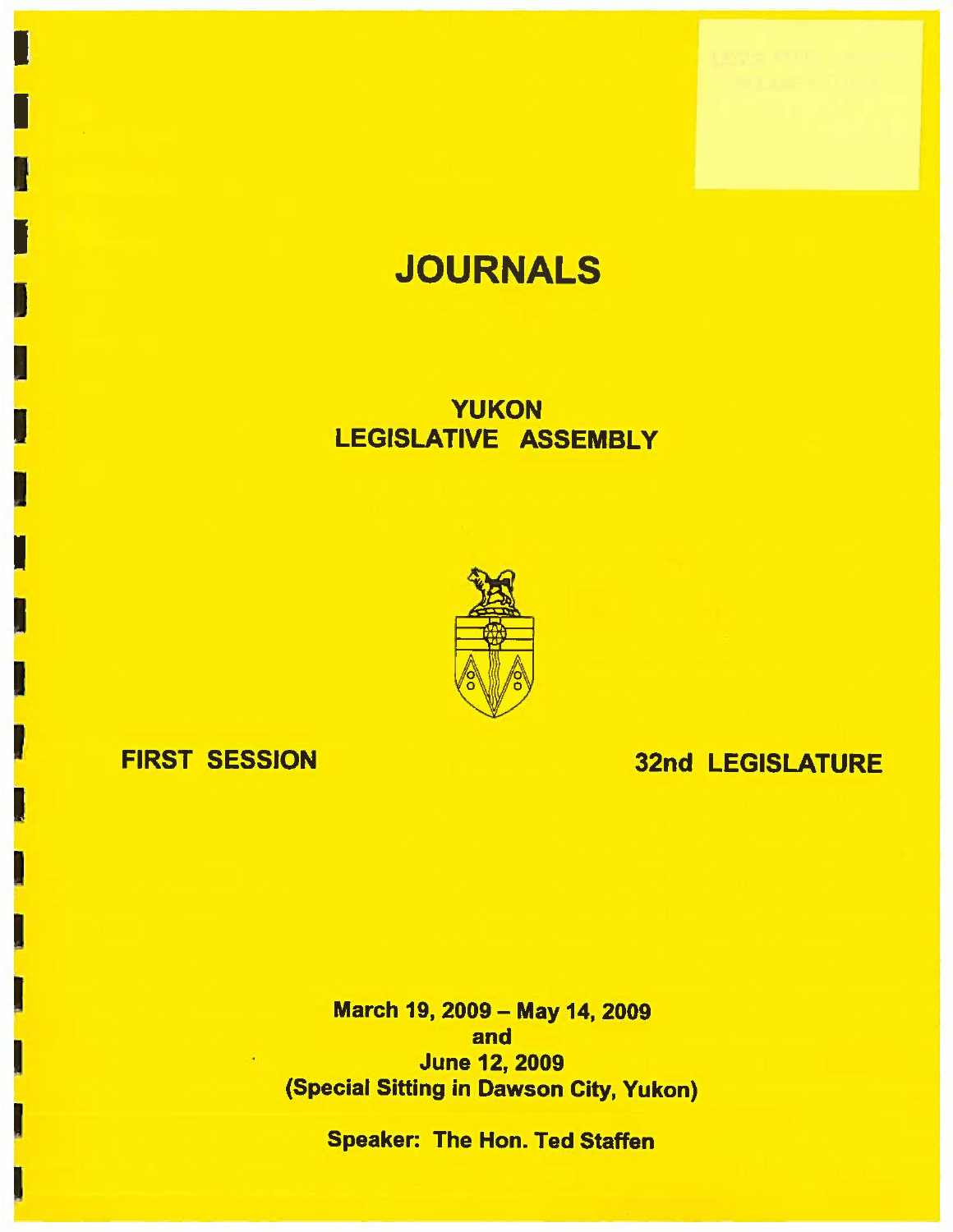#### $-266-$

#### **No. 133**

#### **VOTES AND PROCEEDINGS**

#### **of the**

#### **YUKON LEGISLATIVE ASSEMBLY**

#### **32nd Legislative Assembly First Session**

#### Thursday, March 19, 2009

The Speaker took the Chair at 1:00 p.m.

#### **INTRODUCTION OF PAGES**

 The Speaker informed the Assembly that Cheylsea Mitchell and Meaghan O'Connor from F.H. Collins Secondary School, and Tarek Bos-Jabbar, Nathan Brown, Zach Erdman, Samantha Fry, Rhea Slade, and Sarah Wright from Porter Creek Secondary School would be serving as Pages during the Spring Sitting. Tarek Bos-Jabbar and Nathan Brown were introduced and welcomed to the House.

#### **SPEAKER'S STATEMENT (Re: Changes to the Order Paper – withdrawal of Motions)**

 Prior to proceeding with the Daily Routine, the Speaker made the following statement regarding changes made to the Order Paper.

 "Motions No. 18, 34 and 82, standing in the name of the Member for Vuntut Gwitchin, have been removed from the Order Paper at the request of that Member.

The following motions have been removed from the Order Paper because they are outdated: Motions No. 58, 354, 514 and 594, standing in the name of the Member for Mount Lorne; Motion #211, standing in the name of the Member for McIntyre-Takhini; Motions No. 258, 512 and 603, standing in the name of the Member for Kluane; Motion # 326, standing in the name of the Member for Mayo-Tatchun; Motions No. 328 and 482, standing in the name of the Member for Porter Creek South; Motion #412, standing in the name of the Leader of the Third Party; Motion #437, standing in the name of the Member for Klondike; and Motion #481, standing in the name of the Member for Vuntut Gwitchin.

Also, the following motions have been removed from the Order Paper because they referred to a bill that has passed this House: Motions No. 519, 520, 551 and 615, standing in the name of the Member for Kluane; Motion #550, standing in the name of the Leader of the Official Opposition; Motions No. 552, 553, 554, 555, 556 and 557, standing in the name of the Member for Mount Lorne; Motions No. 558, 559, 560, 561, 562, 566 and 598, standing in the name of the Member for McIntyre-Takhini; and Motions No. 567, 568, 571, 572, 573 and 574, standing in the name of the Leader of the Third Party.

The following motions have been removed from the Order Paper as the action requested in the motion has been fulfilled. Motions No. 205 and 634, standing in the name of the Leader of the Third Party; Motion #396, standing in the name of the Member for McIntyre-Takhini, and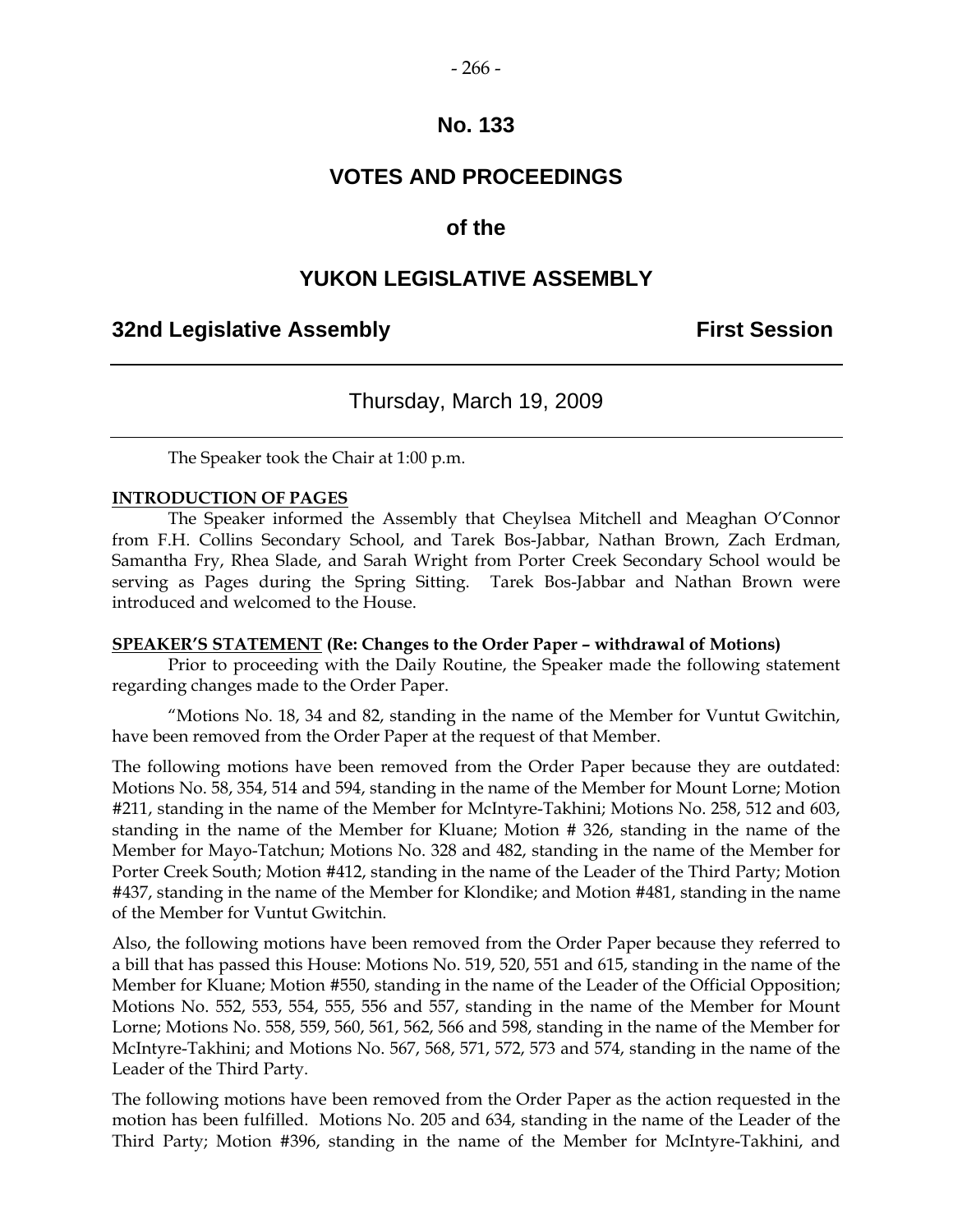Motion for the Production of Papers #5, standing the name of the Leader of the Official Opposition.

Motion #541, standing in the name of the Leader of the Third Party, has been removed from the Order Paper, as it is not in order."

#### **TRIBUTES**

#### **In remembrance of Fred Berger, former Yukon MLA**

 Mr. Hardy, Leader of the Third Party, paid tribute on behalf of all Members to Fred Berger who passed away on February 17, 2009. Mr. Berger represented Klondike in the 23rd Legislature, 1974 to 1978, was a successful businessman and a very active volunteer in Dawson City.

#### **INTRODUCTION OF BILLS**

- Bill #13 Third Appropriation Act, 2008-09 -Hon. Mr. Fentie
- Bill #14 Interim Supply Appropriation Act, 2009-10 -Hon. Mr. Fentie
- Bill #15 First Appropriation Act, 2009-10 -Hon. Mr. Fentie

#### **MONEY MESSAGE**

 Bill #13, Third Appropriation Act, 2008-09, Bill #14, Interim Supply Appropriation Act, 2009-10 and Bill #15, First Appropriation Act, 2009-10, were accompanied by a money message.

#### **GOVERNMENT BILLS (Second Reading)**

The following bill was called for Second Reading:

 Bill #15 - First Appropriation Act, 2009-10 -Hon. Mr. Fentie

Thereupon, the Hon. Mr. Fentie delivered the 2009-10 Budget Speech.

 Moved by Mr. Mitchell, Leader of the Official Opposition: THAT debate be now adjourned.

The question being put on the motion to adjourn debate, it was agreed to.

The Assembly adjourned at 3:13 p.m. until 1:00 p.m., Monday, March 23, 2009.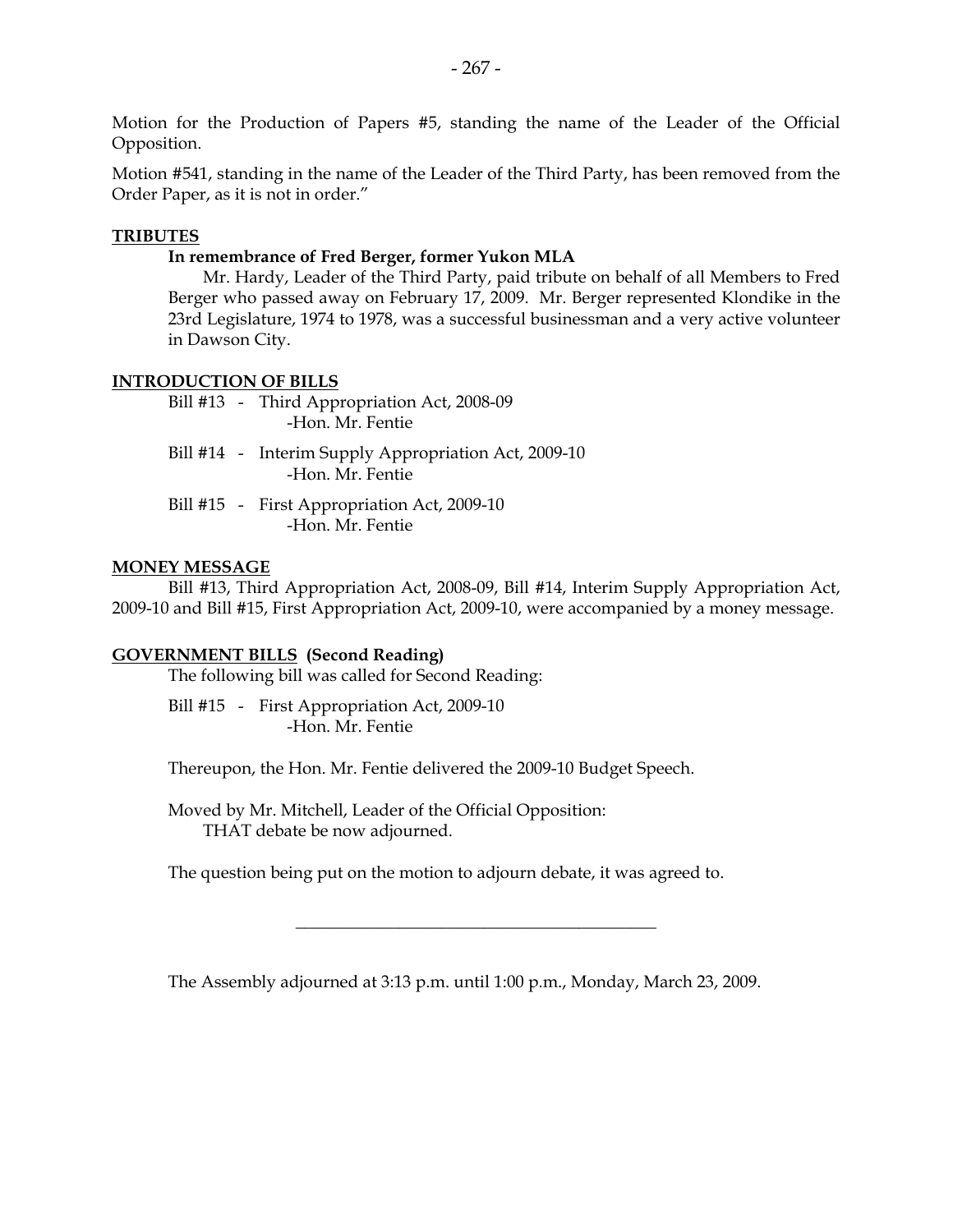### **VOTES AND PROCEEDINGS**

#### **of the**

#### **YUKON LEGISLATIVE ASSEMBLY**

#### **32nd Legislative Assembly First Session**

#### Monday, March 23, 2009

The Speaker took the Chair at 1:00 p.m.

#### **TRIBUTES**

#### **In remembrance of Joyce Hayden, former Yukon MLA**

 Mr. Hardy, Leader of the Third Party, paid tribute on behalf of all Members to Joyce Hayden, who passed away on March 7, 2009. Mrs. Hayden represented Whitehorse South Centre in the 27<sup>th</sup> Legislature, from 1989 to 1992, and was an author and the recipient of numerous awards for public service.

#### **TABLING RETURNS AND DOCUMENTS**

Hon. Ted Staffen, Speaker

 - Auditor General of Canada, Office of the: Public Schools and Advanced Education, Yukon Department of Education (January 2009)

#### **(Sessional Paper #108)**

Absence of Members from Sittings of the Legislative Assembly and its Committees: Report from the Clerk of the Yukon Legislative Assembly (dated March 23, 2009) **(Sessional Paper #109)**

#### **INTRODUCTION OF BILLS**

 Bill #67 - Employment Standards Act, Act to Amend the -Hon. Mr. Lang

 Bill #68 - Yukon College Act, Act to Amend the -Hon. Mr. Rouble

#### **GOVERNMENT BILLS (Second Reading)**

The following bill was called for Second Reading:

 Bill #15 - First Appropriation Act, 2009-10 -Hon. Mr. Fentie

 The debate continuing (from March 19, 2009) on the motion for Second Reading of Bill #15, entitled First Appropriation Act, 2009-10, and the time reaching 5:30 p.m., while Mr. Fairclough, Member for Mayo-Tatchun, was speaking to it, the Speaker, pursuant to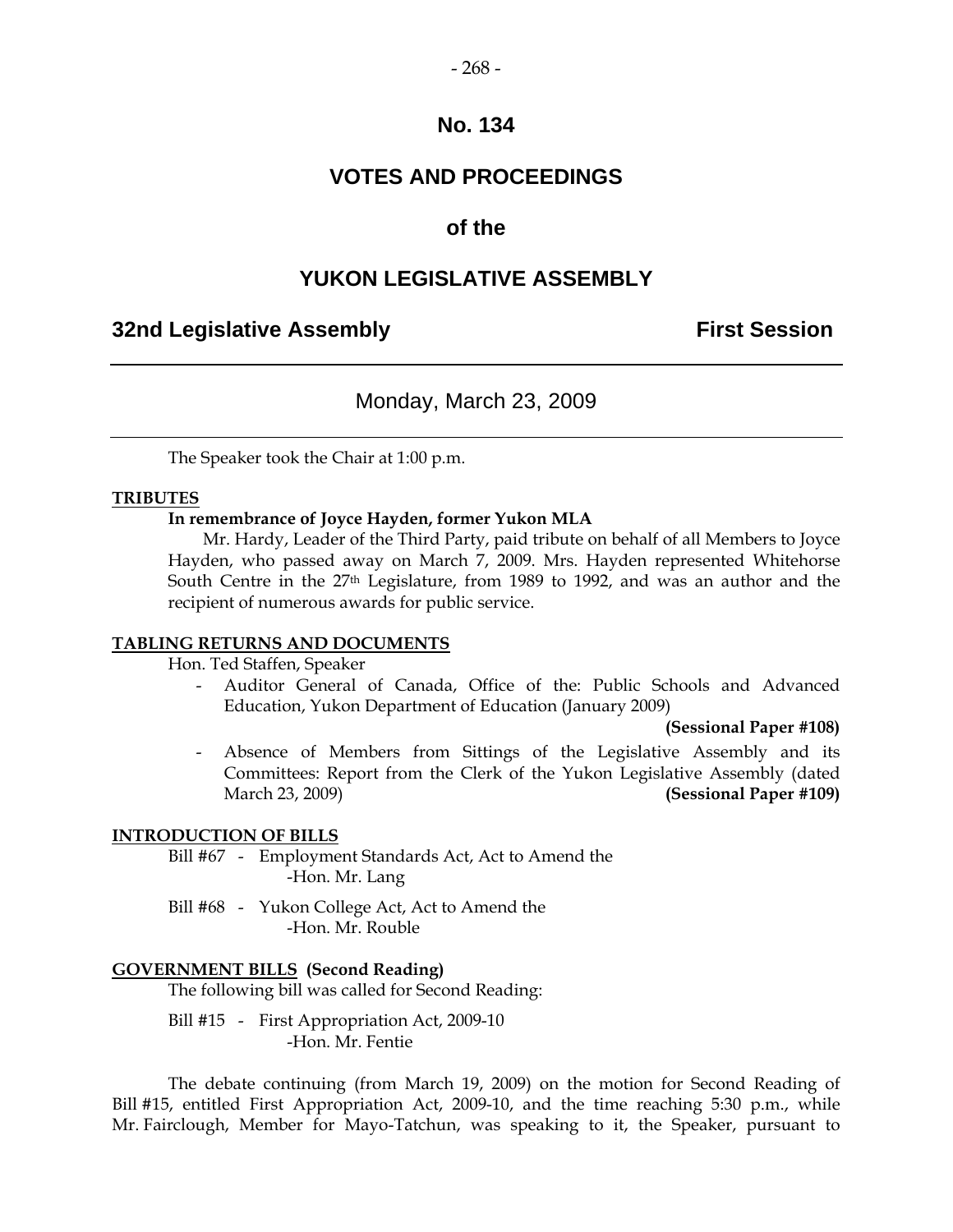Standing Order 2(2), adjourned the House until 1:00 p.m. on Tuesday, March 24, 2009, and debate on Second Reading was accordingly adjourned.

\_\_\_\_\_\_\_\_\_\_\_\_\_\_\_\_\_\_\_\_\_\_\_\_\_\_\_\_\_\_\_\_\_\_\_\_\_\_\_\_\_\_

The Assembly adjourned at 5:30 p.m. until 1:00 p.m., Tuesday, March 24, 2009.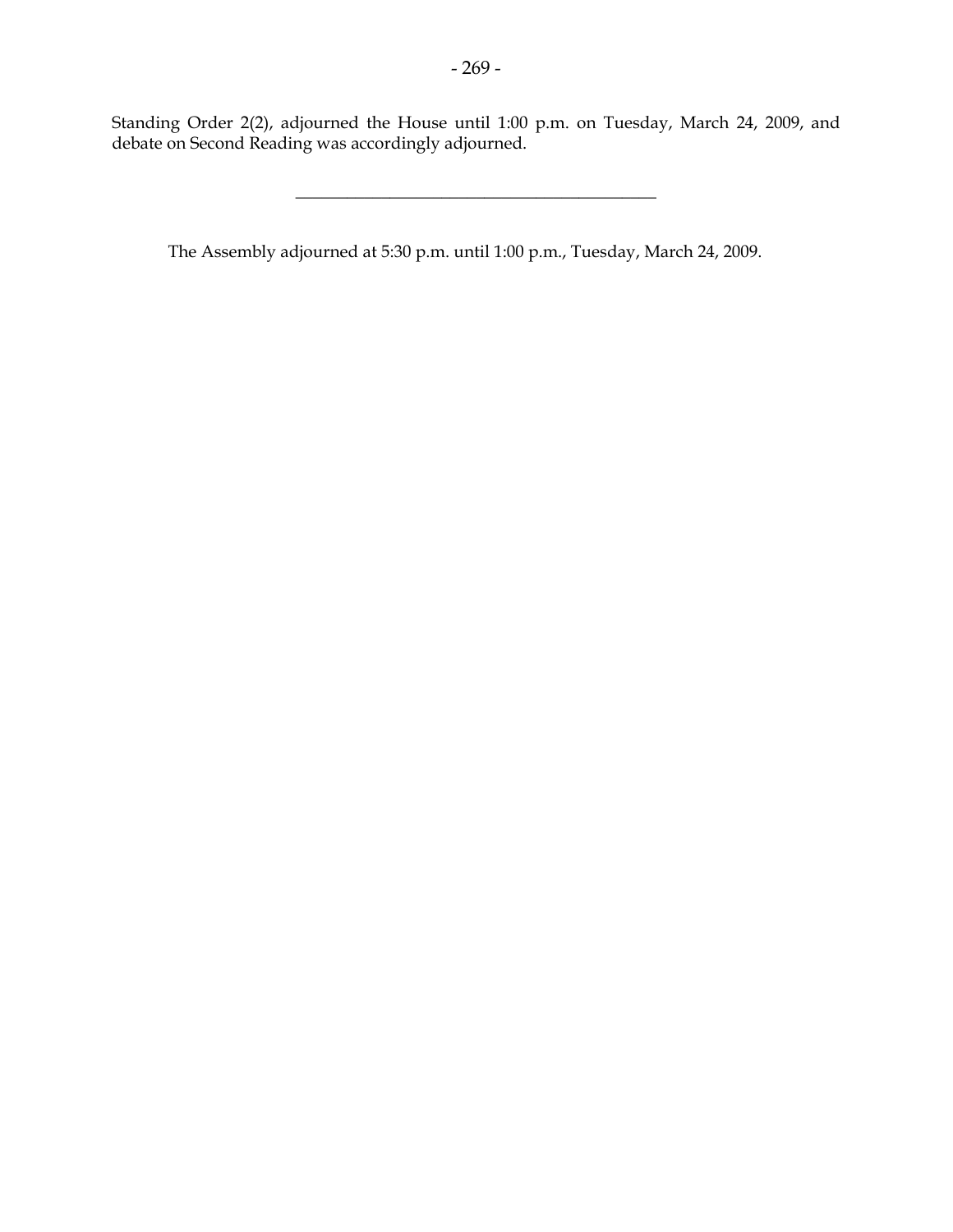### **VOTES AND PROCEEDINGS**

### **of the**

### **YUKON LEGISLATIVE ASSEMBLY**

#### **32nd Legislative Assembly First Session**

### Tuesday, March 24, 2009

The Speaker took the Chair at 1:00 p.m.

#### **INTRODUCTION OF BILLS**

 Bill #72 - Corrections Act, 2009 -Hon. Ms. Horne

 Bill #66 - Corporate Governance Statute Law Amendment Act -Hon. Mr. Lang

#### **NOTICE OF OPPOSITION PRIVATE MEMBERS' BUSINESS**

 Pursuant to Standing Order 14.2(3), Mr. McRobb, Official Opposition House Leader, identified Motion #677 and Motion #682 as being the items to be called during Opposition Private Members' Business on Wednesday, March 25, 2009.

 Pursuant to Standing Order 14.2(3), Mr. Cardiff, Third Party House Leader, identified Motion #497 as being the item to be called during Opposition Private Members' Business on Wednesday, March 25, 2009.

#### **GOVERNMENT BILLS (Second Reading)**

The following bill was called for Second Reading:

Bill #15 - First Appropriation Act, 2009-10 -Hon. Mr. Fentie

 The debate continuing (from March 19 and March 23, 2009) on the motion for Second Reading of Bill #15, entitled First Appropriation Act, 2009-10, and the time reaching 5:30 p.m. while Mr. McRobb, Member for Kluane, was speaking to it, the Speaker, pursuant to Standing Order 2(2), adjourned the House until 1:00 p.m. on Wednesday, March 25, 2009, and debate on Second Reading was accordingly adjourned.

The Assembly adjourned at 5:30 p.m. until 1:00 p.m., Wednesday, March 25, 2009.

 $\overline{\phantom{a}}$  , and the set of the set of the set of the set of the set of the set of the set of the set of the set of the set of the set of the set of the set of the set of the set of the set of the set of the set of the s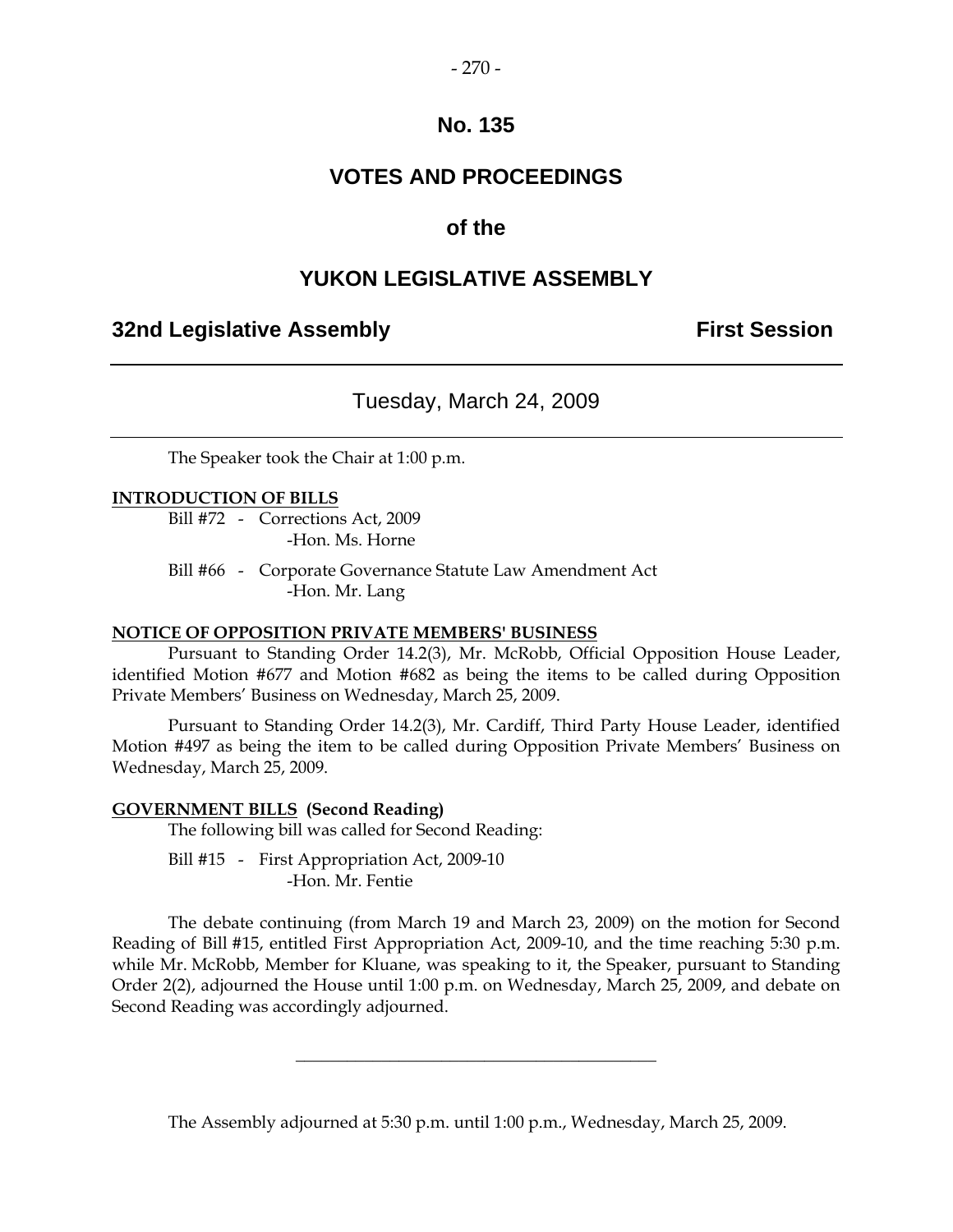### **VOTES AND PROCEEDINGS**

### **of the**

### **YUKON LEGISLATIVE ASSEMBLY**

#### **32nd Legislative Assembly The Contract Session**

### Wednesday, March 25, 2009

The Speaker took the Chair at 1:00 p.m.

#### **INTRODUCTION OF BILLS**

|  | Bill #71 - Human Rights Act, Act to Amend the<br>-Hon, Ms. Horne                                      |
|--|-------------------------------------------------------------------------------------------------------|
|  | Bill #69 - Miscellaneous Statute Law Amendment Act, 2009<br>-Hon, Ms. Horne                           |
|  | Bill #70 - Child and Youth Advocate Act<br>-Hon, Mr. Hart                                             |
|  | Bill #64 - Legislative Assembly Retirement Allowances Act, 2007, Act to Amend the<br>-Hon, Mr. Fentie |
|  | Bill #65 - Yukon Advisory Council on Women's Issues Act, Act to Amend the<br>-Hon, Ms. Horne          |

#### **FILED DOCUMENT**

 During Question Period, Mr. Cardiff, Member for Mount Lorne, filed the following document:

Air Emissions Permit No: 4201-60-007 issued to Engineering, Development & Operations Branch, Department of Community Services **(Filed Document #85)** 

#### **OPPOSITION PRIVATE MEMBERS' BUSINESS**

Moved by Mr. Fairclough, Member for Mayo-Tatchun:

THAT this House urges the Yukon Government to:

- (1) establish performance targets for Yukon students overall and, to the extent possible, for each major student sub-group and;
- (2) develop comprehensive action plans to reach these targets. **(Motion #677)**

 A debate arising on the motion, and the question being put, it was agreed to on the following recorded Division: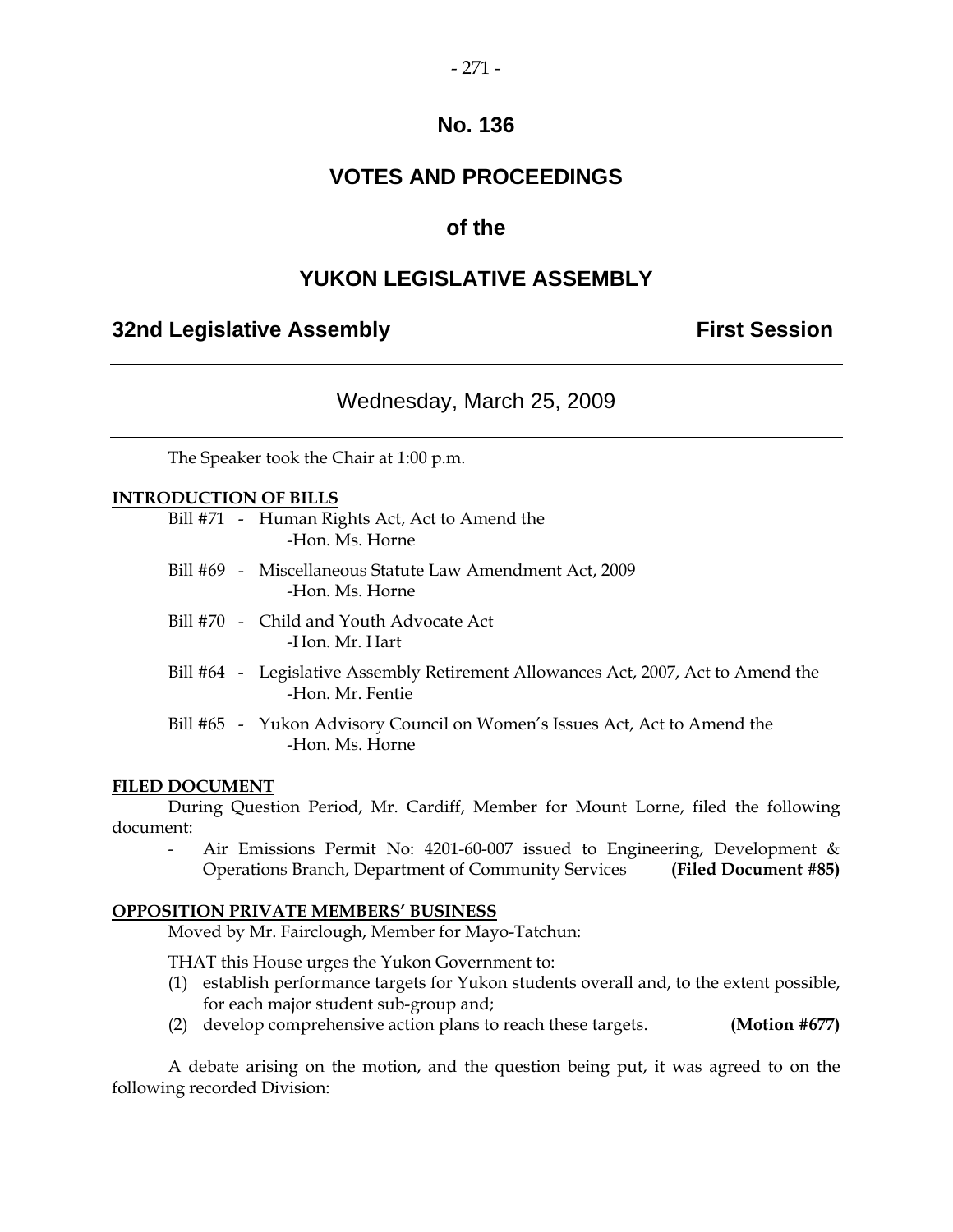|         | YEA        |            |    |
|---------|------------|------------|----|
| Fentie  | Lang       | McRobb     |    |
| Cathers | Horne      | Fairclough |    |
| Taylor  | Hart       | Inverarity | 14 |
| Kenyon  | Nordick    | Cardiff    |    |
| Rouble  | Mitchell   |            |    |
|         | <b>NAY</b> |            |    |

0

Moved by Mr. Cardiff, Member for Mount Lorne:

 THAT this House urges the Yukon Government, through collaboration of the Departments of Environment, Community Services, and Finance, to develop a Yukonwide comprehensive strategy for waste disposal by the end of the 2008-09 fiscal year that includes:

- (1) the principles of the Three R's: reduce, reuse, and recycle, in that order of priority,
- (2) composting as a necessary component of waste management,
- (3) strengthening of air emission regulations to ensure standards and monitoring are complied with,
- (4) the cessation of burning at community solid waste facilities,
- (5) the establishment of a Yukon-wide Recycling Council that is funded by government,
- (6) the equitable funding of all community solid waste facilities,
- (7) funding to receive and process non-refundable recyclables in Whitehorse from other communities,
- (8) funding for the transportation of non-refundable recylclables,
- (9) an increase in the refundable deposit for beverage containers; and
- (10) expanding the types of recyclable products for refunds. **(Motion #497)**

 A debate arising on the motion, it was moved by the Hon. Mr. Lang, Minister of Community Services, in amendment thereto:

 THAT Motion #497 be amended by deleting the words "by the end of 2008-09 fiscal year" and replacing them with the words "within the fiscal year 2009-2010".

A debate arising on the amendment, and the question being put, it was agreed to.

 A debate arising on the motion as amended and the question being put, it was agreed to on the following recorded Division:

|         | YEA      |            |    |
|---------|----------|------------|----|
| Fentie  | Lang     | McRobb     |    |
| Cathers | Horne    | Inverarity |    |
| Taylor  | Hart     | Cardiff    | 13 |
| Kenyon  | Nordick  |            |    |
| Rouble  | Mitchell |            |    |

NAY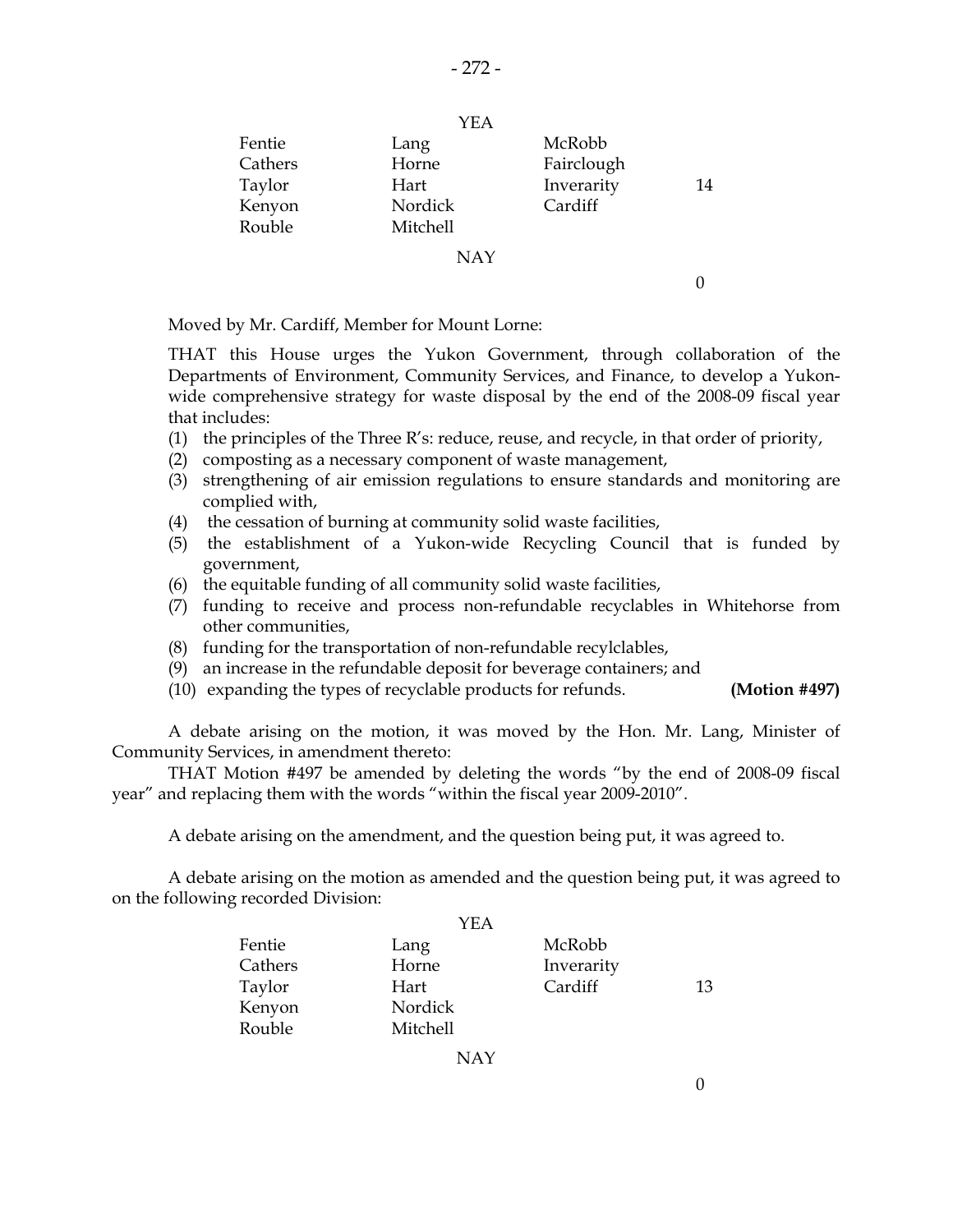\_\_\_\_\_\_\_\_\_\_\_\_\_\_\_\_\_\_\_\_\_\_\_\_\_\_\_\_\_\_\_\_\_\_\_\_\_\_\_\_\_\_

The Assembly adjourned at 5:28 p.m. until 1:00 p.m., Thursday, March 26, 2009.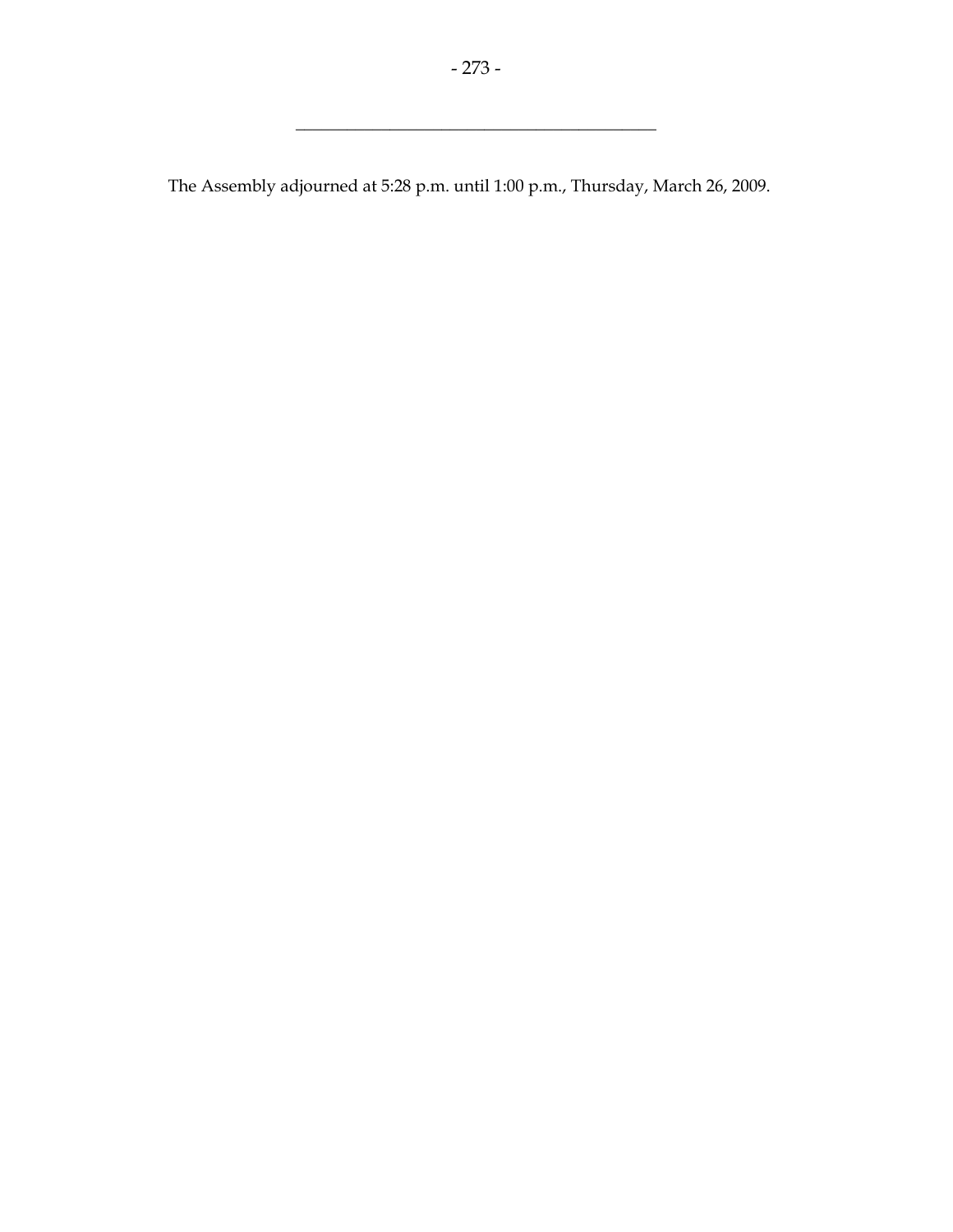### **VOTES AND PROCEEDINGS**

#### **of the**

#### **YUKON LEGISLATIVE ASSEMBLY**

#### **32nd Legislative Assembly First Session**

#### Thursday, March 26, 2009

The Speaker took the Chair at 1:00 p.m.

#### **GOVERNMENT BILLS (Second Reading)**

The following bill was called for Second Reading:

 Bill #15 - First Appropriation Act, 2009-10 -Hon. Mr. Fentie

 The debate continuing (from March 19, 23 and 24, 2009) on the motion for Second Reading of Bill #15, and the question being put, it was agreed to on the following recorded Division:

|            | YEA        |            |    |
|------------|------------|------------|----|
| Fentie     | Rouble     | Nordick    |    |
| Cathers    | Lang       | Hardy      | 11 |
| Taylor     | Horne      | Cardiff    |    |
| Kenyon     | Hart       |            |    |
| <b>NAY</b> |            |            |    |
| Mitchell   | Elias      | Inverarity | 6  |
| McRobb     | Fairclough | Edzerza    |    |

 Bill #15, entitled First Appropriation Act, 2009-10, was accordingly referred to Committee of the Whole.

The following bill was read a second time and referred to Committee of the Whole:

Bill #14 - Interim Supply Appropriation Act, 2009-10 -Hon. Mr. Fentie

#### **COMMITTEE OF THE WHOLE**

According to Order, the Assembly resolved into Committee of the Whole.

The following bill was reported without amendment:

Bill #14 - Interim Supply Appropriation Act, 2009-10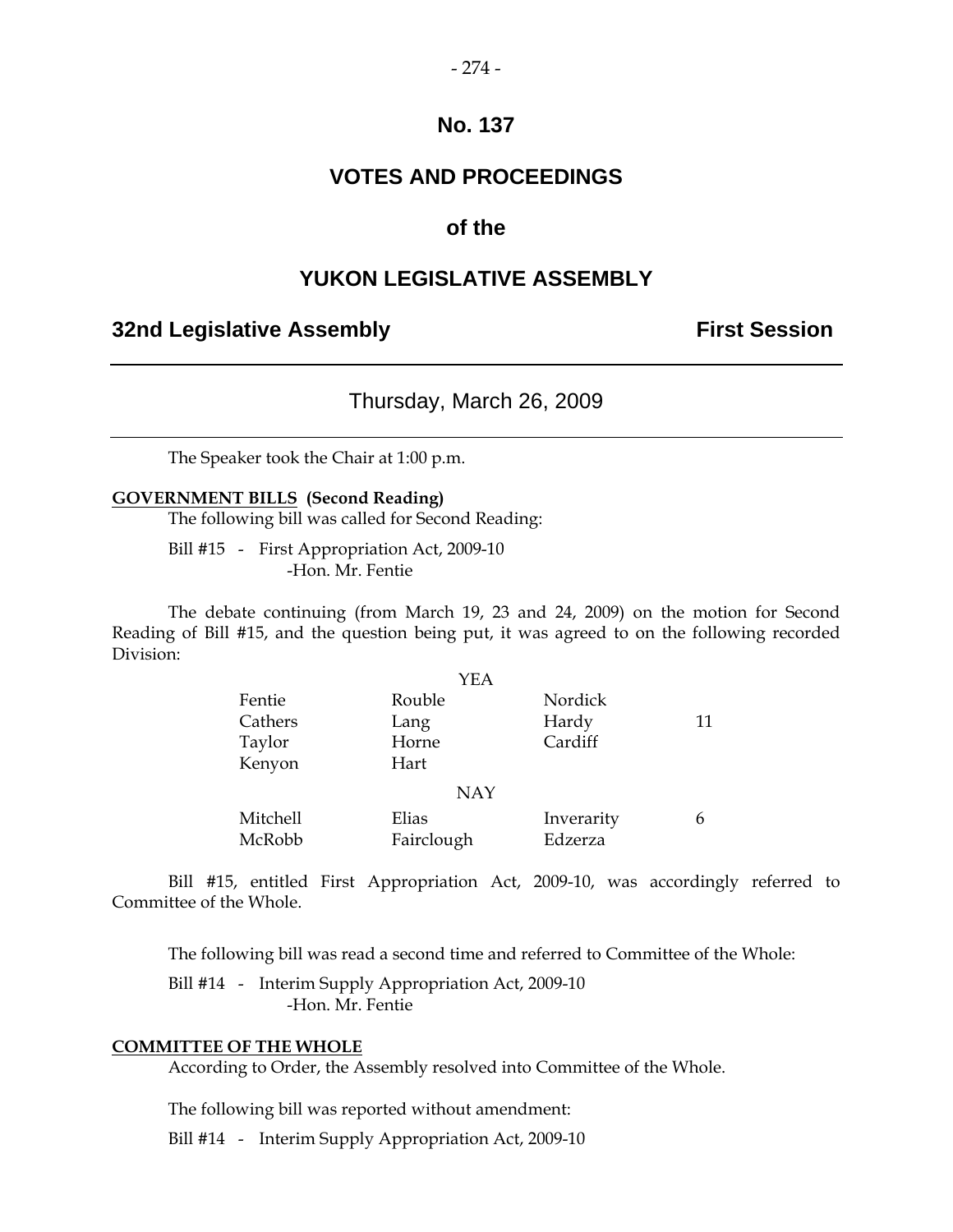#### **UNANIMOUS CONSENT TO PROCEED WITH THIRD READING OF BILL #14**

 The Hon. Brad Cathers, Government House Leader, pursuant to Standing Order 14.3, requested the unanimous consent of the House to proceed with Third Reading of Bill #14, entitled Interim Supply Appropriation Act, 2009-10. Unanimous consent was granted.

#### **GOVERNMENT BILLS (Third Reading)**

The following bill was read a third time and passed:

 Bill #14 - Interim Supply Appropriation Act, 2009-10 -Hon. Mr. Fentie

The Assembly adjourned at 5:25 p.m. until 1:00 p.m., Monday, March 30, 2009.

 $\overline{\phantom{a}}$  , and the set of the set of the set of the set of the set of the set of the set of the set of the set of the set of the set of the set of the set of the set of the set of the set of the set of the set of the s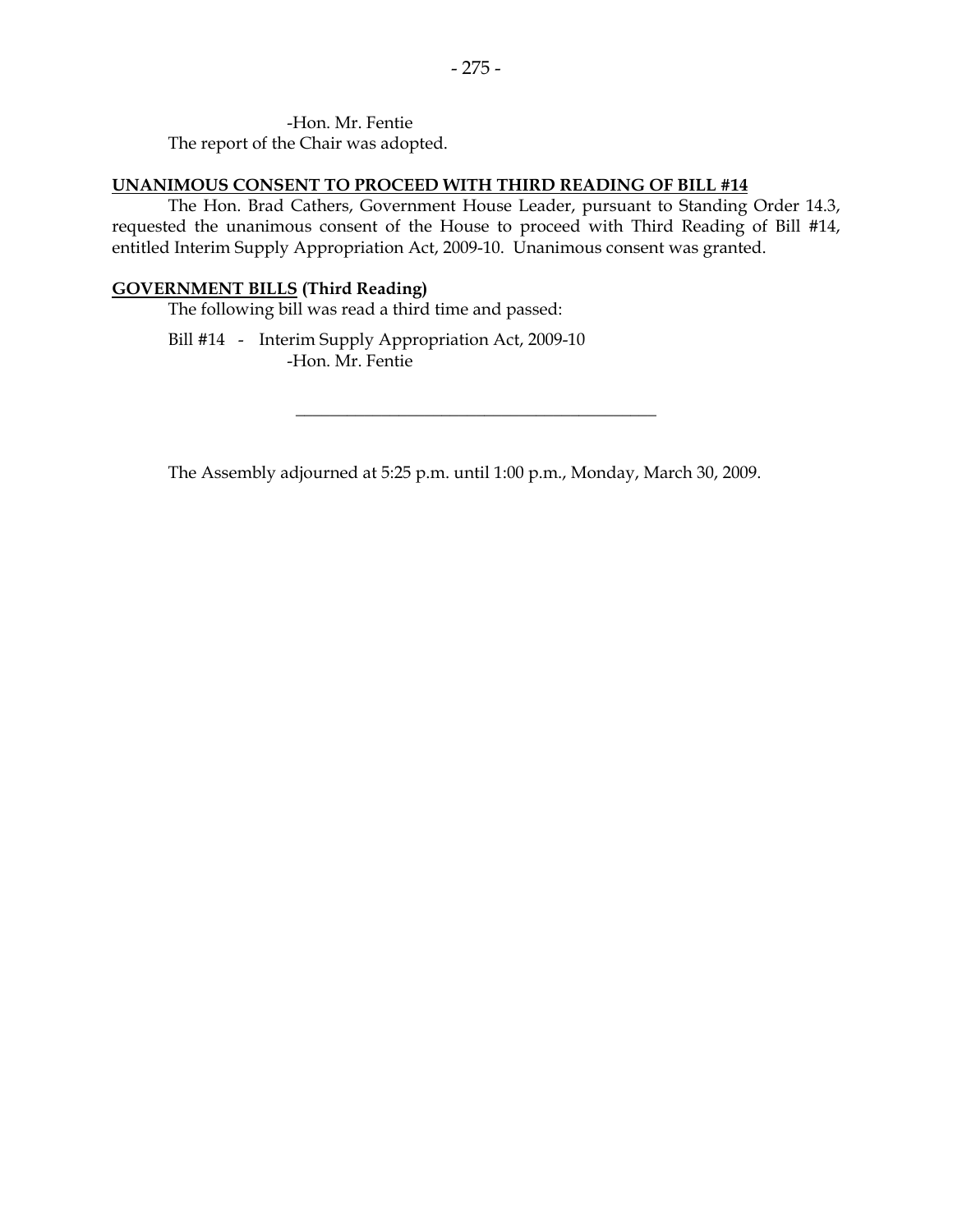### **VOTES AND PROCEEDINGS**

### **of the**

### **YUKON LEGISLATIVE ASSEMBLY**

#### **32nd Legislative Assembly The Contract Session**

#### Monday, March 30, 2009

The Speaker took the Chair at 1:00 p.m.

#### **GOVERNMENT HOUSE LEADER'S REPORT (Length of Sitting)**

 The Hon. Mr. Cathers, Government House Leader, rose pursuant to Standing Order 75(4) to inform the House that the House Leaders had met for the purpose of achieving agreement on the maximum number of sitting days for the current Sitting. Further, pursuant to Standing Order 75(4), the Hon. Mr. Cathers informed the House that the House Leaders had agreed that the current sitting should be a maximum of 32 sitting days, with the 32nd sitting day being May 14, 2009.

 The Speaker, pursuant to Standing Order 75(4), declared that the current sitting shall be a maximum of 32 sitting days, with the last sitting day being May 14, 2009.

#### **ASSENT TO BILL**

 The Assembly received the Commissioner, the Hon. Geraldine Van Bibber, in her capacity as Lieutenant-Governor, to give Assent to a certain bill passed by the House.

The Commissioner, having entered the Chamber, took her seat in the Speaker's chair.

The Speaker, the Hon. Ted Staffen, addressed the Commissioner:

"Madam Commissioner, the Assembly has, at its present Session, passed a certain bill to which, in the name and on behalf of the Assembly, I respectfully request your Assent."

 The Clerk of the Assembly, Floyd McCormick, then read the title of the bill which had been passed as follows:

Interim Supply Appropriation Act, 2009-10

The Commissioner assented to the bill:

"I hereby assent to the bill as enumerated by the Clerk."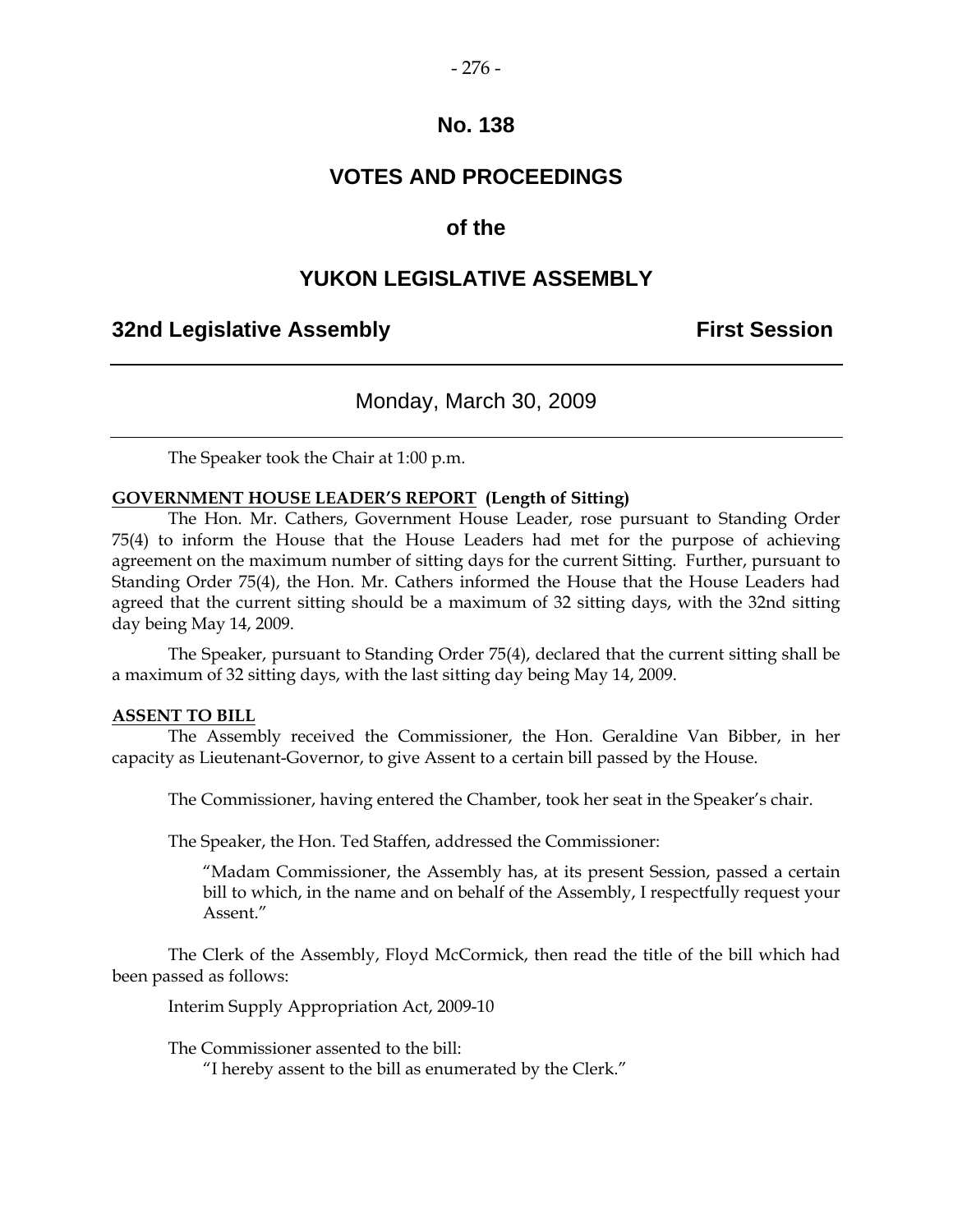#### **GOVERNMENT BILLS (Second Reading)**

The following bills were read a second time and referred to Committee of the Whole:

|  | Bill #68 - Yukon College Act, Act to Amend the<br>-Hon. Mr. Rouble                                    |
|--|-------------------------------------------------------------------------------------------------------|
|  | Bill #67 - Employment Standards Act, Act to Amend the<br>-Hon. Mr. Lang                               |
|  | Bill #71 - Human Rights Act, Act to Amend the<br>-Hon, Ms. Horne                                      |
|  | Bill #66 - Corporate Governance Statute Law Amendment Act<br>-Hon. Mr. Lang                           |
|  | Bill #65 - Yukon Advisory Council on Women's Issues Act, Act to Amend the<br>-Hon. Ms. Horne          |
|  | Bill #70 - Child and Youth Advocate Act<br>-Hon. Mr. Hart                                             |
|  | Bill #69 - Miscellaneous Statute Law Amendment Act, 2009<br>-Hon, Ms. Horne                           |
|  | Bill #64 - Legislative Assembly Retirement Allowances Act, 2007, Act to Amend the<br>-Hon, Mr. Fentie |
|  | Bill #13 - Third Appropriation Act, 2008-09<br>-Hon. Mr. Fentie                                       |
|  | Bill #72 - Corrections Act, 2009<br>-Hon. Ms. Horne                                                   |
|  |                                                                                                       |

#### **COMMITTEE OF THE WHOLE**

According to Order, the Assembly resolved into Committee of the Whole.

Progress was reported on the following bill:

 Bill #15 - First Appropriation Act, 2009-10 -Hon. Mr. Fentie

The report of the Chair was adopted.

The Assembly adjourned at 5:30 p.m. until 1:00 p.m., Tuesday, March 31, 2009.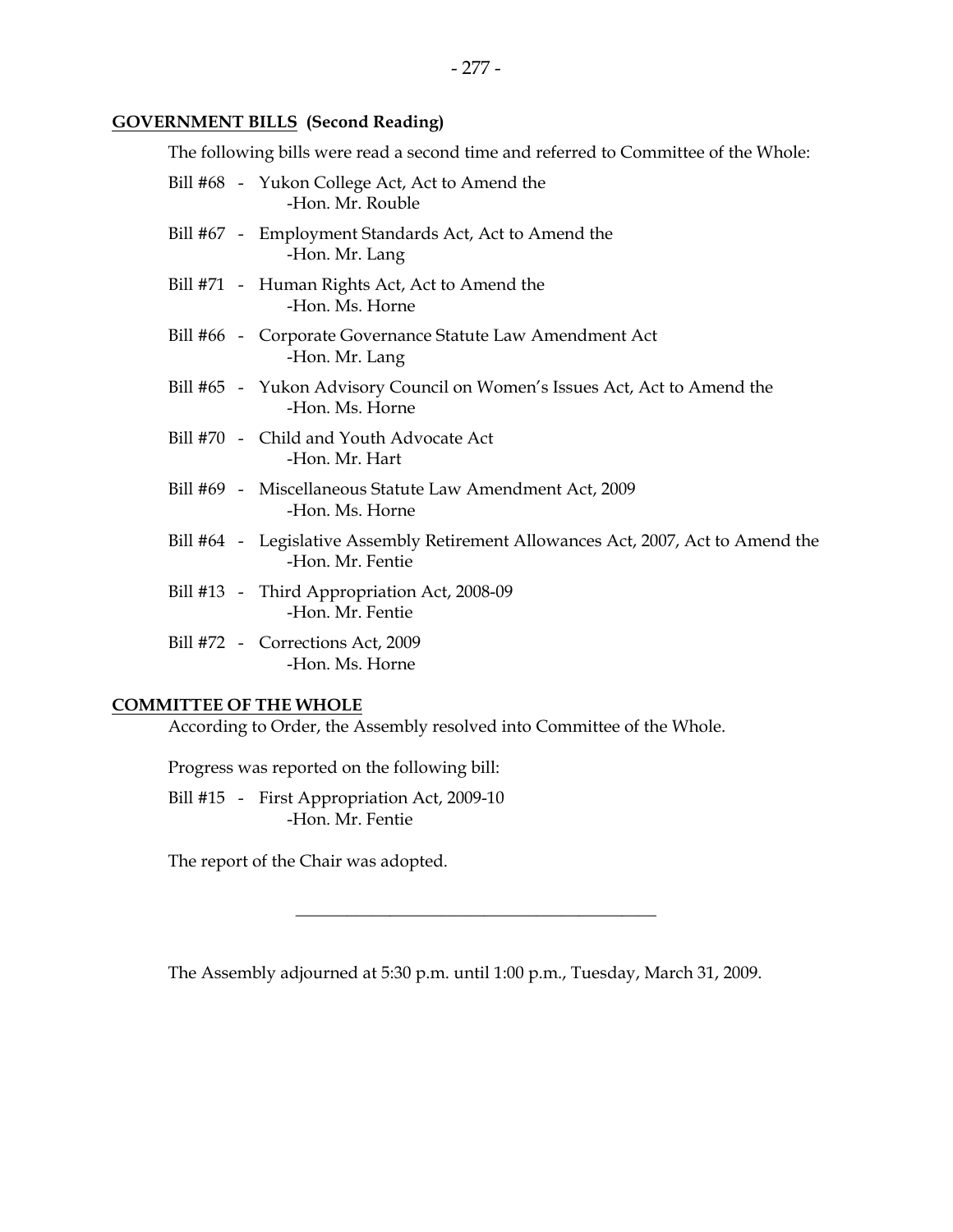### **VOTES AND PROCEEDINGS**

### **of the**

### **YUKON LEGISLATIVE ASSEMBLY**

#### **32nd Legislative Assembly The Contract Session**

### Tuesday, March 31, 2009

The Speaker took the Chair at 1:00 p.m.

#### **NOTICE RE GOVERNMENT PRIVATE MEMBERS' BUSINESS**

 Pursuant to Standing Order 14.2(7), the Hon. Mr. Cathers, Government House Leader, identified Motion #702 and Motion #691, as being the items to be called during Government Private Members' Business on Wednesday, April 1, 2009.

#### **COMMITTEE OF THE WHOLE**

According to Order, the Assembly resolved into Committee of the Whole.

Progress was reported on the following bill:

Bill #15 - First Appropriation Act, 2009-10 -Hon. Mr. Fentie

The report of the Chair was adopted.

The Assembly adjourned at 5:30 p.m. until 1:00 p.m., Wednesday, April 1, 2009.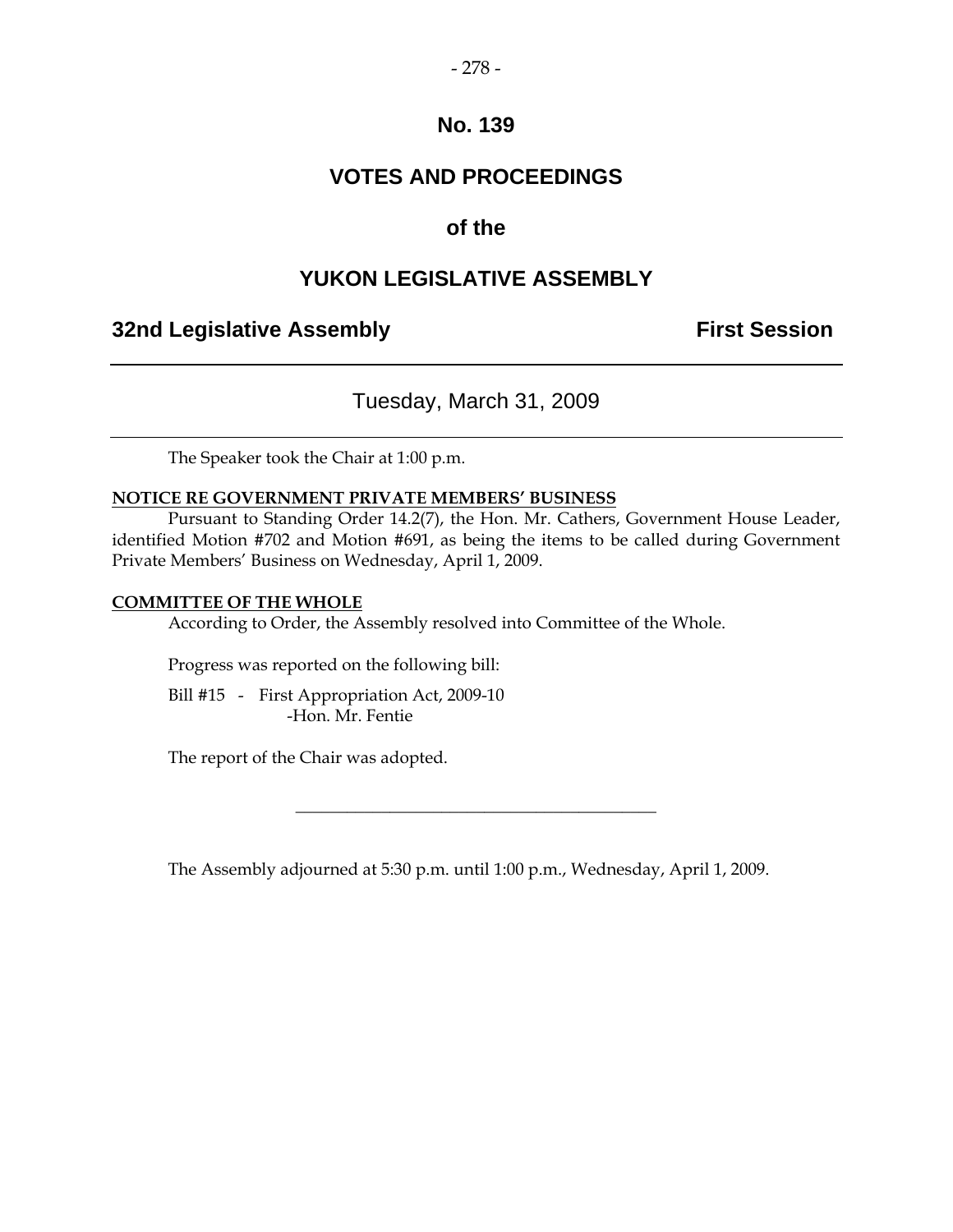### **VOTES AND PROCEEDINGS**

#### **of the**

#### **YUKON LEGISLATIVE ASSEMBLY**

#### **32nd Legislative Assembly First Session**

#### Wednesday, April 1, 2009

The Speaker took the Chair at 1:00 p.m.

#### **GOVERNMENT PRIVATE MEMBERS' BUSINESS**

Moved by Mr. Nordick, Member for Klondike:

 THAT this House urges the Government of Yukon to present the business case entitled "Healthy People Strong North: A Case for the Continued and Enhanced Strategic Investment in the Health Care Systems of the Territories" to the Government of Canada for the continuation or replacement of funds, such as the Territorial Health Access Fund, which are designed to meet the unique health care needs and challenges of the North.

#### **(Motion #702)**

 A debate arising on the motion, and the question being put, it was agreed to on the following recorded Division:

|         | YEA        |            |    |
|---------|------------|------------|----|
| Fentie  | Horne      | Elias      |    |
| Cathers | Hart       | Fairclough | 16 |
| Taylor  | Nordick    | Inverarity |    |
| Kenyon  | Mitchell   | Hardy      |    |
| Rouble  | McRobb     | Cardiff    |    |
| Lang    |            |            |    |
|         | <b>NAY</b> |            |    |
|         |            |            |    |

Moved by Mr. Nordick, Member for Klondike:

 THAT this House urges the Yukon Government to proceed with the implementation of a number of priority initiatives identified in the Corrections Action Plan, some of which include:

- (1) the implementation of correctional reform through the ongoing operations of the Corrections Action Plan Implementation Office,
- (2) passage and implementation of the new Yukon Corrections Act, 2009 based on principles which provide for the rehabilitation, healing and reintegration of offenders into society,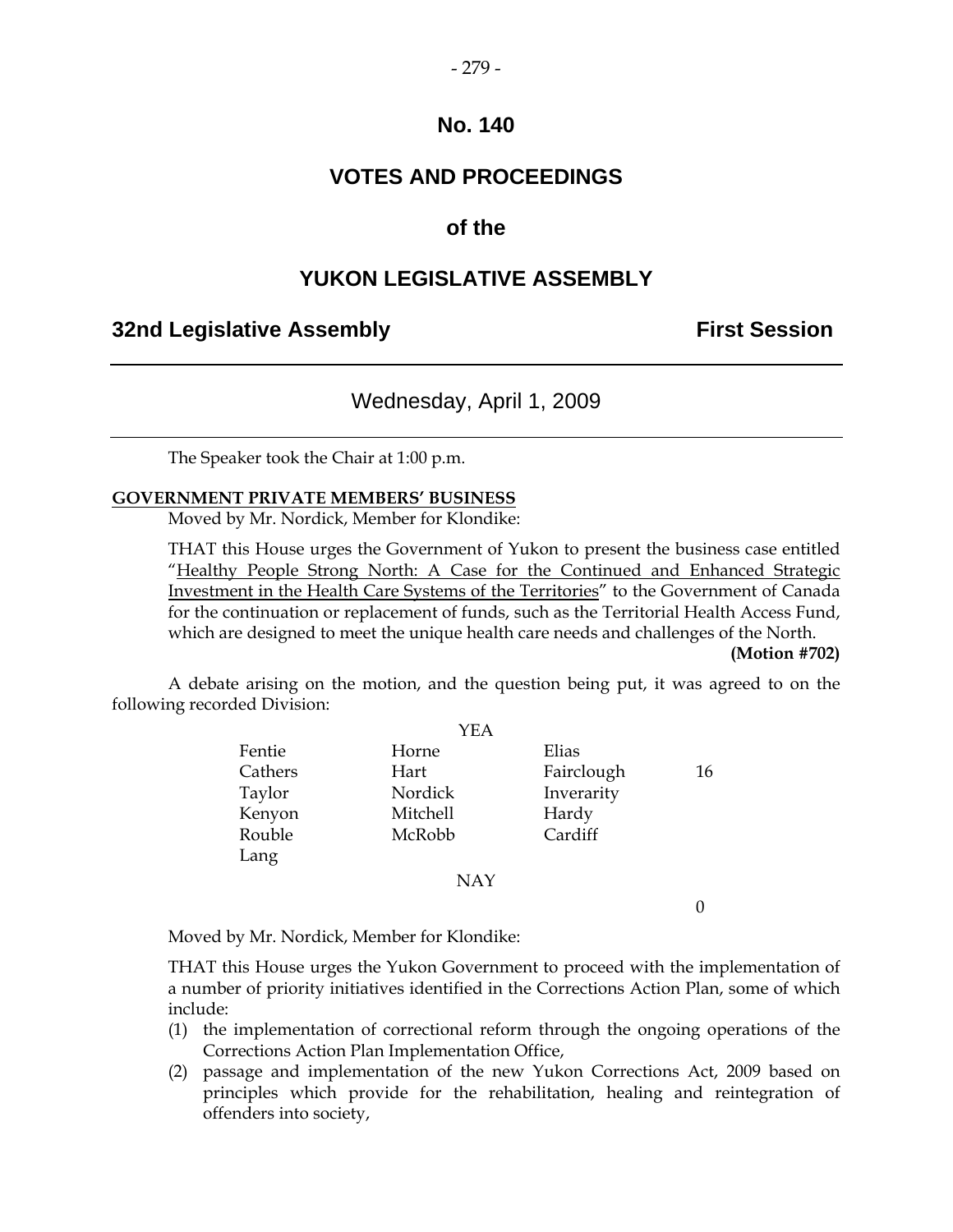- (4) the implementation of the enhanced direct supervision model in the operation of the new Correctional Centre including human resource development and training for staff such as the Correctional Office Living Unit Training Model,
- (5) the construction of the Women's Transition Living Unit to meet the immediate needs of female inmates,
- (6) the operation of therapeutic courts such as the Community Wellness Court and the Domestic Violence Treatment Options Court,
- (7) work with First Nation governments, communities and NGO's to provide access to land-based camps/treatment centres for inmates of the Whitehorse Correctional Centre and offenders supervised in the community,
- (8) the continued implementation of the 5-Step FASD Action Plan,
- (9) the continued implementation of the Substance Abuse Action Plan which emphasizes harm reduction, prevention and education, treatment and enforcement; and
- (10) the enhancement of enforcement measures through the continued operation of the Safer Communities and Neighbourhoods Act and the RCMP Street Crime Reduction Team. **(Motion #691)**

 A debate having started on the motion, it was moved by Mr. Mitchell, Member for Copperbelt, in amendment thereto:

 That Motion #691 be amended by inserting the following after the term "Treatment Centre" in clause 3:

"once plans are completed and final costs are known,"

 A debate arising on the amendment to Motion #691, and the time reaching 5:30 p.m., while Mr. Mitchell, Member for Copperbelt, was speaking to it, the Speaker, pursuant to Standing Order 2(2), adjourned the House until 1:00 p.m., Thursday, April 2, 2009 and debate on the amendment and on Motion #691 was accordingly adjourned.

\_\_\_\_\_\_\_\_\_\_\_\_\_\_\_\_\_\_\_\_\_\_\_\_\_\_\_\_\_\_\_\_\_\_\_\_\_\_\_\_\_\_

The Assembly adjourned at 5:30 p.m. until 1:00 p.m., Thursday, April 2, 2009.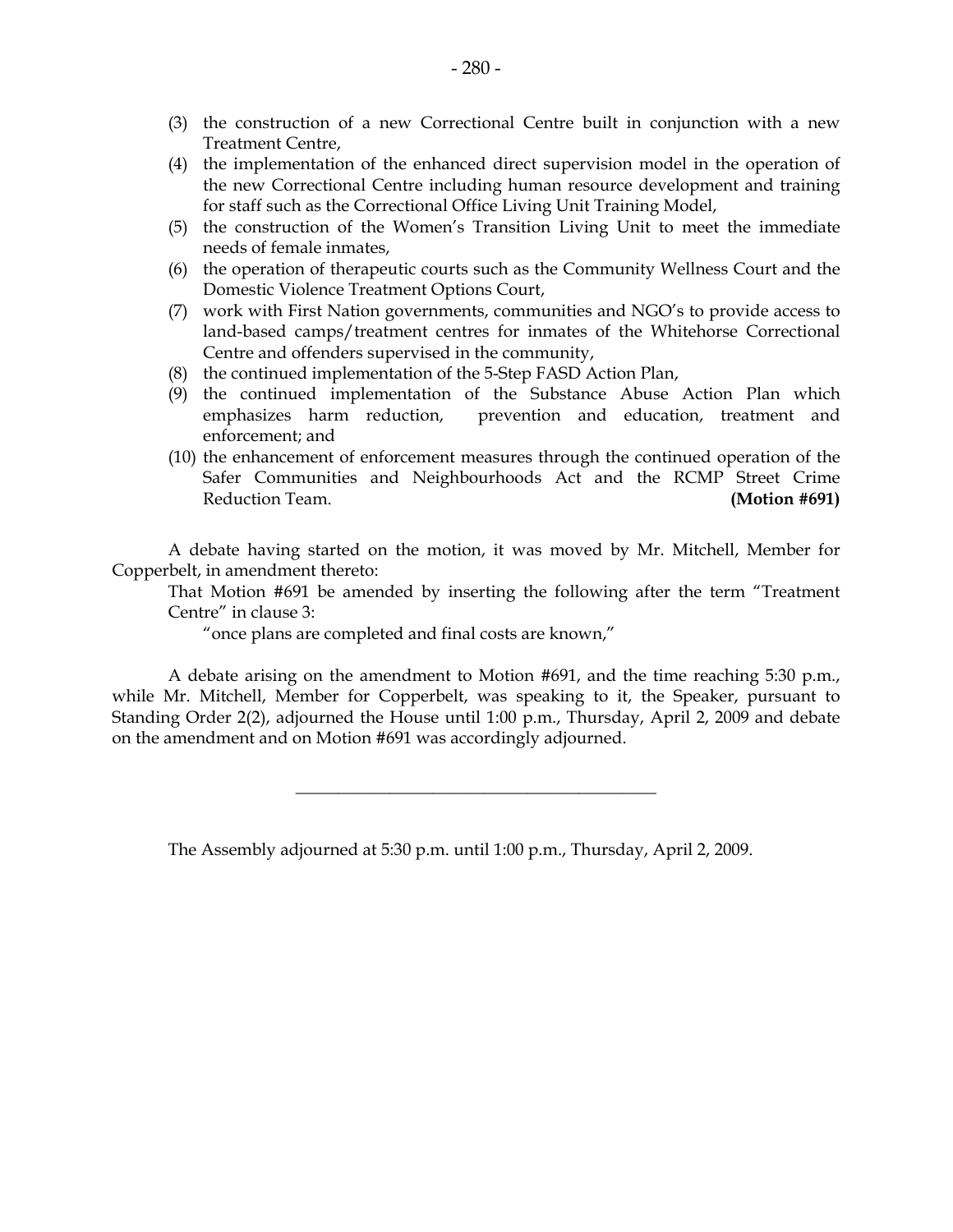### **VOTES AND PROCEEDINGS**

### **of the**

### **YUKON LEGISLATIVE ASSEMBLY**

#### **32nd Legislative Assembly The Contract Session**

### Thursday, April 2, 2009

The Speaker took the Chair at 1:00 p.m.

#### **SPEAKER'S STATEMENT (Re: Changes to the Order Paper – withdrawal of Motions)**

 Prior to proceeding with the Daily Routine, the Speaker made the following statement regarding changes made to the Order Paper.

"Motion #109, standing in the name of the Leader of the Third Party, has been removed from the Order Paper as it was now outdated.

Also, Motion #577, standing in the name of the Member for Porter Creek South has been removed from the Order Paper as the action requested in the motion has been taken."

#### **FILED DOCUMENTS**

 During Question Period, Mr. Hardy, Leader of the Third Party, filed the following documents:

- Child Welfare Matters consultation: letter re (dated March 13, 2009) to Hon. Chuck Strahl, Minister of Indian Affairs and Northern Development, from Grand Chief Andy Carvill, Council of Yukon First Nations **(Filed Document #86)**
- Natural Area Park designation along McIntyre Creek, Proposal for the: Porter Creek Community Association (dated January 2009) **(Filed Document #87)**

#### **COMMITTEE OF THE WHOLE**

According to Order, the Assembly resolved into Committee of the Whole.

#### **Chair's Statement (Re: Events in Committee of the Whole on March 31, 2009)**

 Before proceeding with Committee of the Whole, the Chair made the following statement about events that occurred in Committee of the Whole on Tuesday, March 31:

 "During Committee of the Whole on that day, Points of Order were raised about statements by some Members that the speeches offered by other Members were a waste of the Committee's time. Experience has shown that whenever Members comment about other Members, disorder soon follows. That is what occurred on Tuesday. There was also some conflict between the Chair and a Member regarding one of the Chair's rulings and the Member's reaction to it.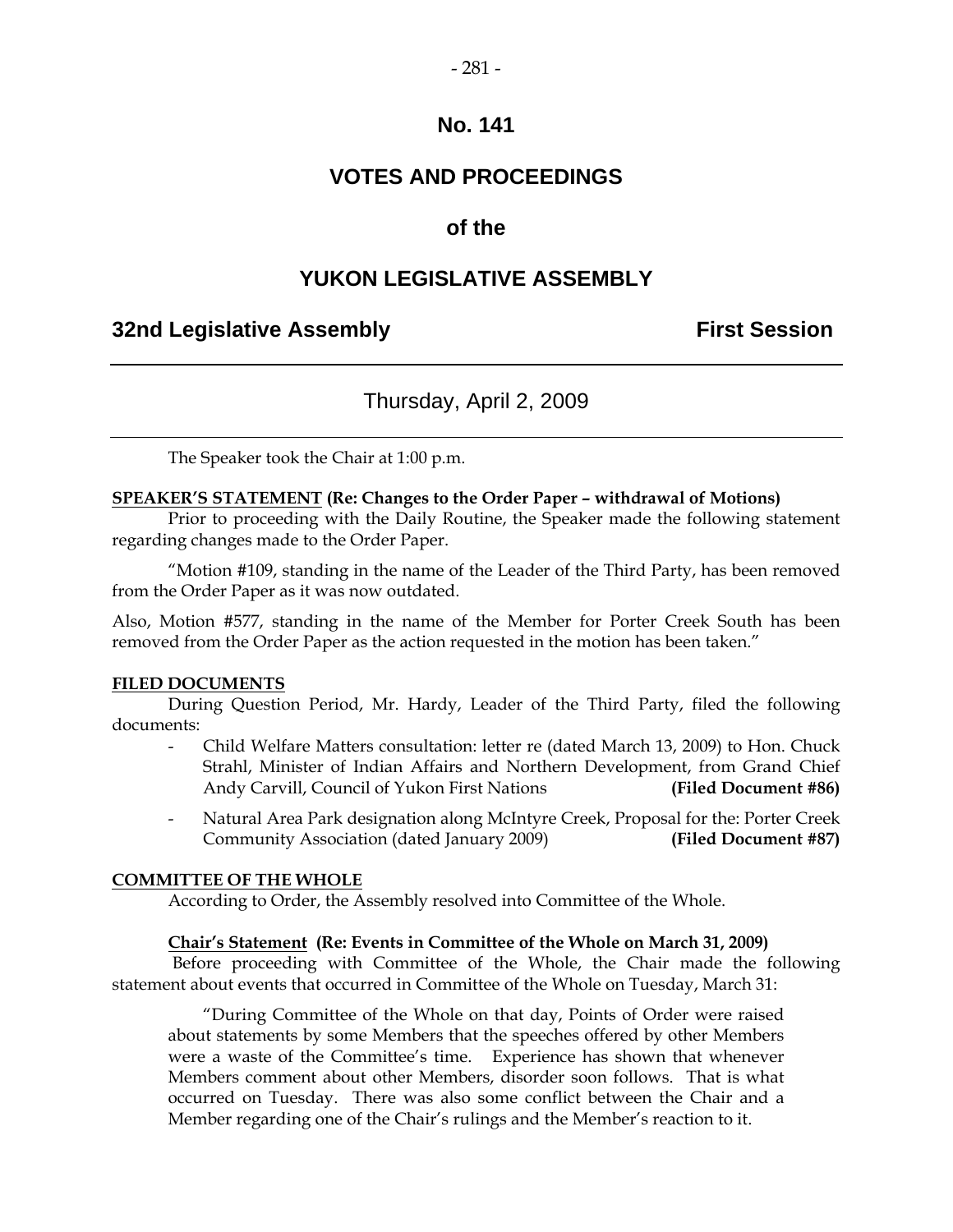$-282-$ 

 I would remind Members that on November 26, 2008, the Speaker met with the three party leaders. The following day, the Speaker gave a statement to the House regarding that meeting. That statement read in part, 'the leaders informed the Chair that they had reached a consensus that they, and all members of their respective caucuses, will rededicate themselves to their commitment to raise the level of order and decorum in this House.'

 Raising the level of order and decorum in this House requires that Members respect each other. They must also respect the Chair, even if they disagree with rulings from the Chair. The Speaker went on to say, 'The Chair appreciates the commitment the party leaders are making. On behalf of the Deputy Speaker, the Chair can assure all Members that the presiding officers will do their best to apply the House rules knowledgeably, consistently and impartially. The Chair will do its part to ensure that all Members act in a manner that respects the institution in which we serve and earns the respect of those we were elected to serve.'

 In my rulings and actions on Tuesday, I was, as Chair, attempting to uphold the commitment made by the Speaker and myself to help maintain order so that the members can have an orderly and relevant debate, and so that the public interest can be served.

We will now proceed with Committee of the Whole."

Progress was reported on the following bill:

 Bill #15 - First Appropriation Act, 2009-10 -Hon. Mr. Fentie

The report of the Chair was adopted.

The Assembly adjourned at 5:30 p.m. until 1:00 p.m., Monday, April 6, 2009.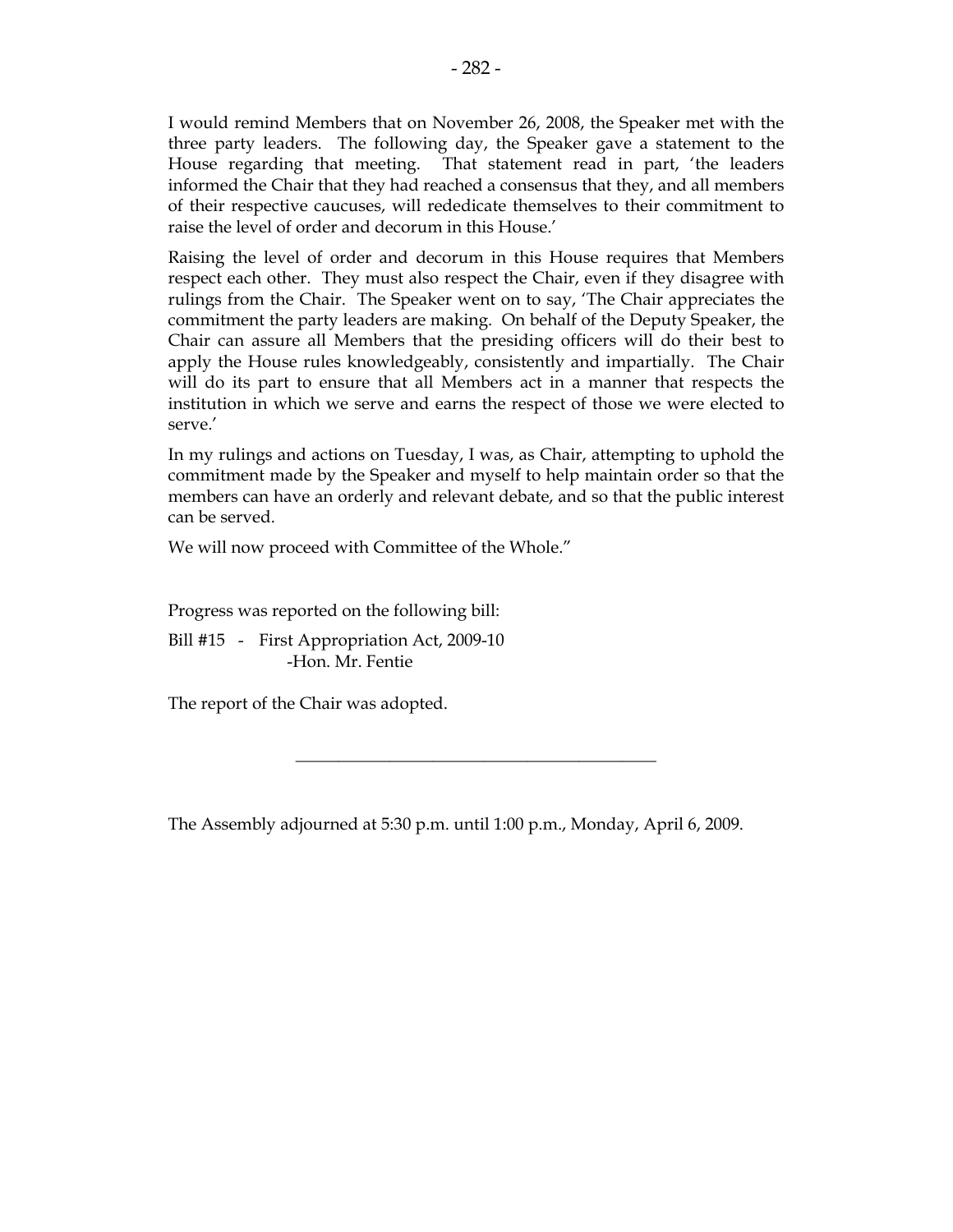### **VOTES AND PROCEEDINGS**

### **of the**

### **YUKON LEGISLATIVE ASSEMBLY**

### **32nd Legislative Assembly First Session**

### Monday, April 6, 2009

The Speaker took the Chair at 1:00 p.m.

#### **TABLING RETURNS AND DOCUMENTS**

 Hon. Mr. Hart, Minister responsible for the Yukon Workers' Compensation Health and Safety Board

 - Motion #542, Consultation Report (dated April 2009) prepared for the Yukon Legislative Assembly by Yukon Employment Standards Board and Yukon Workers' Compensation Health and Safety Board **(Sessional Paper #110)** 

#### **COMMITTEE OF THE WHOLE**

According to Order, the Assembly resolved into Committee of the Whole.

Progress was reported on the following bill:

 Bill #15 - First Appropriation Act, 2009-10 -Hon. Mr. Fentie

The report of the Chair was adopted.

The Assembly adjourned at 5:30 p.m. until 1:00 p.m., Tuesday, April 7, 2009.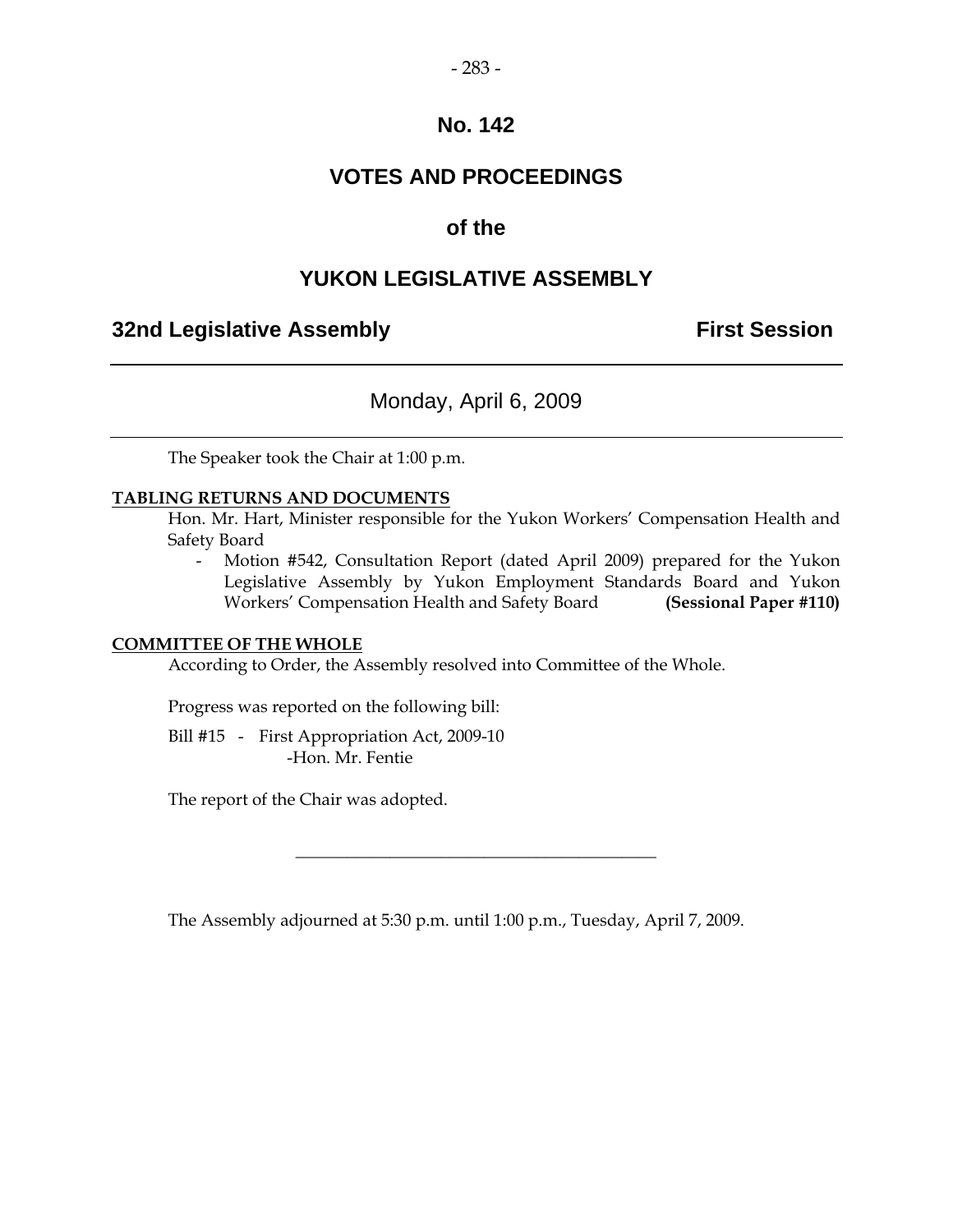#### $-284-$

#### **No. 143**

### **VOTES AND PROCEEDINGS**

#### **of the**

#### **YUKON LEGISLATIVE ASSEMBLY**

#### **32nd Legislative Assembly The Contract Session**

### Tuesday, April 7, 2009

The Speaker took the Chair at 1:00 p.m.

#### **NOTICE OF OPPOSITION PRIVATE MEMBERS' BUSINESS**

 Pursuant to Standing Order 14.2(3), Mr. McRobb, Official Opposition House Leader, identified Motion #719 and Motion #220 as being the items to be called during Opposition Private Members' Business on Wednesday, April 8, 2009.

 Pursuant to Standing Order 14.2(3), Mr. Cardiff, Third Party House Leader, did not identify any items to be called during Opposition Private Members' Business on Wednesday, April 8, 2009.

#### **COMMITTEE OF THE WHOLE**

According to Order, the Assembly resolved into Committee of the Whole.

Progress was reported on the following bill:

Bill #15 - First Appropriation Act, 2009-10 -Hon. Mr. Fentie

The report of the Chair was adopted.

The Assembly adjourned at 5:28 p.m. until 1:00 p.m., Wednesday, April 8, 2009.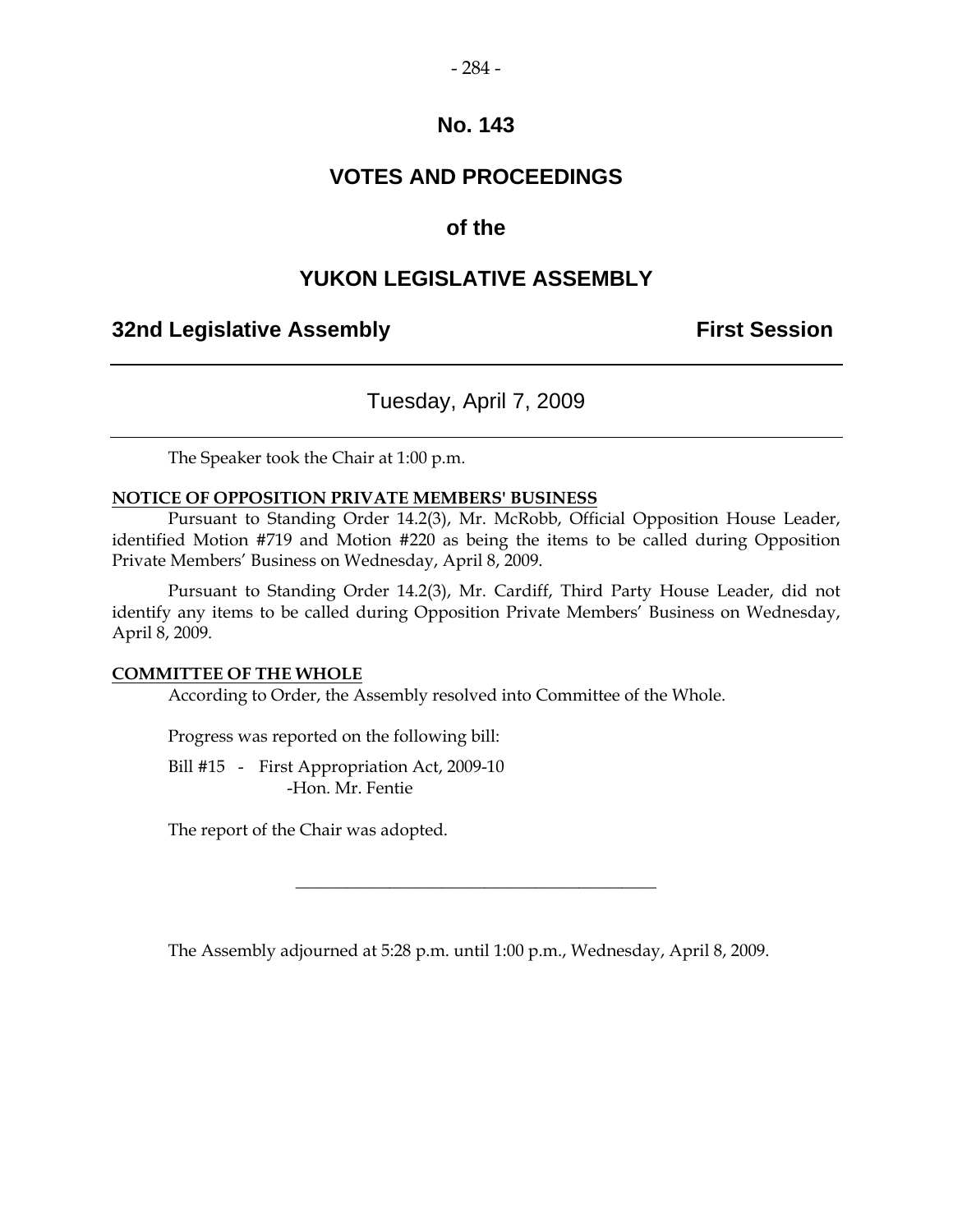### **VOTES AND PROCEEDINGS**

### **of the**

### **YUKON LEGISLATIVE ASSEMBLY**

#### **32nd Legislative Assembly First Session**

### Wednesday, April 8, 2009

The Speaker took the Chair at 1:00 p.m.

#### **OPPOSITION PRIVATE MEMBERS' BUSINESS**

Moved by Mr. Inverarity, Member for Porter Creek South:

 THAT this House urges the Yukon Government to support the protection of the natural environment of McIntyre Creek and its wetlands for future generations by working with the City of Whitehorse to establish a park that includes:

- (1) recognition of the environmental and economic value of McIntyre Creek,
- (2) recognition that residents from all over Yukon as well as visiting tourists use this area for recreation, peaceful enjoyment and eco-tourism activities such as hiking, fishing, orienteering, skiing and bird watching,
- (3) the participation of the Ta'an Kwach'an Council and the Kwanlin Dun First Nation in the process of establishing a park within their overlapping Traditional Territory,
- (4) the participation of stakeholders such as commercial and private land owners as well as existing mineral claim holders that may be affected by the development of a park,
- (5) the participation of partners such as the Department of Fisheries and Oceans, the Yukon Chambers of Mines, the Whitehorse Chamber of Commerce, the Tourism Industry Association and the Friends of McIntyre Creek that may have some responsibility or interest in development of a park; and
- (6) consideration of the municipal government's responsibilities and cost of maintaining a park within the boundaries of the City of Whitehorse. **(Motion #719)**

#### **Filed Document**

 During debate on Motion #719, the Hon. Mr. Kenyon, Minister of Economic Development, filed the following document:

Land development protocol agreement (signed on May 25, 2006) between the Government of Yukon and the City of Whitehorse

**(Filed Document #88)** 

 A debate having started on the motion, it was moved by the Hon. Mr. Kenyon, Minister of Economic Development, in amendment thereto: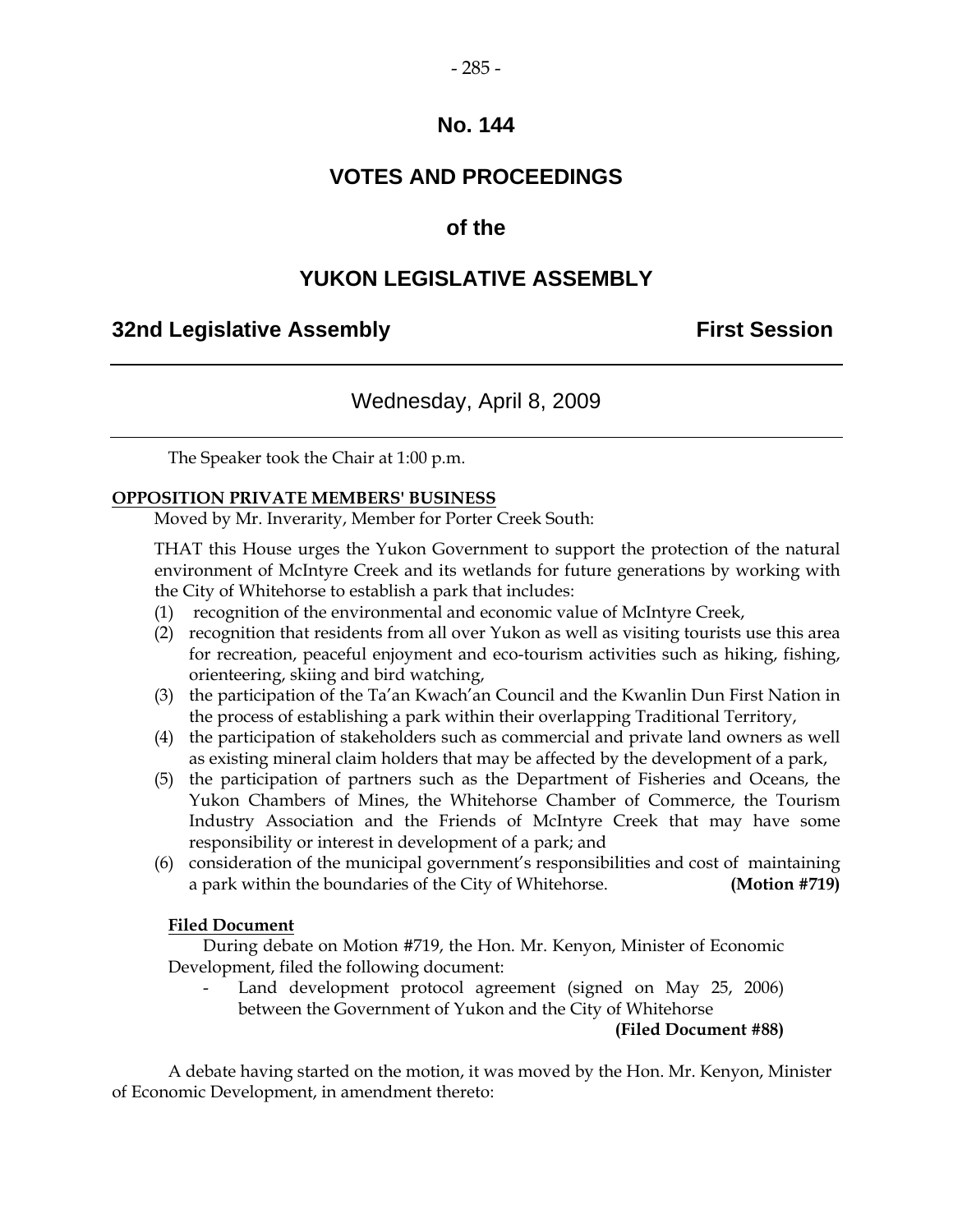THAT Motion #719 be amended by deleting the phrase "the protection of the natural environment of McIntyre Creek and its wetlands for future generations by working with the City of Whitehorse to establish a park" and substituting for it the phrase:

"the City of Whitehorse's Official Community Planning process."

 A debate arising on the amendment, the Hon. Mr. Cathers, Government House Leader moved to adjourn debate. The question being put, it was agreed to on the following recorded Division:

|          | YEA        |         |   |
|----------|------------|---------|---|
| Fentie   | Kenyon     | Horne   |   |
| Cathers  | Rouble     | Hart    | 9 |
| Taylor   | Lang       | Nordick |   |
|          | <b>NAY</b> |         |   |
| Mitchell | Fairclough | Cardiff |   |
| McRobb   | Inverarity | Edzerza | 7 |
| Elias    |            |         |   |

 Debate on the amendment to Motion #719, and on Motion #719 was accordingly adjourned.

Moved by Mr. McRobb, Member for Kluane:

 THAT this House urges the Public Accounts Committee to investigate the Government of Yukon's decision to risk \$36.5 million in Asset Backed Commercial Paper (ABCP).

**(Motion #220)** 

A debate arising on the motion, and the question being put, it was negatived.

#### **COMMITTEE OF THE WHOLE**

According to Order, the Assembly resolved into Committee of the Whole.

Progress was reported on the following bill:

Bill #15 - First Appropriation Act, 2009-10 -Hon. Mr. Fentie

The report of the Chair was adopted.

The Assembly adjourned at 5:30 p.m. until 1:00 p.m., Thursday, April 9, 2009.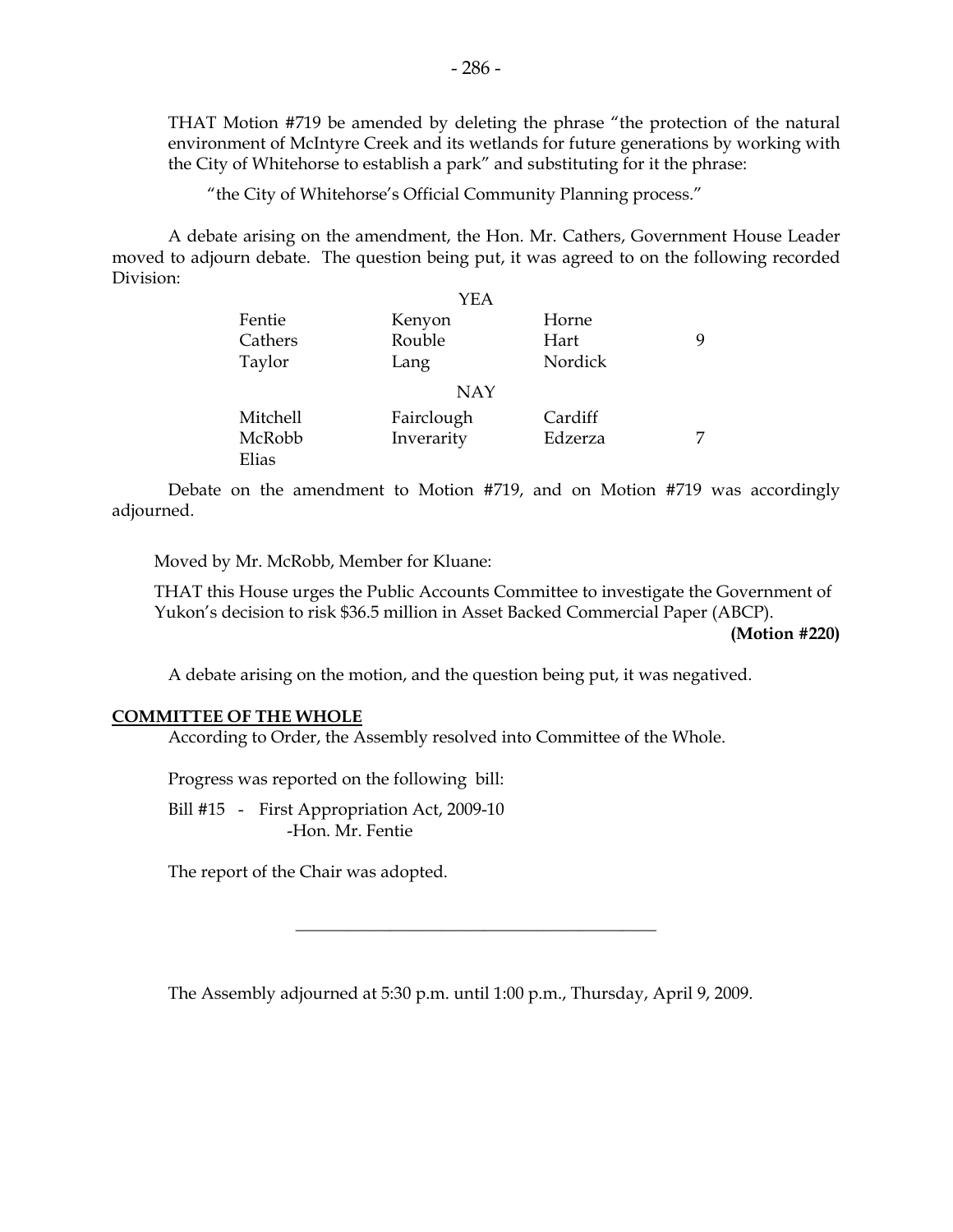### **VOTES AND PROCEEDINGS**

#### **of the**

#### **YUKON LEGISLATIVE ASSEMBLY**

#### **32nd Legislative Assembly First Session**

#### Thursday, April 9, 2009

The Speaker took the Chair at 1:00 p.m.

#### **SPEAKER'S STATEMENT (Re: Changes to the Order Paper – withdrawal of Motions)**

 Prior to proceeding with the Daily Routine, the Speaker made the following statement regarding changes made to the Order Paper.

"Motion #338, standing in the name of the Leader of the Third Party, and Motion #380, standing in the name of the Member for Kluane, have been removed from the Order Paper as they are similar to Motion #220 which was dealt with on Wednesday, April 8."

#### **TRIBUTES**

#### **In recognition of the Battle of Vimy Ridge**

 The Hon. Ted Staffen, Speaker, recognized, on behalf of all Members, the Battle of Vimy Ridge and paid tribute to the veterans for their courage, sacrifice and priceless contribution.

#### **SPEAKER'S RULING (Re: Comments made on April 8, 2009)**

 Prior to proceeding with Question Period, the Speaker gave the following ruling pertaining to a Point of Order that was raised during Question Period on April 8, 2009, by the Hon. Mr. Kenyon, Minister of Economic Development.

"The Minister raised the Point of Order in response to what he understood as an accusation of unlawful behaviour by the Member for Vuntut Gwitchin against the Minister of Environment and the Minister of Community Services.

The Chair believes that there was a Point of Order and that the words used by the Member for Vuntut Gwitchin in his final supplementary question, and I quote: 'in direct contravention of the *Environment Act*' must be read in the context of previous remarks the Member made in his main and first supplementary questions.

The Chair will conclude this ruling by reminding Members of the meeting the Chair had with the three Party Leaders on November 26, 2008. The following day, the Chair gave a statement to this House with regard to that meeting. At that time the Chair said, 'The Leaders informed the Chair that they had reached a consensus that they, and all Members of their respective caucuses, will rededicate themselves to their commitment to raise the level of order and decorum in this House. It is a fundamental principle of parliamentary debate that Members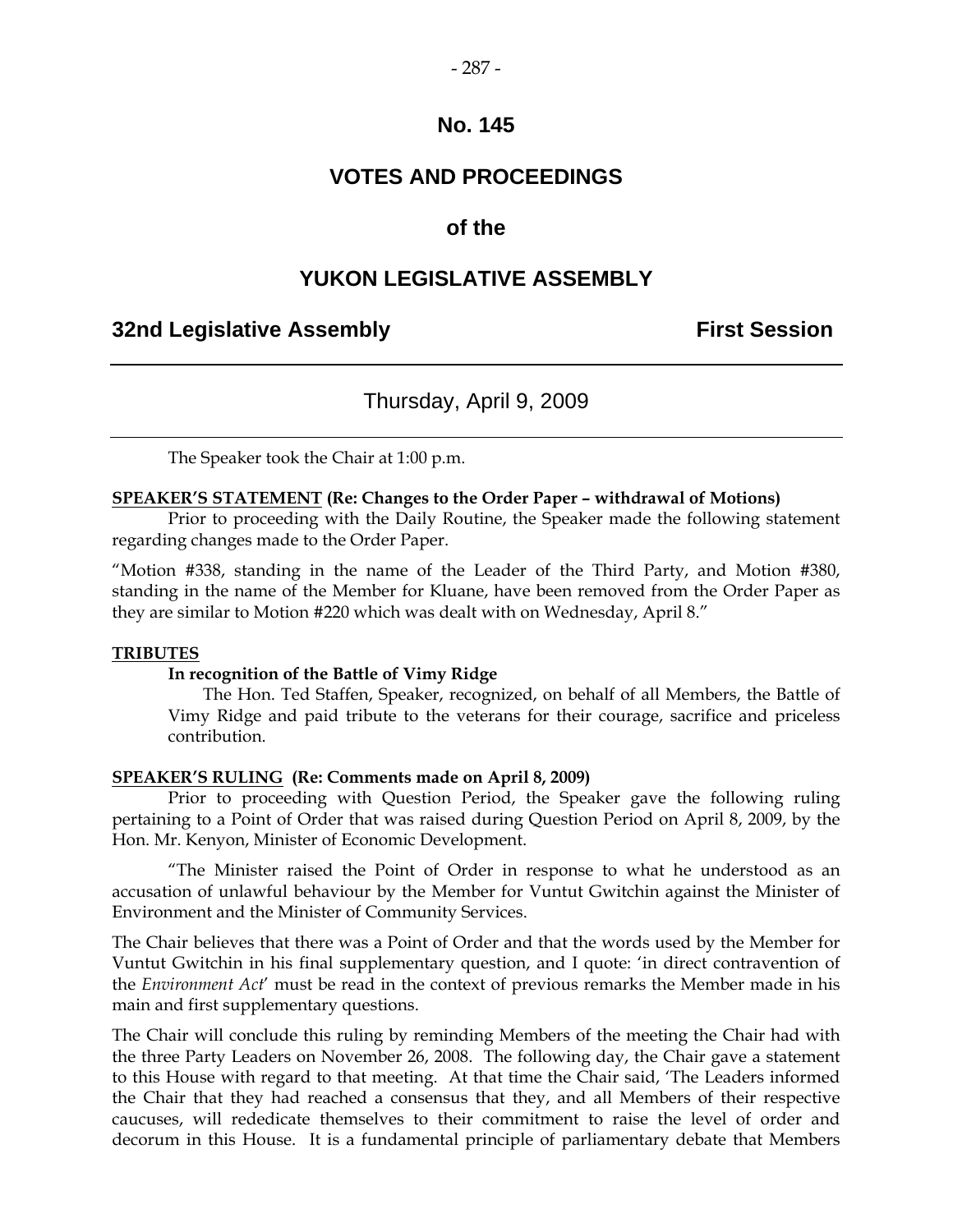should treat each other as honourable at all times. The Chair appreciates that this is not always easy for Members. They are committed to improving the lives of Yukoners. They are also committed to the positions they hold on important issues that face this territory. Often these positions are in conflict, which can lead to unparliamentary behaviour as Members passionately and enthusiastically debate the Bills and Motions before them. However, the passion and enthusiasm Members have for their own views cannot justify treating other members, who hold differing views, with disrespect.'

I would ask all Members to keep this in mind as we proceed with the business of this Assembly." The House then proceeded with Question Period.

#### **COMMITTEE OF THE WHOLE**

According to Order, the Assembly resolved into Committee of the Whole.

Progress was reported on the following bill:

Bill #15 - First Appropriation Act, 2009-10 -Hon. Mr. Fentie

The report of the Chair was adopted.

The Assembly adjourned at 5:32 p.m. until 1:00 p.m., Tuesday, April 14, 2009.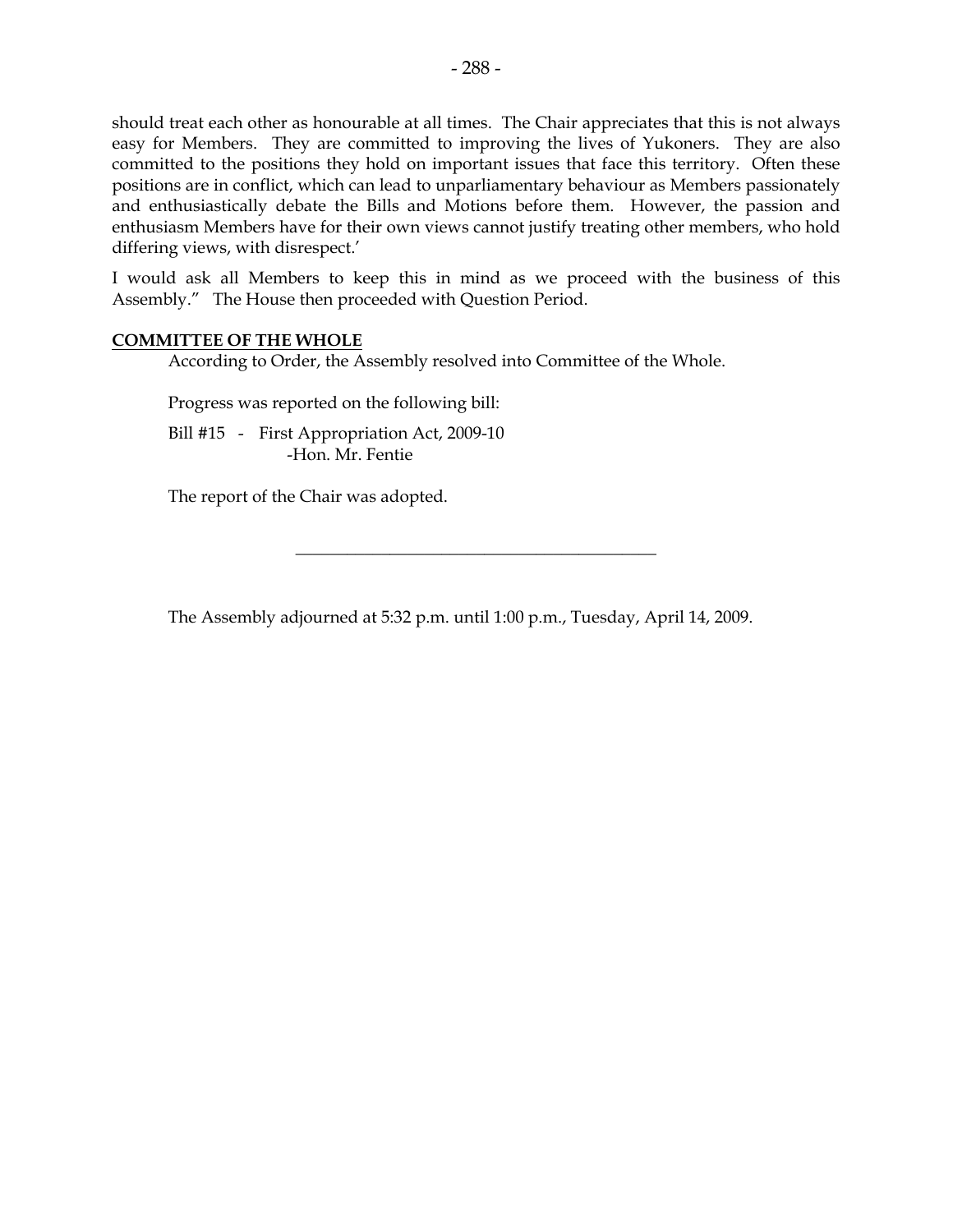### **VOTES AND PROCEEDINGS**

### **of the**

### **YUKON LEGISLATIVE ASSEMBLY**

#### **32nd Legislative Assembly The Contract Session**

### Tuesday, April 14, 2009

The Speaker took the Chair at 1:00 p.m.

#### **NOTICE RE GOVERNMENT PRIVATE MEMBERS' BUSINESS**

 Pursuant to Standing Order 14.2(7), the Hon. Mr. Cathers, Government House Leader, identified Motion #729, as being the item to be called during Government Private Members' Business on Wednesday, April 15, 2009.

#### **COMMITTEE OF THE WHOLE**

According to Order, the Assembly resolved into Committee of the Whole.

Progress was reported on the following bill:

Bill #15 - First Appropriation Act, 2009-10 -Hon. Mr. Fentie

The report of the Chair was adopted.

The Assembly adjourned at 5:32 p.m. until 1:00 p.m., Wednesday, April 15, 2009.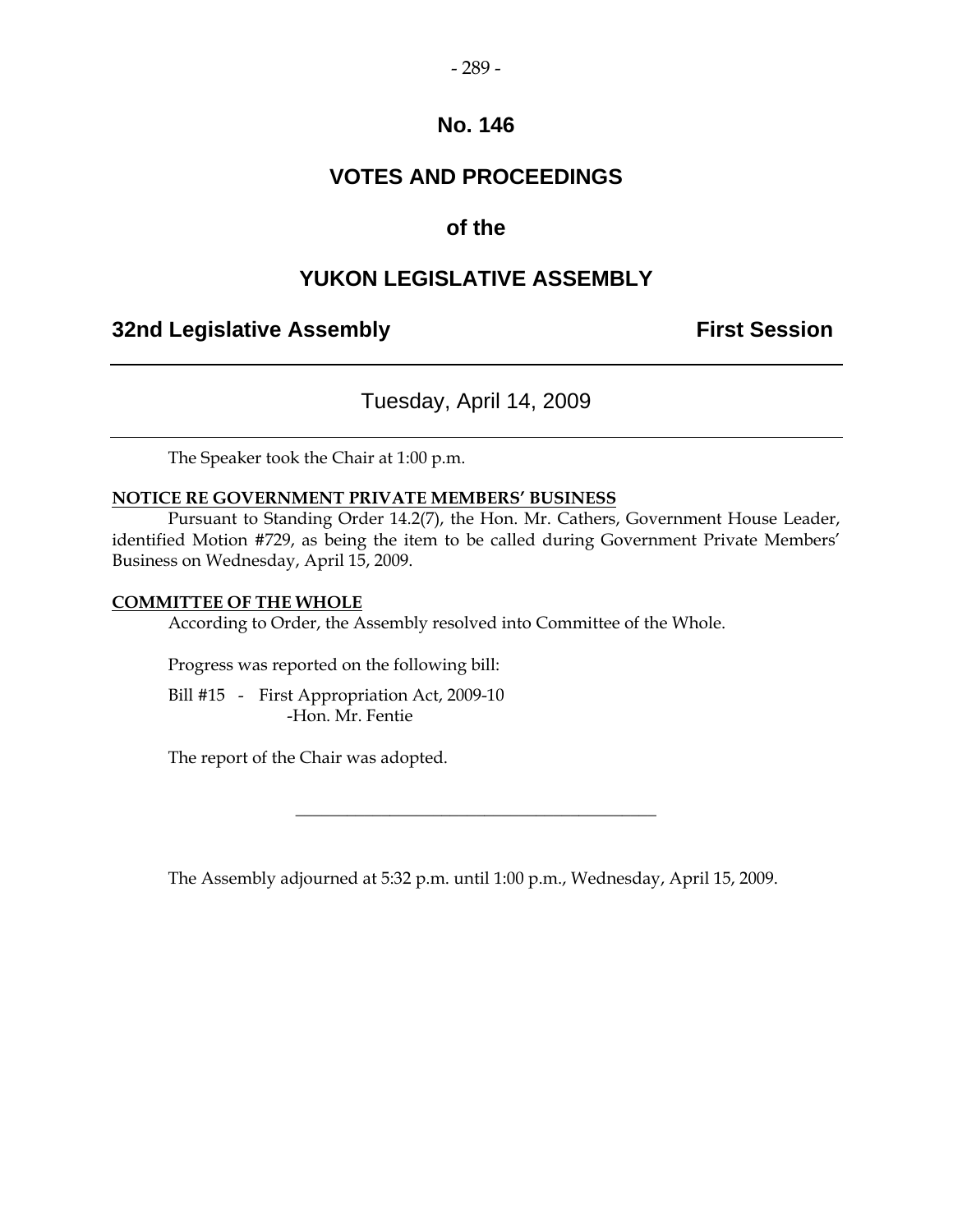### **VOTES AND PROCEEDINGS**

### **of the**

### **YUKON LEGISLATIVE ASSEMBLY**

### **32nd Legislative Assembly The Contract Session**

### Wednesday, April 15, 2009

The Speaker took the Chair at 1:00 p.m.

#### **TABLING RETURNS AND DOCUMENTS**

Hon. Mr. Staffen, Speaker

Political Contributions 2008: Report of the Chief Electoral Officer of Yukon

**(Sessional Paper #111)** 

#### **GOVERNMENT PRIVATE MEMBERS' BUSINESS**

Moved by Mr. Nordick, Member for Klondike:

 THAT this House urges all Members of the Legislative Assembly to address the priority issue as recently identified by Yukoners, which is the economy during this period of global economic recession. **(Motion #729)** 

A debate arising on the motion and the question being put, it was agreed to.

#### **COMMITTEE OF THE WHOLE**

According to Order, the Assembly resolved into Committee of the Whole.

Progress was reported on the following bill:

Bill #15 - First Appropriation Act, 2009-10 -Hon. Mr. Fentie

The report of the Chair was adopted.

The Assembly adjourned at 5:30 p.m. until 1:00 p.m., Wednesday, April 15, 2009.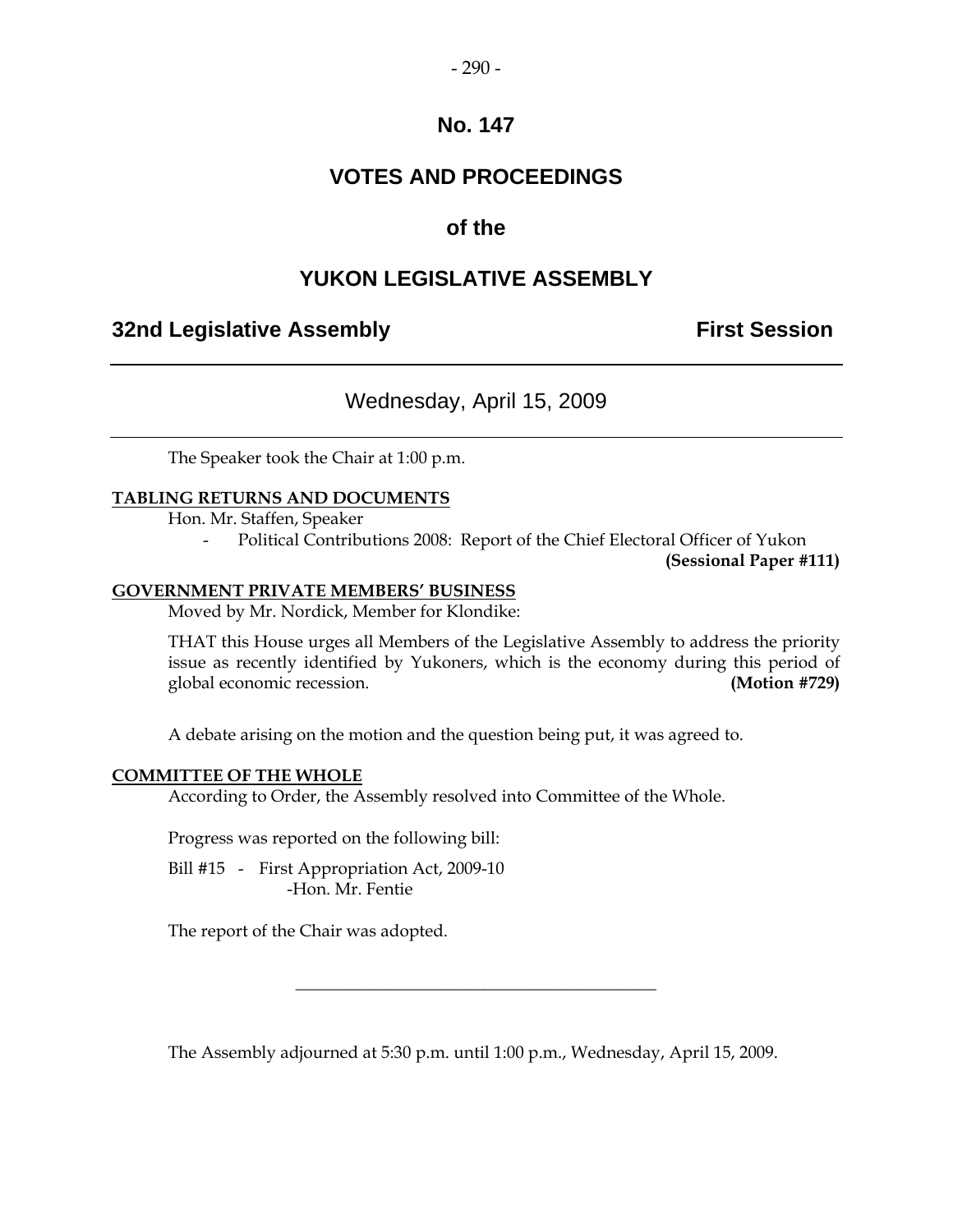### **VOTES AND PROCEEDINGS**

### **of the**

### **YUKON LEGISLATIVE ASSEMBLY**

#### **32nd Legislative Assembly The Contract Session**

### Thursday, April 16, 2009

The Speaker took the Chair at 1:00 p.m.

#### **FILED DOCUMENT**

 During Question Period, Mr. Cardiff, Member for Mount Lorne, filed the following document:

 - Solid Waste Facility, Deep Creek (Project Number 2008-0270): letter (dated January 16, 2009) to the Yukon Environmental and Socio-economic Assessment Board, from MLA for Lake Laberge, Brad Cathers re **(Filed Document #89)** 

#### **COMMITTEE OF THE WHOLE**

According to Order, the Assembly resolved into Committee of the Whole.

Progress was reported on the following bill:

 Bill #15 - First Appropriation Act, 2009-10 -Hon. Mr. Fentie

The report of the Chair was adopted.

The Assembly adjourned at 5:30 p.m. until 1:00 p.m., Monday, April 20, 2009.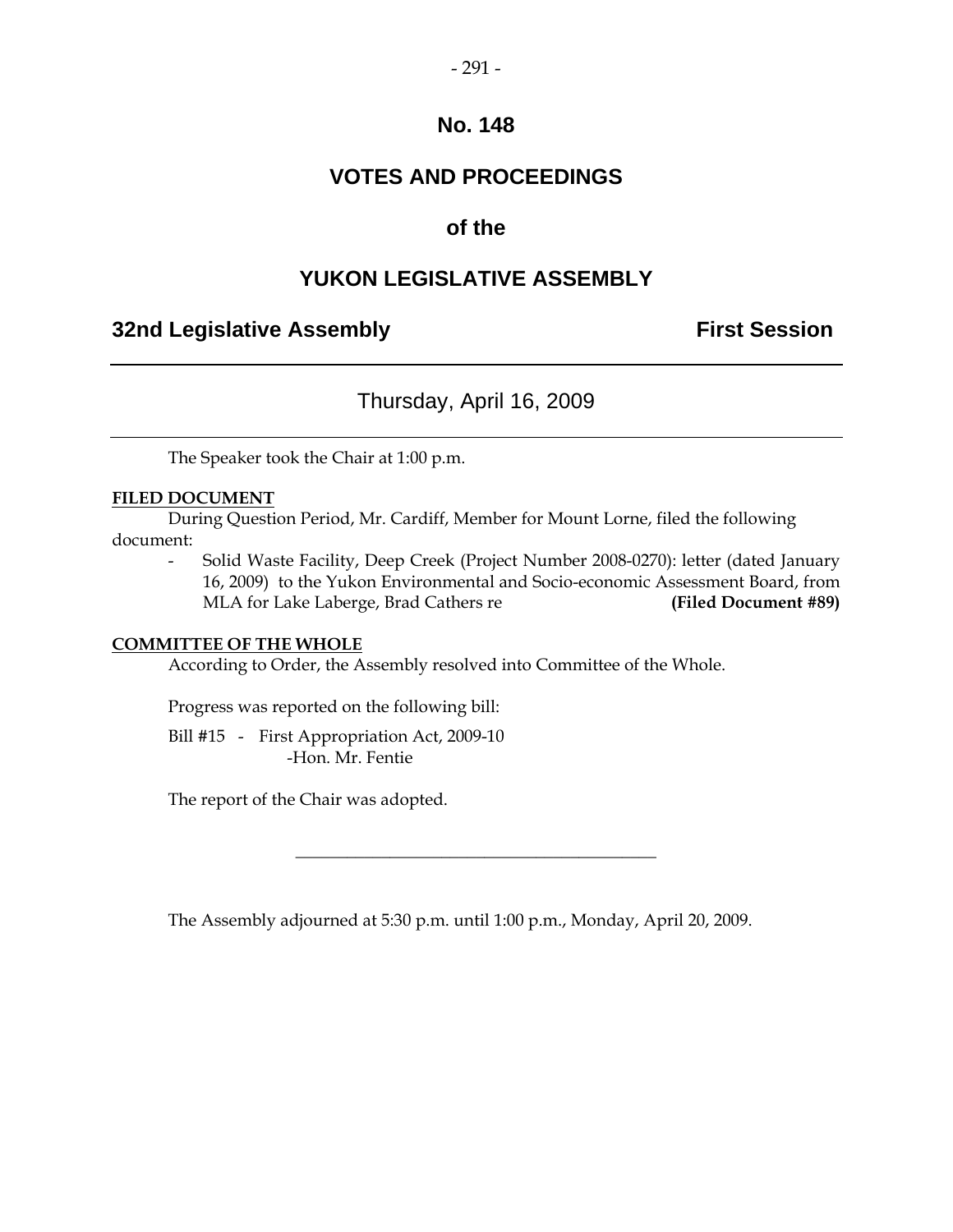### **VOTES AND PROCEEDINGS**

### **of the**

### **YUKON LEGISLATIVE ASSEMBLY**

### **32nd Legislative Assembly Constructed Session**

Monday, April 20, 2009

The Speaker took the Chair at 1:00 p.m.

#### **COMMITTEE OF THE WHOLE**

According to Order, the Assembly resolved into Committee of the Whole.

Progress was reported on the following bill:

 Bill #15 - First Appropriation Act, 2009-10 -Hon. Mr. Fentie

The report of the Chair was adopted.

The Assembly adjourned at 5:29 p.m. until 1:00 p.m., Tuesday, April 21, 2009.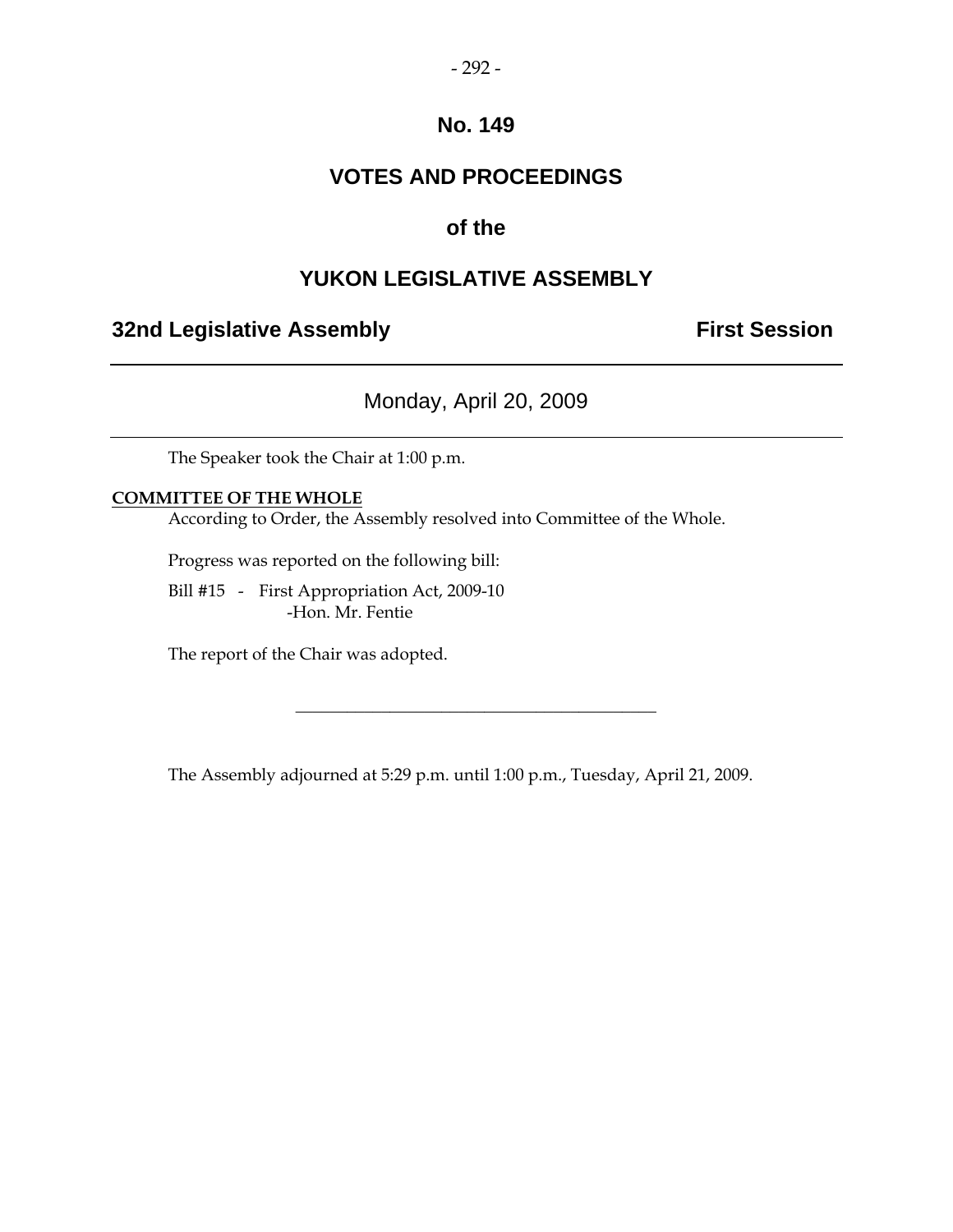#### $-293-$

#### **No. 150**

### **VOTES AND PROCEEDINGS**

#### **of the**

#### **YUKON LEGISLATIVE ASSEMBLY**

#### **32nd Legislative Assembly The Contract Session**

### Tuesday, April 21, 2009

The Speaker took the Chair at 1:00 p.m.

#### **NOTICE OF OPPOSITION PRIVATE MEMBERS' BUSINESS**

 Pursuant to Standing Order 14.2(3), Mr. Cardiff, Third Party House Leader, identified Motion #688 and Motion #681 as being the items to be called during Opposition Private Members' Business on Wednesday, April 22, 2009

 Pursuant to Standing Order 14.2(3), Mr. McRobb, Official Opposition House Leader, did not identify any items to be called during Opposition Private Members' Business on Wednesday, April 22, 2009.

#### **COMMITTEE OF THE WHOLE**

According to Order, the Assembly resolved into Committee of the Whole.

Progress was reported on the following bill:

 Bill #72 - Corrections Act, 2009 -Hon. Ms. Horne

The report of the Chair was adopted.

The Assembly adjourned at 5:30 p.m. until 1:00 p.m., Wednesday, April 22, 2009.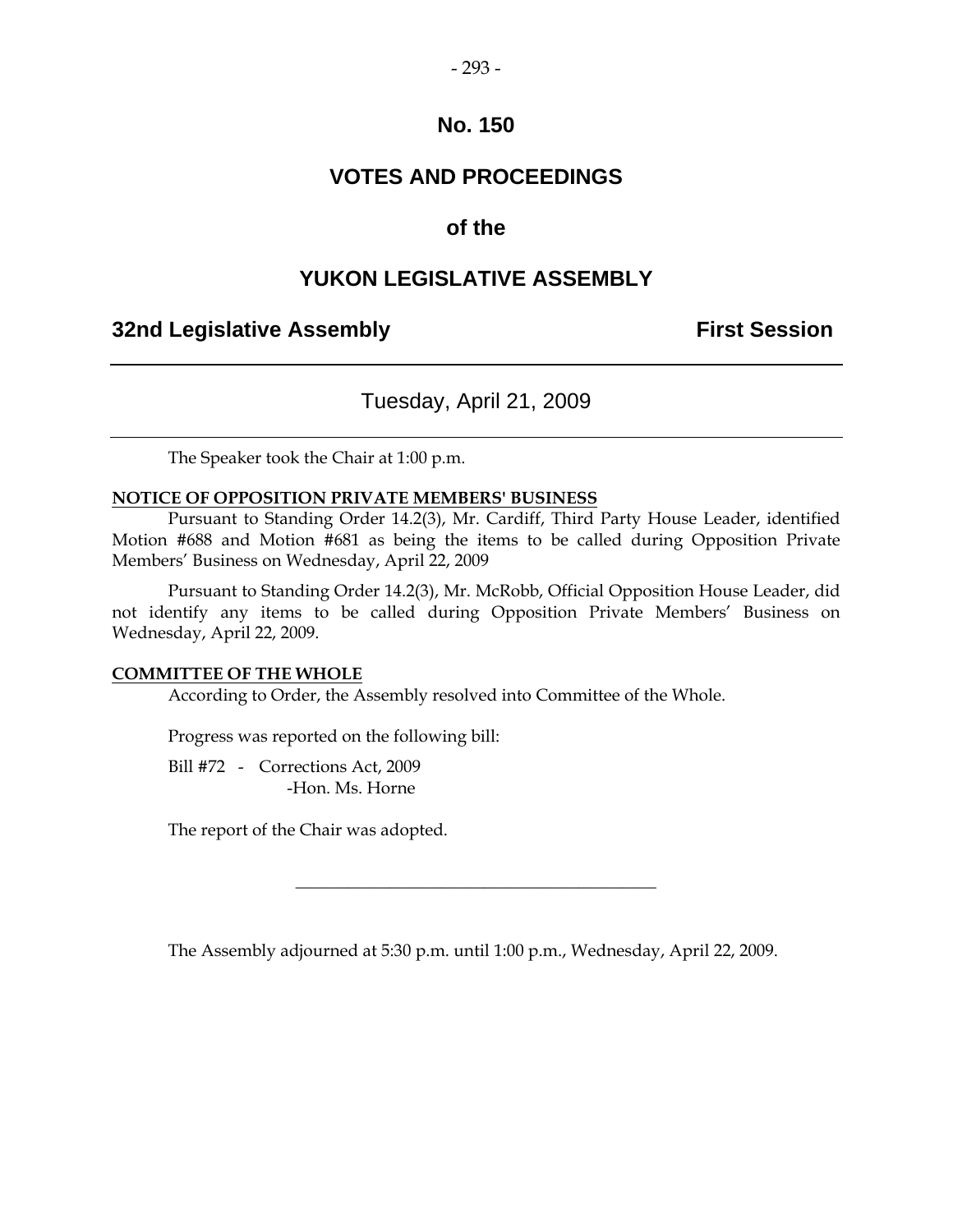### **VOTES AND PROCEEDINGS**

### **of the**

### **YUKON LEGISLATIVE ASSEMBLY**

### **32nd Legislative Assembly The Contract Session**

### Wednesday, April 22, 2009

The Speaker took the Chair at 1:00 p.m.

#### **FILED DOCUMENT**

 During Question Period, Mr. Hardy, Member for Whitehorse Centre, filed the following document:

Public Accounts Committee membership: letter (dated April 9, 2009) to Arthur Mitchell, Chair, Public Accounts Committee from Government Members of the Public Accounts Committee **(Filed Document #90)** 

#### **OPPOSITION PRIVATE MEMBERS' BUSINESS**

Moved by Mr. Cardiff, Member for Mount Lorne:

 THAT this House urges the Yukon Government to direct its efforts to improve the education system by expanding and enhancing programs and services, particularly in rural Yukon, that have proven successful, such as:

- (1) experiential learning programs,
- (2) after school tutoring programs,
- (3) the Leaders in Education Innovation Fund,
- (4) the Individual Learning Centre Program,
- (5) the Whole Child Project,
- (6) First Nation cultural and language programs,
- (7) counsellors in all schools,
- (8) summer and after school programming,
- (9) the involvement of Community Education Liaison Coordinators in community development and counseling; and
- (10) skills training at the high school level. **(Motion #688)**

 A debate arising on the motion and the time reaching 5:30 p.m., while the Hon. Mr. Rouble, Minister of Education, was speaking to it, the Speaker, pursuant to Standing Order 2(2), adjourned the House until 1 p.m. on Thursday, April 23, 2009, and debate on Motion #688 was accordingly adjourned.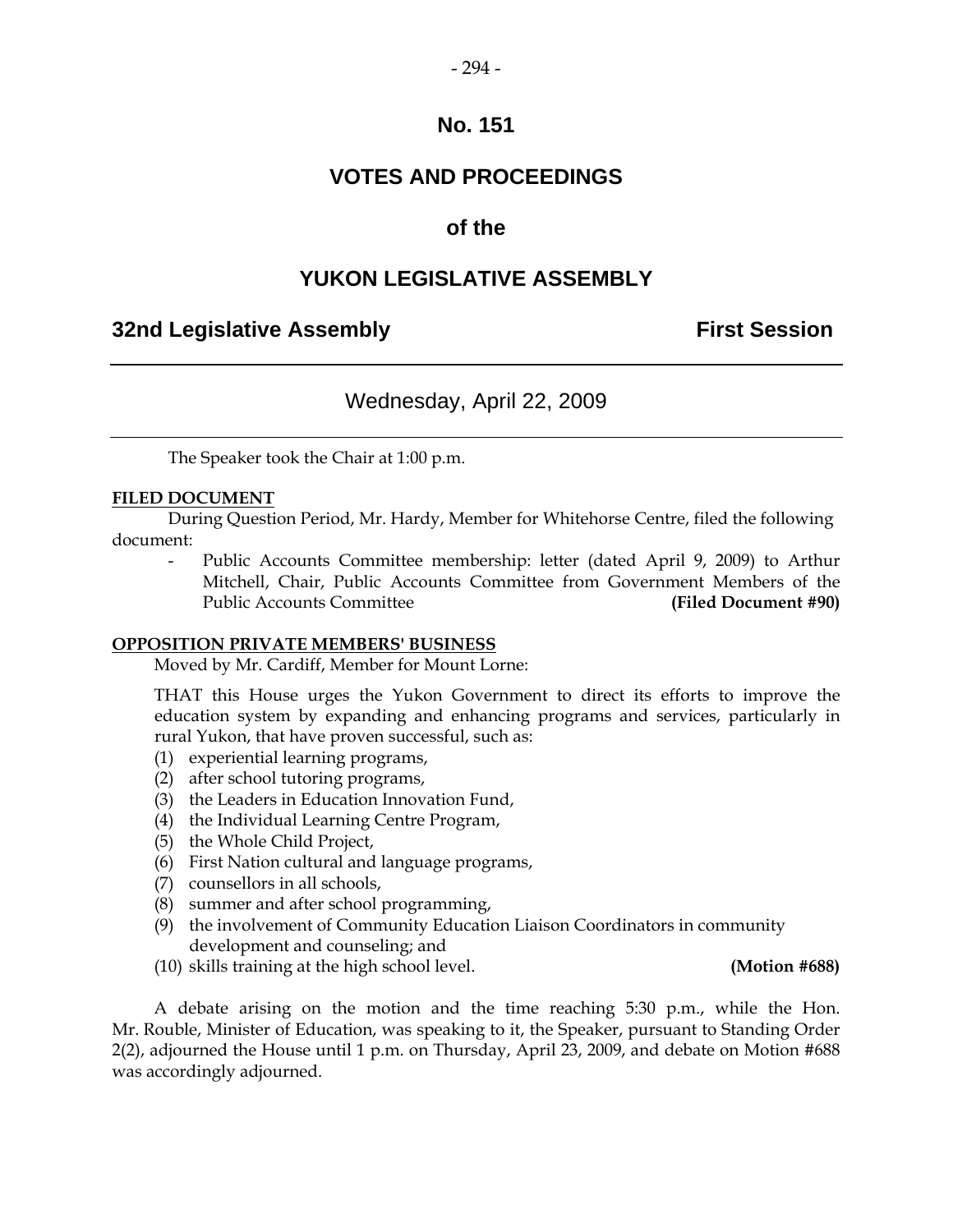\_\_\_\_\_\_\_\_\_\_\_\_\_\_\_\_\_\_\_\_\_\_\_\_\_\_\_\_\_\_\_\_\_\_\_\_\_\_\_\_\_\_

The Assembly adjourned at 5:30 p.m. until 1:00 p.m., Thursday, April 23, 2009.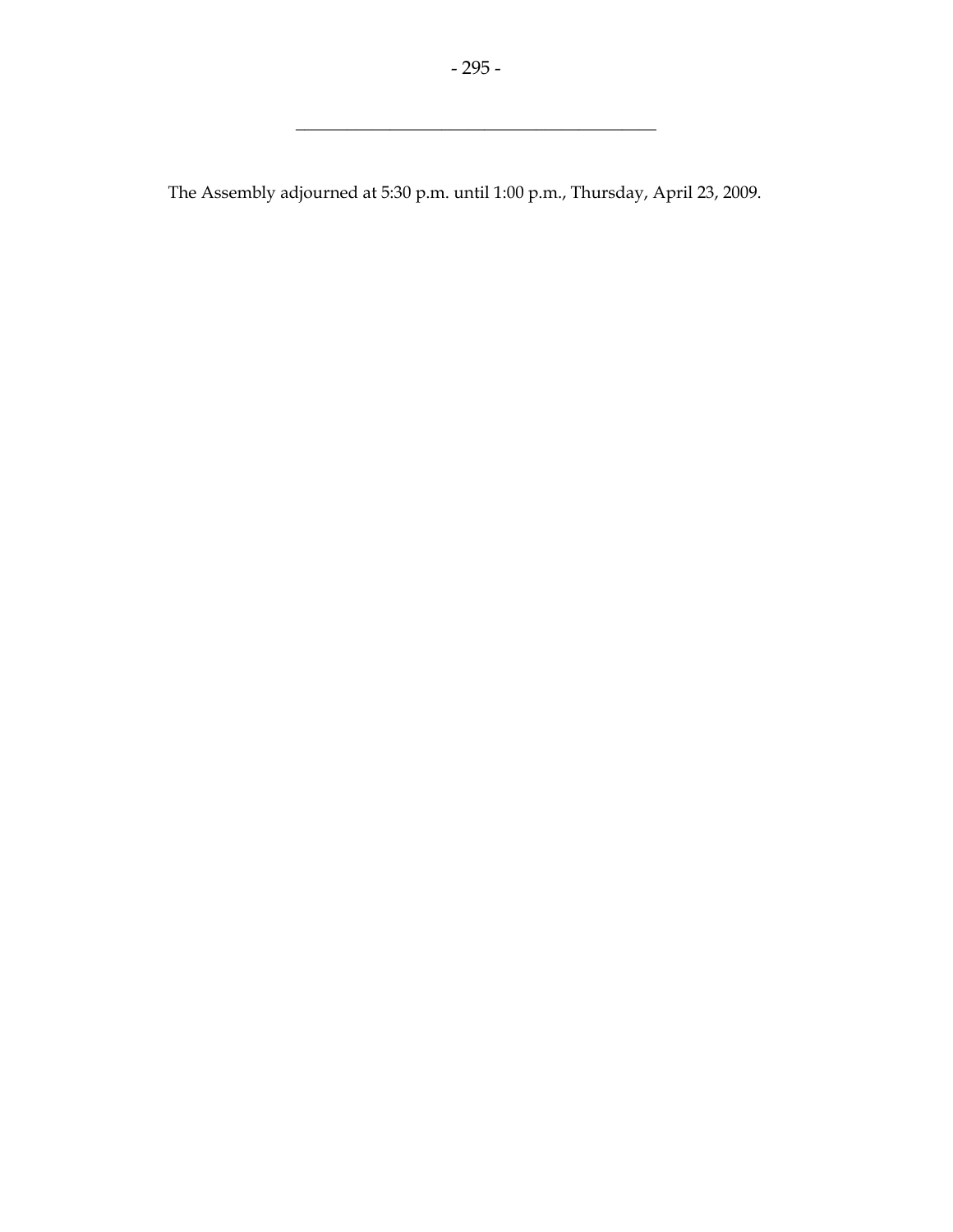### **VOTES AND PROCEEDINGS**

### **of the**

### **YUKON LEGISLATIVE ASSEMBLY**

#### **32nd Legislative Assembly The Contract Session**

### Thursday, April 23, 2009

The Speaker took the Chair at 1:00 p.m.

#### **SPEAKER'S STATEMENT (Re: Changes to the Order Paper – withdrawal of Motions)**

 Prior to proceeding with the Daily Routine, the Speaker informed the House that Motion #755, notice of which Mr. Hardy, Leader of the Third Party, gave notice of on April 22, 2009, was not placed on the Notice Paper as it was not in order.

#### **INTRODUCTION OF VISITORS**

 The Speaker introduced and welcomed the 2009 Yukon Youth Parliament participants from Haines Junction, Watson lake, Dawson City and Whitehorse.

#### **COMMITTEE OF THE WHOLE**

According to Order, the Assembly resolved into Committee of the Whole.

#### **Quorum Count**

 At 2:30 p.m., the Hon Mr. Cathers, Government House Leader, rose on a Point of Order, to state that there did not appear to be a quorum present. Pursuant to Standing Order 3(4), the Chair of Committee of the Whole rang the bells and then did a count. A quorum was present for the count.

The following bills were reported without amendment:

- Bill #72 Corrections Act, 2009 -Hon. Ms. Horne
- Bill #71 Human Rights Act, Act to Amend the -Hon. Ms. Horne

The report of the Chair was adopted.

#### **GOVERNMENT BILLS (Third Reading)**

The following bill was called for Third Reading:

Bill #72 - Corrections Act, 2009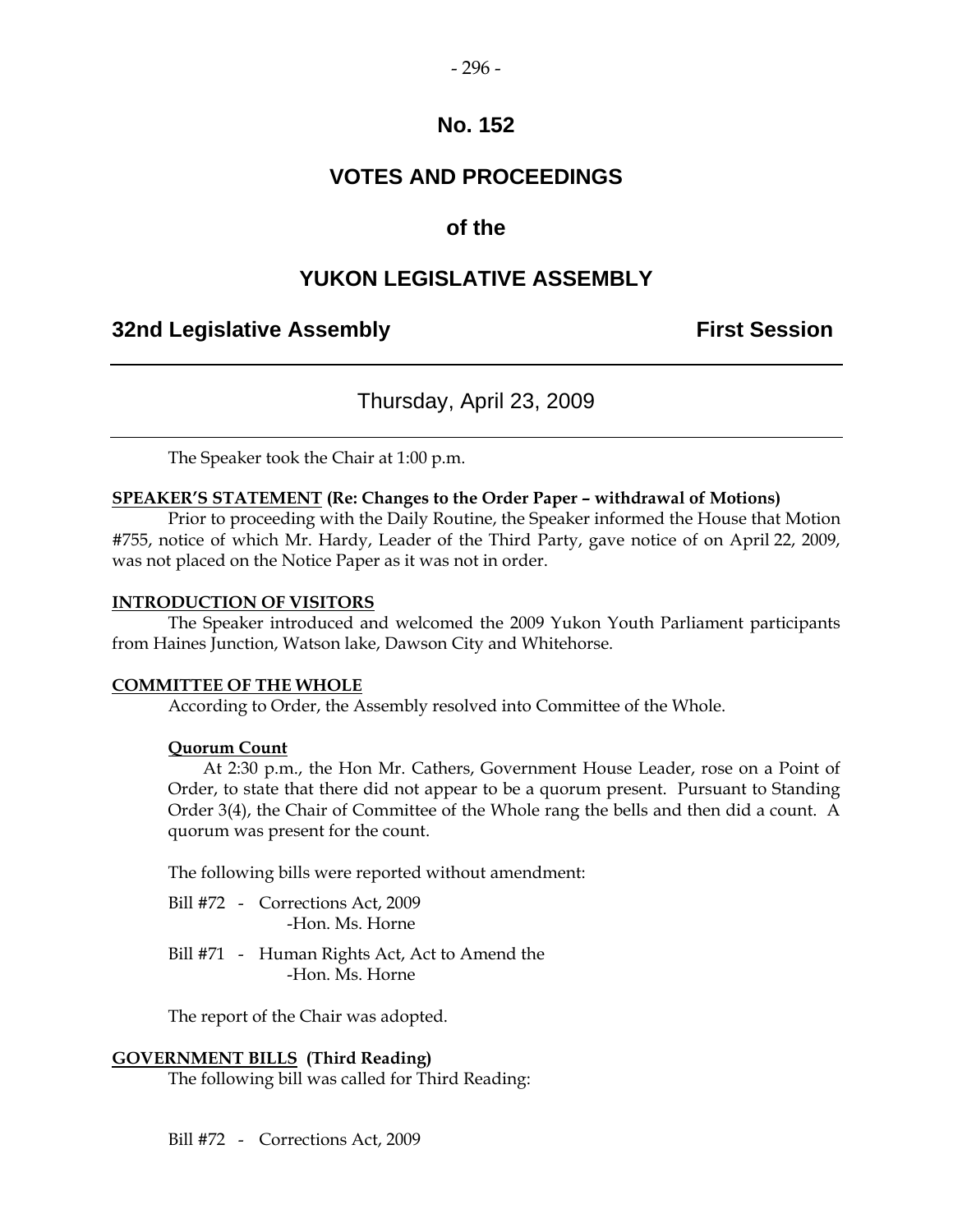#### -Hon. Ms. Horne

 The question being put on the motion for Third Reading of Bill #72, it was agreed to on the following recorded Division:

|                                                                          | YEA        |            |                  |
|--------------------------------------------------------------------------|------------|------------|------------------|
| Fentie                                                                   | Lang       | McRobb     |                  |
| Cathers                                                                  | Horne      | Elias      | 12               |
| Taylor                                                                   | Hart       | Inverarity |                  |
| Rouble                                                                   | Nordick    | Edzerza    |                  |
|                                                                          | <b>NAY</b> |            |                  |
|                                                                          |            |            | $\left( \right)$ |
| Bill #72, entitled Corrections Act, 2009, accordingly, passed the House. |            |            |                  |
|                                                                          |            |            |                  |

The following bill was read a third time and passed:

 Bill #71 - Human Rights Act, Act to Amend the -Hon. Ms. Horne

The Assembly adjourned at 5:26 p.m. until 1:00 p.m., Monday, April 27, 2009.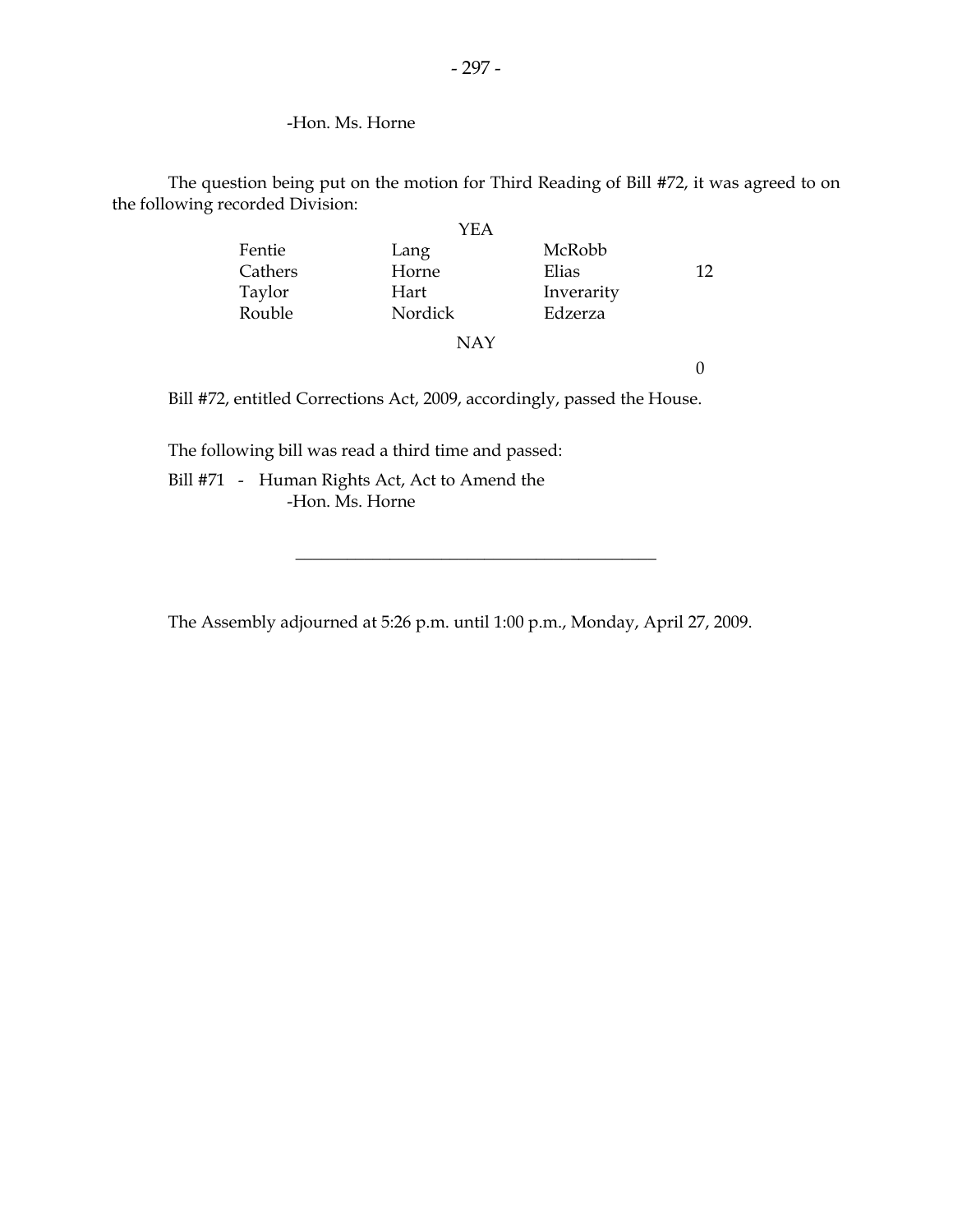### **VOTES AND PROCEEDINGS**

### **of the**

### **YUKON LEGISLATIVE ASSEMBLY**

### **32nd Legislative Assembly Constructed Session**

Monday, April 27, 2009

The Speaker took the Chair at 1:00 p.m.

#### **COMMITTEE OF THE WHOLE**

According to Order, the Assembly resolved into Committee of the Whole.

Progress was reported on the following bill:

 Bill #15 - First Appropriation Act, 2009-10 -Hon. Mr. Fentie

The report of the Chair was adopted.

The Assembly adjourned at 5:30 p.m. until 1:00 p.m., Tuesday, April 28, 2009.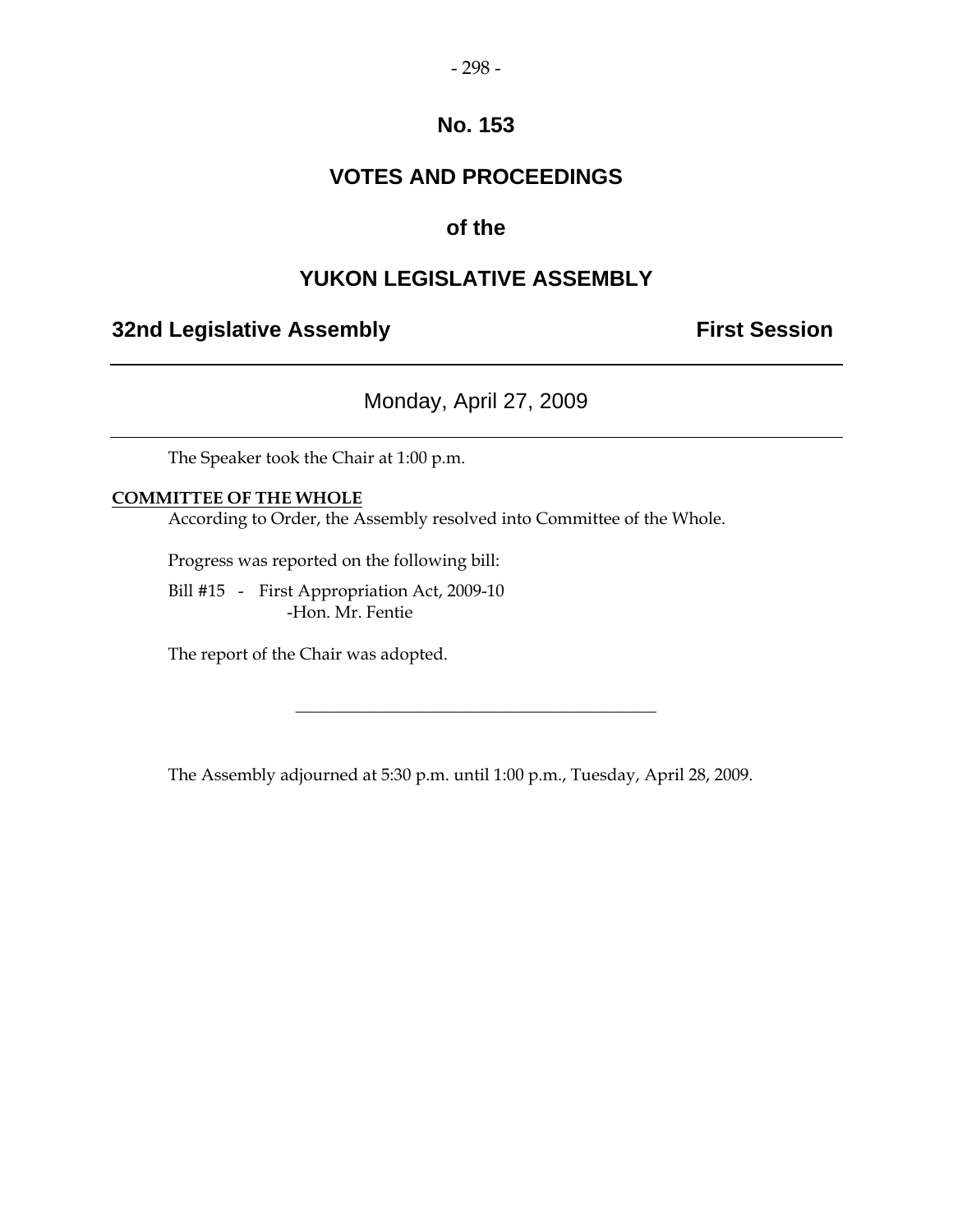### **VOTES AND PROCEEDINGS**

### **of the**

### **YUKON LEGISLATIVE ASSEMBLY**

### **32nd Legislative Assembly The Contract Session**

### Tuesday, April 28, 2009

The Speaker took the Chair at 1:00 p.m.

#### **TABLING RETURNS AND DOCUMENTS**

Mr. Mitchell, Member for Copperbelt

Residence for visiting nurses and doctors, construction of: letter (dated February 17, 2009) from Arthur Mitchell, MLA for Copperbelt, to Mr. Craig Tuton, Chair, Yukon Hospital Corporation **(Filed Document #91)** 

#### **NOTICE RE GOVERNMENT PRIVATE MEMBERS' BUSINESS**

 Pursuant to Standing Order 14.2(7), the Hon. Mr. Cathers, Government House Leader, informed the House that the Government Private Member did not wish to identify any items to be called during Government Private Members' Business on Wednesday, April 29, 2009.

#### **COMMITTEE OF THE WHOLE**

According to Order, the Assembly resolved into Committee of the Whole.

Progress was reported on the following bill:

Bill #15 - First Appropriation Act, 2009-10 -Hon. Mr. Fentie

The report of the Chair was adopted.

The Assembly adjourned at 5:31 p.m. until 1:00 p.m., Wednesday, April 29, 2009.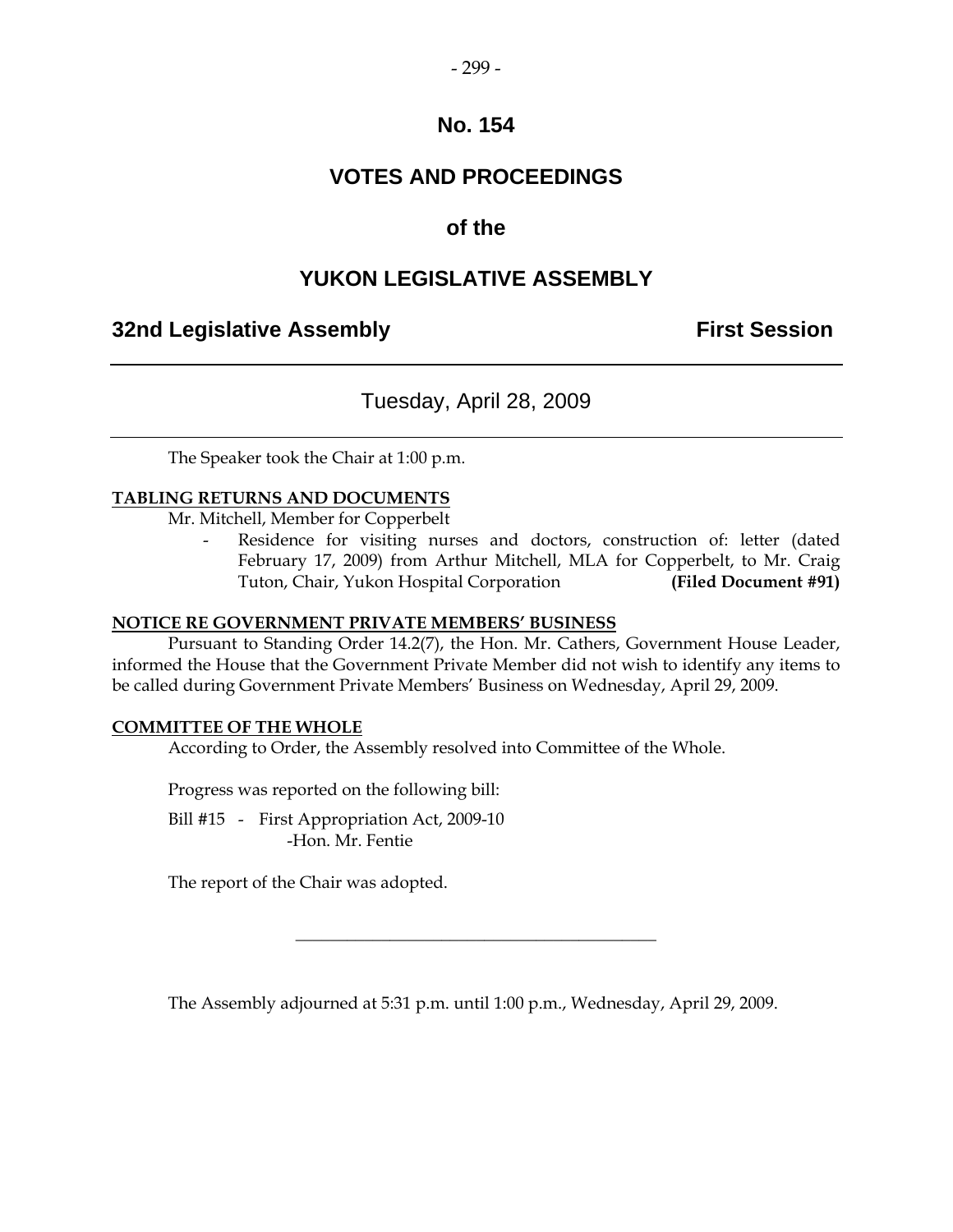### **VOTES AND PROCEEDINGS**

#### **of the**

### **YUKON LEGISLATIVE ASSEMBLY**

#### **32nd Legislative Assembly The Contract Session**

### Wednesday, April 29, 2009

The Speaker took the Chair at 1:00 p.m.

#### **COMMITTEE OF THE WHOLE**

According to Order, the Assembly resolved into Committee of the Whole.

Progress was reported on the following bill:

Bill #15 - First Appropriation Act, 2009-10 -Hon. Mr. Fentie

The following bill was reported without amendment:

 Bill #68 - Yukon College Act, Act to Amend the -Hon. Mr. Rouble

The report of the Chair was adopted.

#### **GOVERNMENT BILLS (Third Reading)**

The following bill was called for Third Reading:

 Bill #68 - Yukon College Act, Act to Amend the -Hon. Mr. Rouble

 The question being put on the motion for Third Reading of Bill #68, it was agreed to on the following recorded Division:

|         | YEA      |            |    |
|---------|----------|------------|----|
| Fentie  | Horne    | Elias      |    |
| Cathers | Hart     | Fairclough |    |
| Kenyon  | Nordick  | Cardiff    | 14 |
| Rouble  | Mitchell | Edzerza    |    |
| Lang    | McRobb   |            |    |

NAY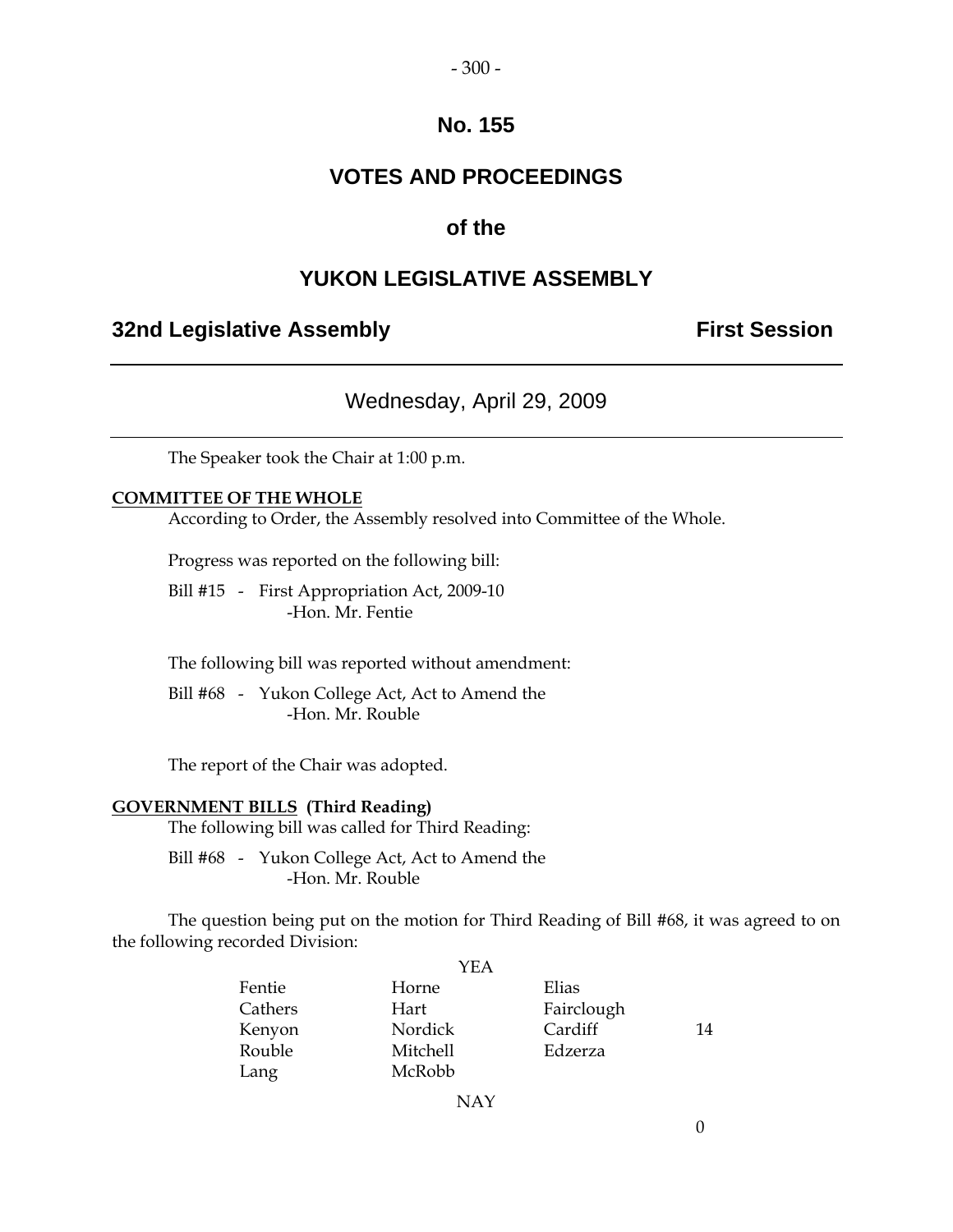\_\_\_\_\_\_\_\_\_\_\_\_\_\_\_\_\_\_\_\_\_\_\_\_\_\_\_\_\_\_\_\_\_\_\_\_\_\_\_\_\_\_

Bill #68, entitled Act to Amend the Yukon College Act, accordingly, passed the House.

The Assembly adjourned at 5:34 p.m. until 1:00 p.m., Thursday, April 30, 2009.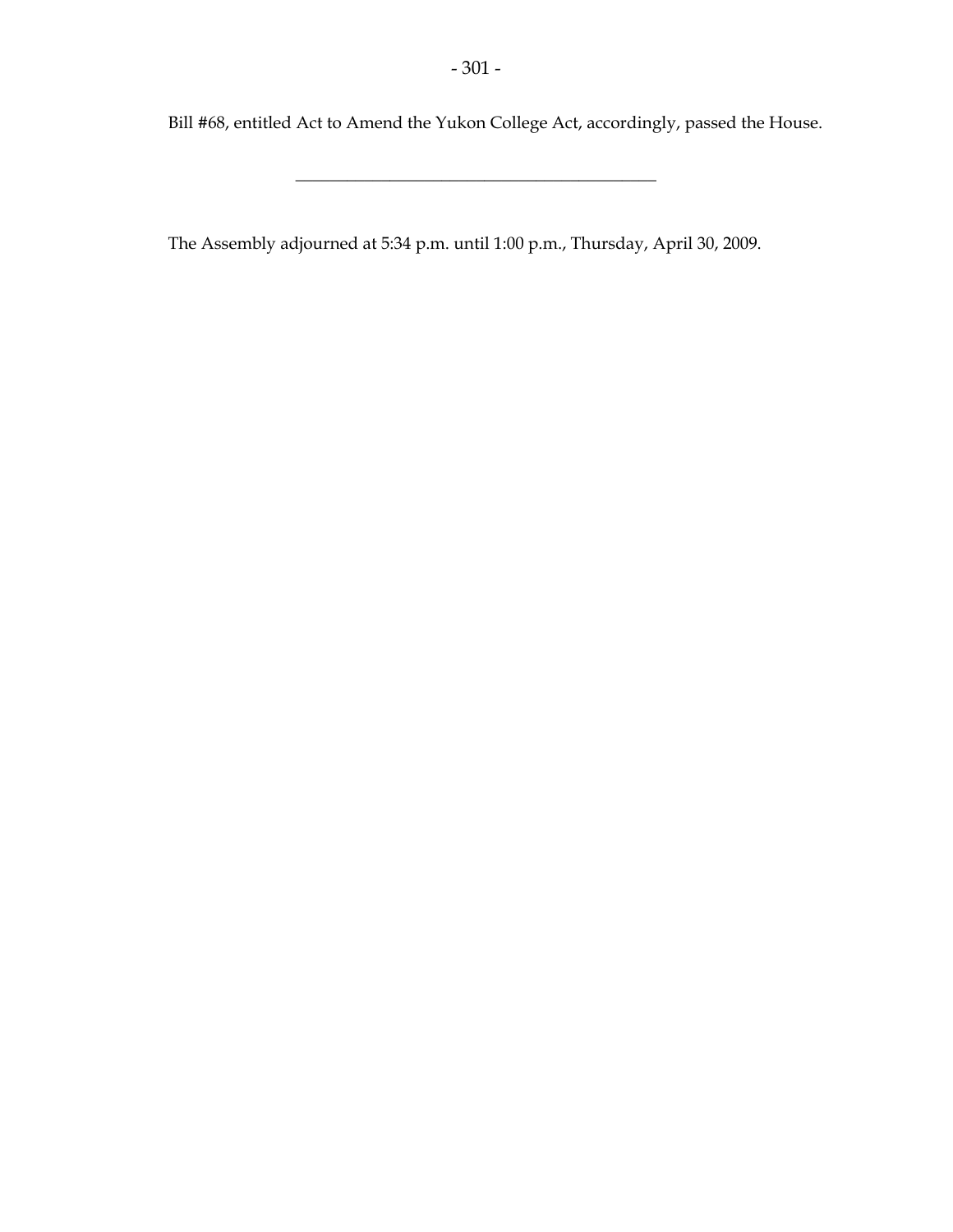## **No. 156**

# **VOTES AND PROCEEDINGS**

# **of the**

# **YUKON LEGISLATIVE ASSEMBLY**

## **32nd Legislative Assembly The Contract Session**

# Thursday, April 30, 2009

The Speaker took the Chair at 1:00 p.m.

#### **TABLING RETURNS AND DOCUMENTS**

Hon. Mr. Staffen, Speaker

Travel Expenses of Members of the Yukon Legislative Assembly 2008/2009, Report on (dated April, 2009) **(Sessional Paper #112)** 

 Hon. Mr. Hart, Minister responsible for Yukon Workers' Compensation Health and Safety Board

 - *Workers' Compensation Act*, Order-in-Council 2009/67: Schedule re Compensation Fund Investment Policy **(Sessional Paper #113)** 

#### **MINISTERIAL STATEMENT**

Hon. Mr. Hart, Minister of Health and Social Services

- Human Swine Influenza (H1N1 Influenza)

#### **COMMITTEE OF THE WHOLE**

According to Order, the Assembly resolved into Committee of the Whole.

The following bill was reported without amendment:

 Bill #70 - Child and Youth Advocate Act -Hon. Mr. Hart

The report of the Chair was adopted.

#### **GOVERNMENT BILLS (Third Reading)**

The following bill was called for Third Reading:

 Bill #70 - Child and Youth Advocate Act -Hon. Mr. Hart

 The question being put on the motion for Third Reading of Bill #70, it was agreed to on the following recorded Division: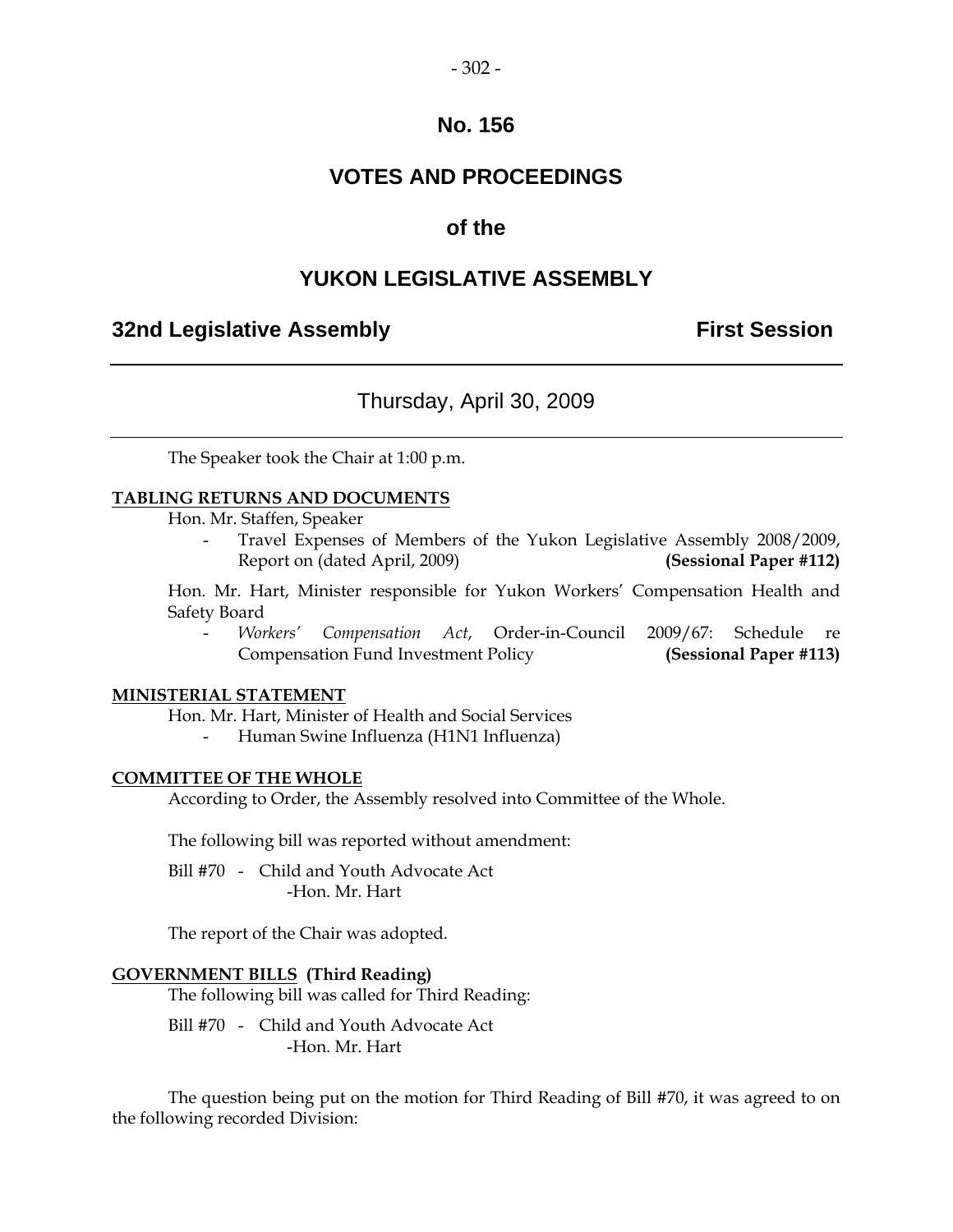|                   | YEA            |                 |   |
|-------------------|----------------|-----------------|---|
| Fentie<br>Cathers | Rouble<br>Lang | Hart<br>Nordick | 9 |
| Kenyon            | Horne          | Cardiff         |   |
|                   | <b>NAY</b>     |                 |   |
| Mitchell          | Elias          | Edzerza         | 5 |
| McRobb            | Fairclough     |                 |   |

Bill #70, entitled Child and Youth Advocate Act, accordingly, passed the House.

\_\_\_\_\_\_\_\_\_\_\_\_\_\_\_\_\_\_\_\_\_\_\_\_\_\_\_\_\_\_\_\_\_\_\_\_\_\_\_\_\_\_

The Assembly adjourned at 5:30 p.m. until 1:00 p.m., Monday, May 4, 2009.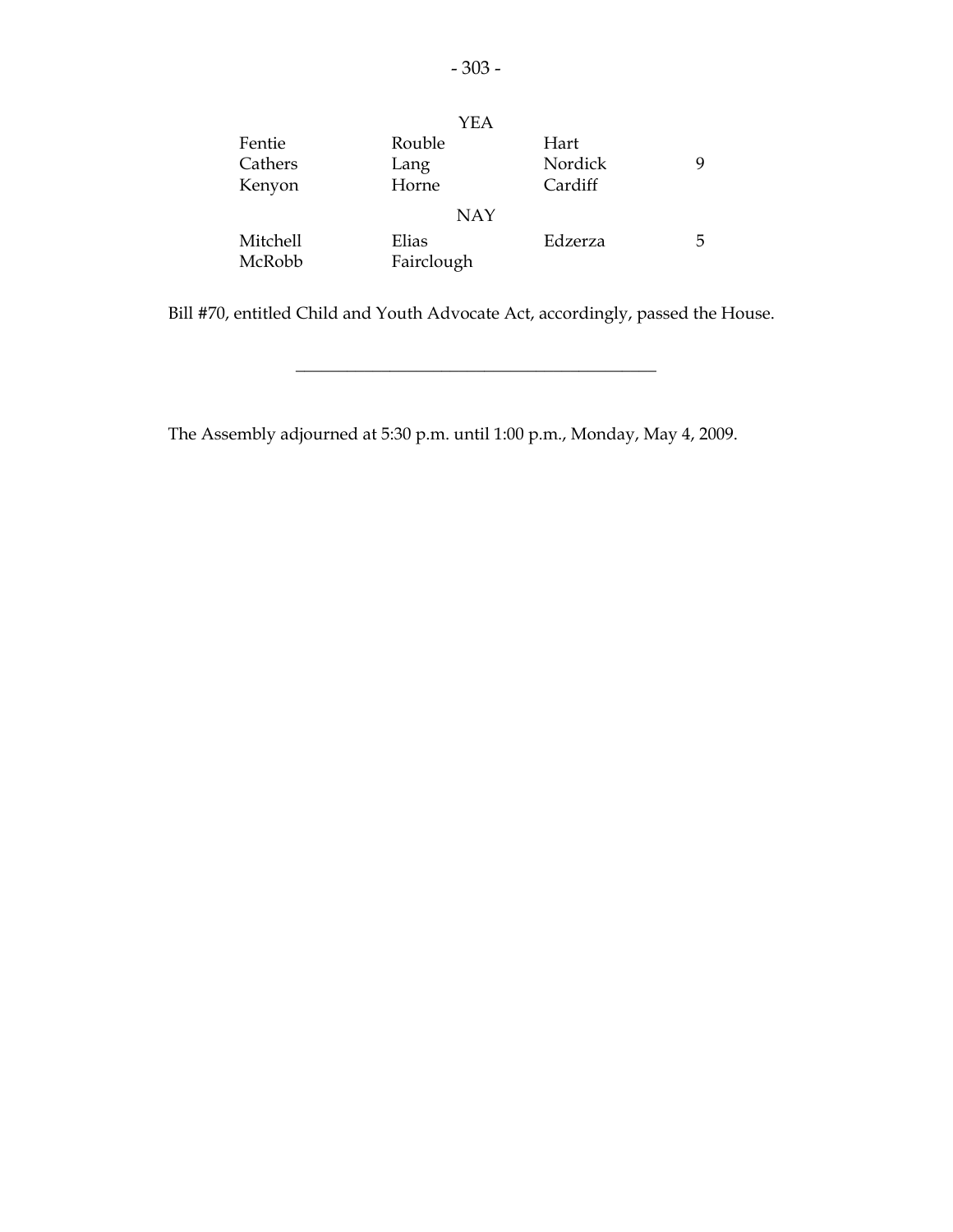## **No. 157**

## **VOTES AND PROCEEDINGS**

## **of the**

## **YUKON LEGISLATIVE ASSEMBLY**

## **32nd Legislative Assembly The Contract Session**

## Monday, May 4, 2009

The Speaker took the Chair at 1:00 p.m.

#### **COMMITTEE OF THE WHOLE**

According to Order, the Assembly resolved into Committee of the Whole.

The following bills were reported without amendment:

 Bill #67 - Employment Standards Act, Act to Amend the -Hon. Mr. Lang Bill #66 - Corporate Governance Statute Law Amendment Act -Hon. Mr. Lang

The report of the Chair was adopted.

#### **GOVERNMENT BILLS (Third Reading)**

The following bill was called for Third Reading:

 Bill #67 - Employment Standards Act, Act to Amend the -Hon. Mr. Lang

 The question being put on the motion for Third Reading of Bill #67, it was agreed to on the following recorded Division:

| YEA             |            |    |
|-----------------|------------|----|
| Horne           | Fairclough |    |
| Hart            | Inverarity |    |
| Nordick         | Hardy      | 17 |
| <b>Mitchell</b> | Cardiff    |    |
| McRobb          | Edzerza    |    |
| Elias           |            |    |
|                 |            |    |

NAY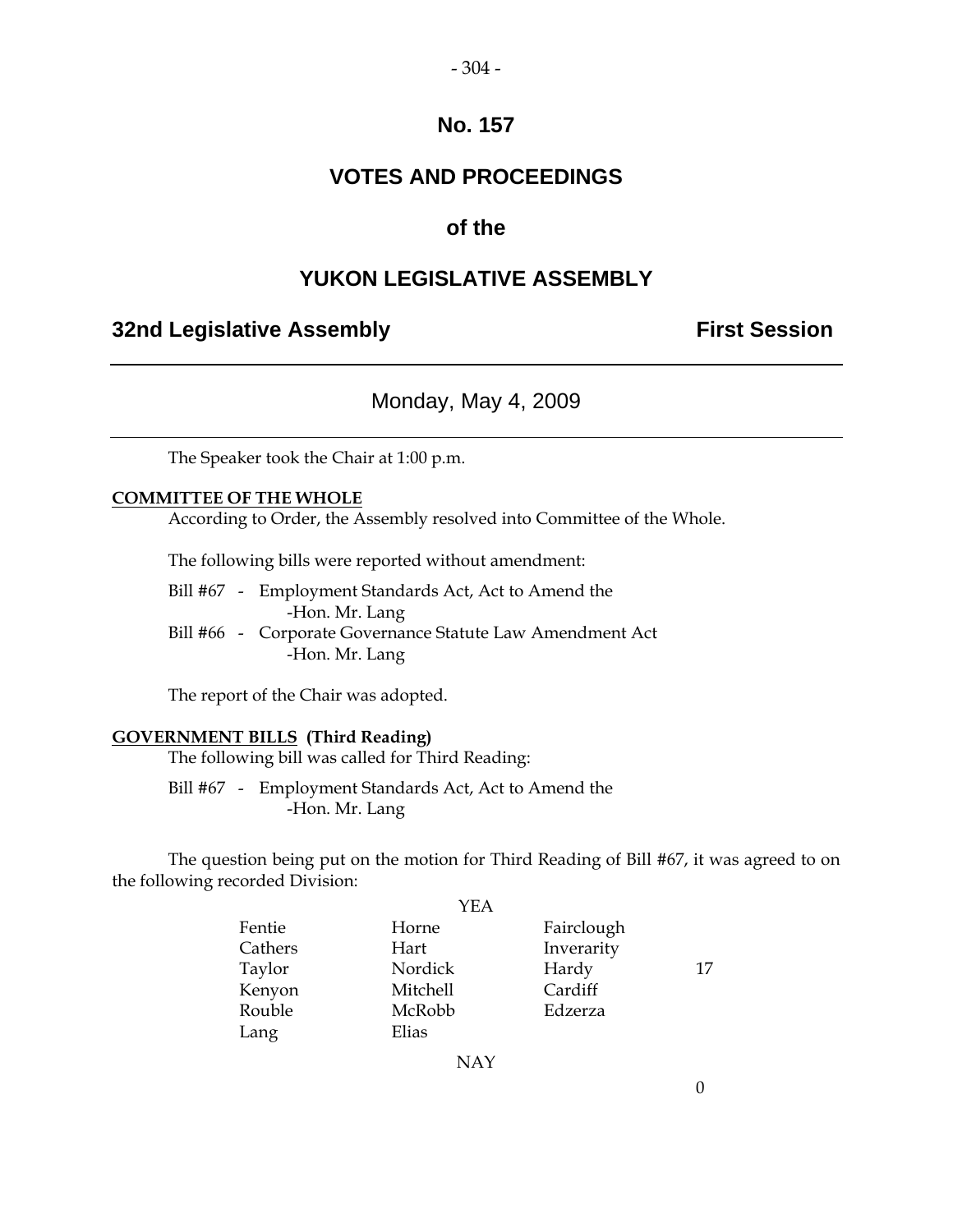Bill #67, entitled Act to Amend the Employment Standards Act, accordingly, passed the House.

The following bill was called for Third Reading:

 Bill #66 - Corporate Governance Statute Law Amendment Act -Hon. Mr. Lang

 The question being put on the motion for Third Reading of Bill #66, it was agreed to on the following recorded Division:

|         | YEA        |            |    |
|---------|------------|------------|----|
| Fentie  | Horne      | Fairclough |    |
| Cathers | Hart       | Inverarity |    |
| Taylor  | Nordick    | Hardy      | 17 |
| Kenyon  | Mitchell   | Cardiff    |    |
| Rouble  | McRobb     | Edzerza    |    |
| Lang    | Elias      |            |    |
|         | <b>NAY</b> |            |    |
|         |            |            |    |

 Bill #66, entitled Corporate Governance Statute Law Amendment Act, accordingly, passed the House.

#### **COMMITTEE OF THE WHOLE**

According to Order, the Assembly resolved into Committee of the Whole.

Progress was reported on the following bill:

 Bill #15 - First Appropriation Act, 2009-10 -Hon. Mr. Fentie

The report of the Chair was adopted.

The Assembly adjourned at 5:25 p.m. until 1:00 p.m., Tuesday, May 5, 2009.

\_\_\_\_\_\_\_\_\_\_\_\_\_\_\_\_\_\_\_\_\_\_\_\_\_\_\_\_\_\_\_\_\_\_\_\_\_\_\_\_\_\_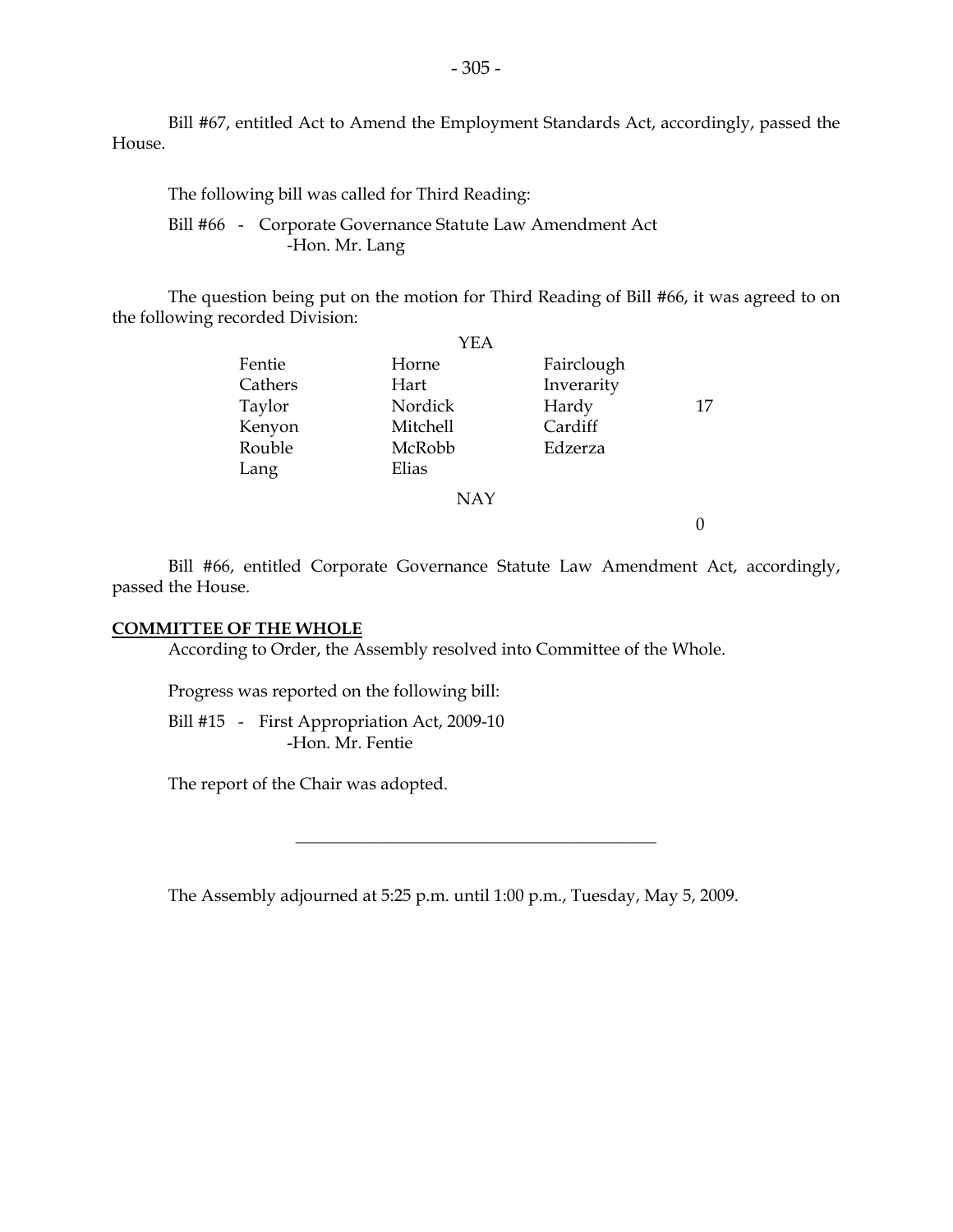#### $-306-$

## **No. 158**

# **VOTES AND PROCEEDINGS**

## **of the**

## **YUKON LEGISLATIVE ASSEMBLY**

## **32nd Legislative Assembly First Session**

## Tuesday, May 5, 2009

The Speaker took the Chair at 1:00 p.m.

#### **TABLING RETURNS AND DOCUMENTS**

Hon. Mr. Lang, Minister of Highways and Public Works

Fleet Vehicle Agency 2009-2010 Business Plan **(Filed Document #92)** 

- Queen's Printer Agency 2009-2010 Business Plan **(Filed Document #93)** 

#### **SPEAKER'S STATEMENT (Re: Standing Order 19(e), - clarification of May 4, 2009 ruling)**

 Prior to proceeding with Question Period, the Speaker provided the following clarification to a ruling made on Monday, May 4, 2009, on a Point of Order raised by the Member for McIntyre-Takhini.

 "During Question Period, the Minister of Health and Social Services made reference to the fact that Leader of the Official Opposition had voted against the *Child and Family Services Act* during the 2008 Spring Sitting. The Member for McIntyre-Takhini then rose on a Point of Order citing Standing Order 19(e) which says, 'A Member shall be called to order by the Speaker if that Member reflects upon any vote of the Assembly unless it is that Member's intention to move that it be rescinded.'

According to the procedural authorities — Beauchesne's Parliamentary Rules and Forms, House of *Commons Procedure and Practice*, and Erskine May's *Parliamentary Practice* — the term 'vote of the Assembly' as used in Standing Order 19(e) refers to a decision taken by the Assembly as a whole, not the vote of an individual Member on a bill or a motion.

The key to understanding the intent of Standing Order 19(e) is in the phrase that refers to a Member intending that the vote in question be rescinded. The vote of an individual Member, on a question already decided, cannot be rescinded. Only a decision of the Assembly as a whole can be rescinded and only if a motion to that effect is put before the Assembly. We will now proceed with Question Period."

#### **SPEAKER'S STATEMENT (Re: Unparliamentary Language)**

The Speaker concluded Question Period with the following statement:

"I have very rarely done this, but there is a term the Hon. Leader of the Official Opposition used and that was 'railroaded'. I have had a chance to think about this since he made that statement and when there are more Members on the Government side than on the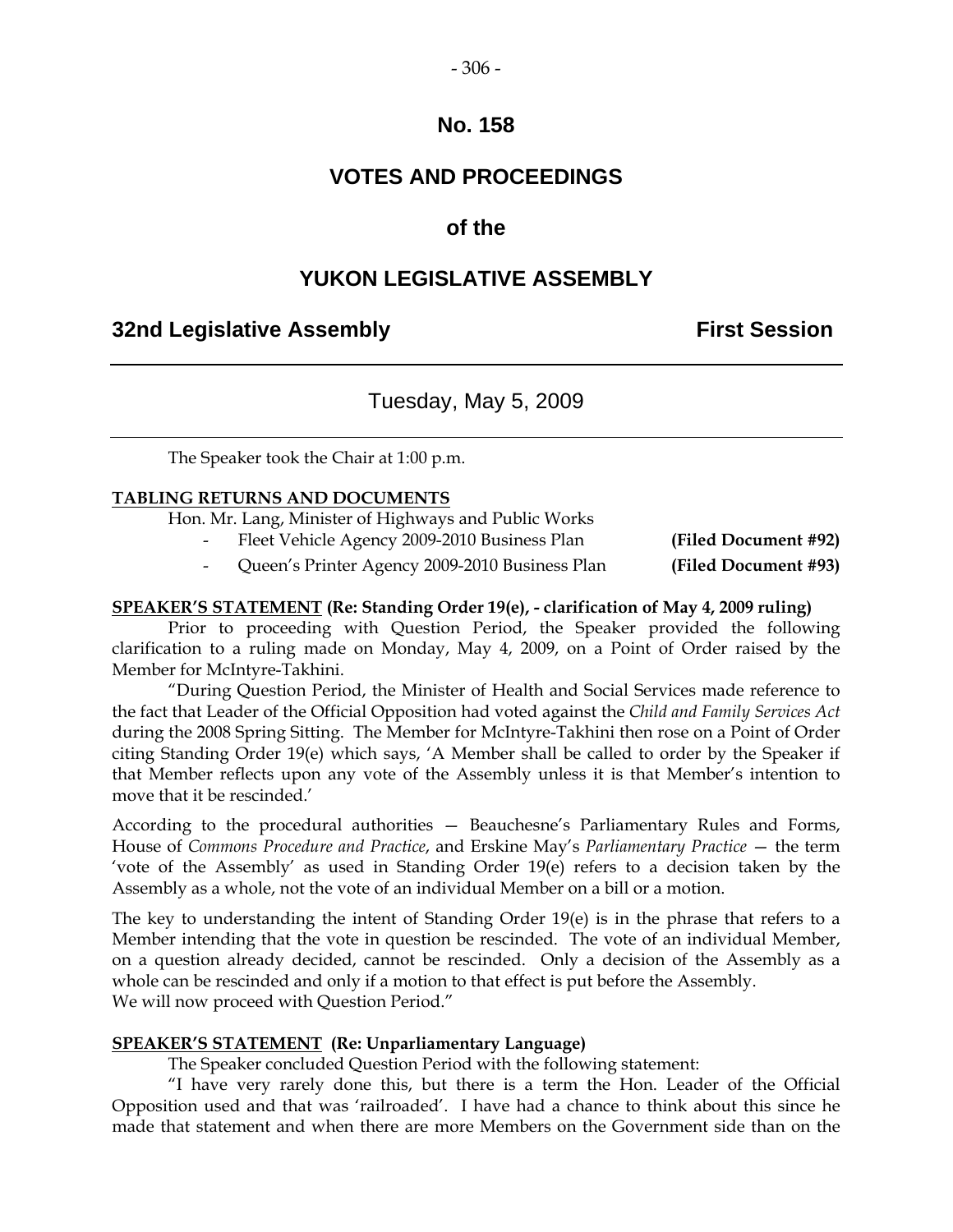Opposition side — that is democracy. When there are more votes on one side than there are on the other — that is democracy. So the term 'railroading' in reference to democracy is not appropriate for this House. My apologies for not making that ruling sooner, but the Chair feels that it is very inappropriate terminology for democracy. The time for Question Period has now elapsed."

#### **NOTICE OF OPPOSITION PRIVATE MEMBERS' BUSINESS**

 Pursuant to Standing Order 14.2(3), Mr. Cardiff, Third Party House Leader, did not identify any items to be called during Opposition Private Members' Business on Wednesday, May 6, 2009.

 Pursuant to Standing Order 14.2(3), Mr. McRobb, Official Opposition House Leader, identified Motion #786 as being the item to be called during Opposition Private Members' Business on Wednesday, May 6, 2009.

#### **COMMITTEE OF THE WHOLE**

According to Order, the Assembly resolved into Committee of the Whole.

#### **Chair's Ruling (Re: Standing Order 19(h))**

 Prior to Committee of the Whole proceeding with Bill #15, First Appropriation Act, 2009-10, the Chair made the following ruling on a Point of Order raised on Monday, May 4, 2009 raised by the Government House Leader.

 "Yesterday in Committee of the Whole, during debate on Bill #15, First Appropriation Act, 2009-10, Department of Energy, Mines and Resources, Mr. McRobb took exception to the characterization of his position by Mr. Cathers. Mr. McRobb remarked, 'Nothing could be further from the truth.' Mr. Cathers rose on a Point of Order, stating that this phrase contravened Standing Order 19(h).

The Chair undertook to report back to the House if there was a Point of Order. Upon review, I do find there to be a Point of Order.

While I understand that Mr. McRobb's intention was not to suggest another Member deliberately misled the Committee, the terminology that he used has frequently been ruled out of order in this context.

I would ask the Member to refrain from using this expression in reference to any Member's remarks in the future.

I thank Members for assistance in this matter."

#### **Disturbance in the Public Gallery**

 Following the Chair's ruling, a stranger in the Public Gallery caused a disturbance. The stranger was escorted out of the Gallery and Committee of the Whole continued with debate on Bill #15, First Appropriation Act, 2009-10.

Progress was reported on the following bills:

- Bill #15 First Appropriation Act, 2009-10 -Hon. Mr. Fentie
- Bill # 13 Third Appropriation Act, 2008-09 -Hon. Mr. Fentie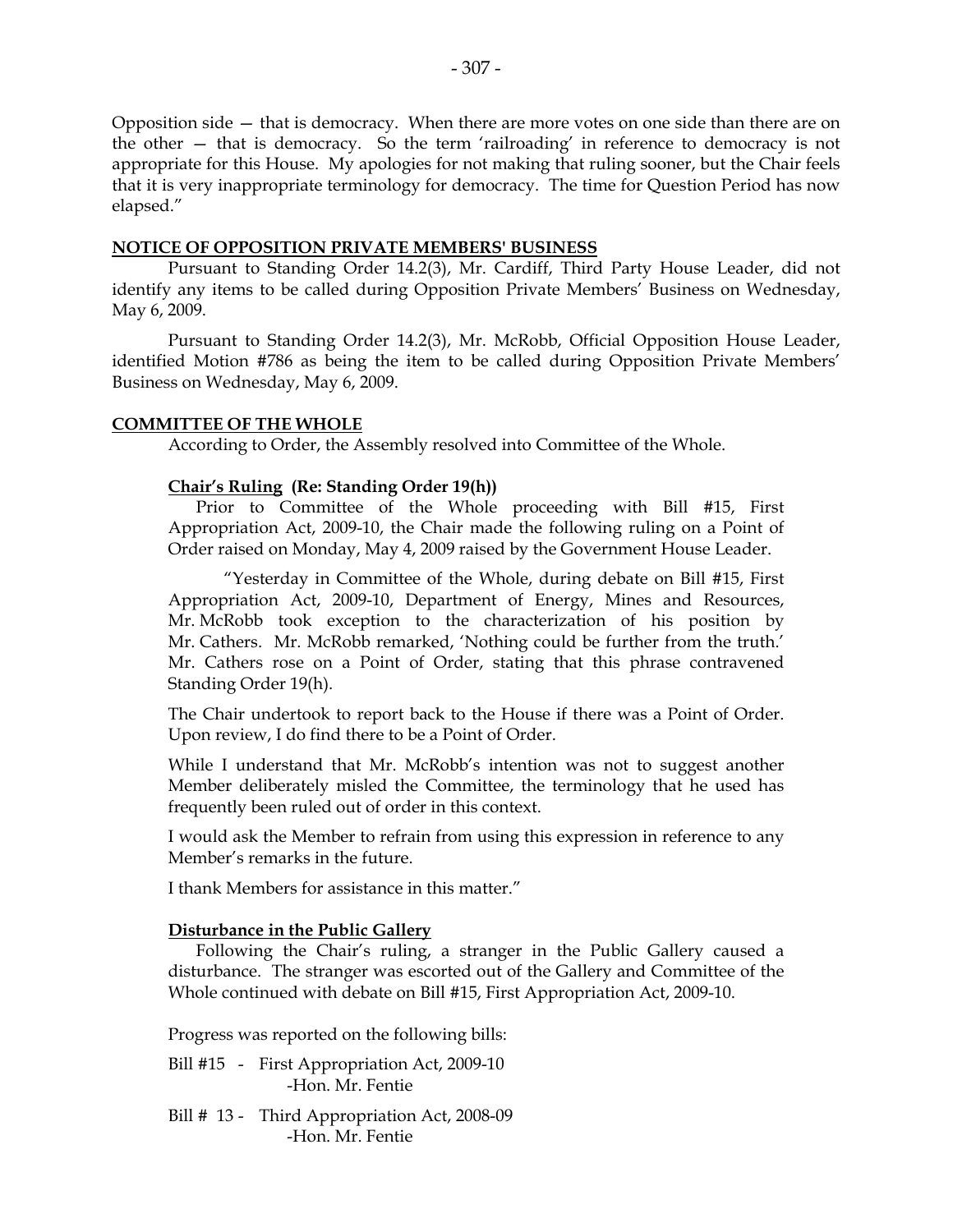The report of the Chair was adopted.

The Assembly adjourned at 5:31 p.m. until 1:00 p.m., Wednesday, May 6, 2009.

\_\_\_\_\_\_\_\_\_\_\_\_\_\_\_\_\_\_\_\_\_\_\_\_\_\_\_\_\_\_\_\_\_\_\_\_\_\_\_\_\_\_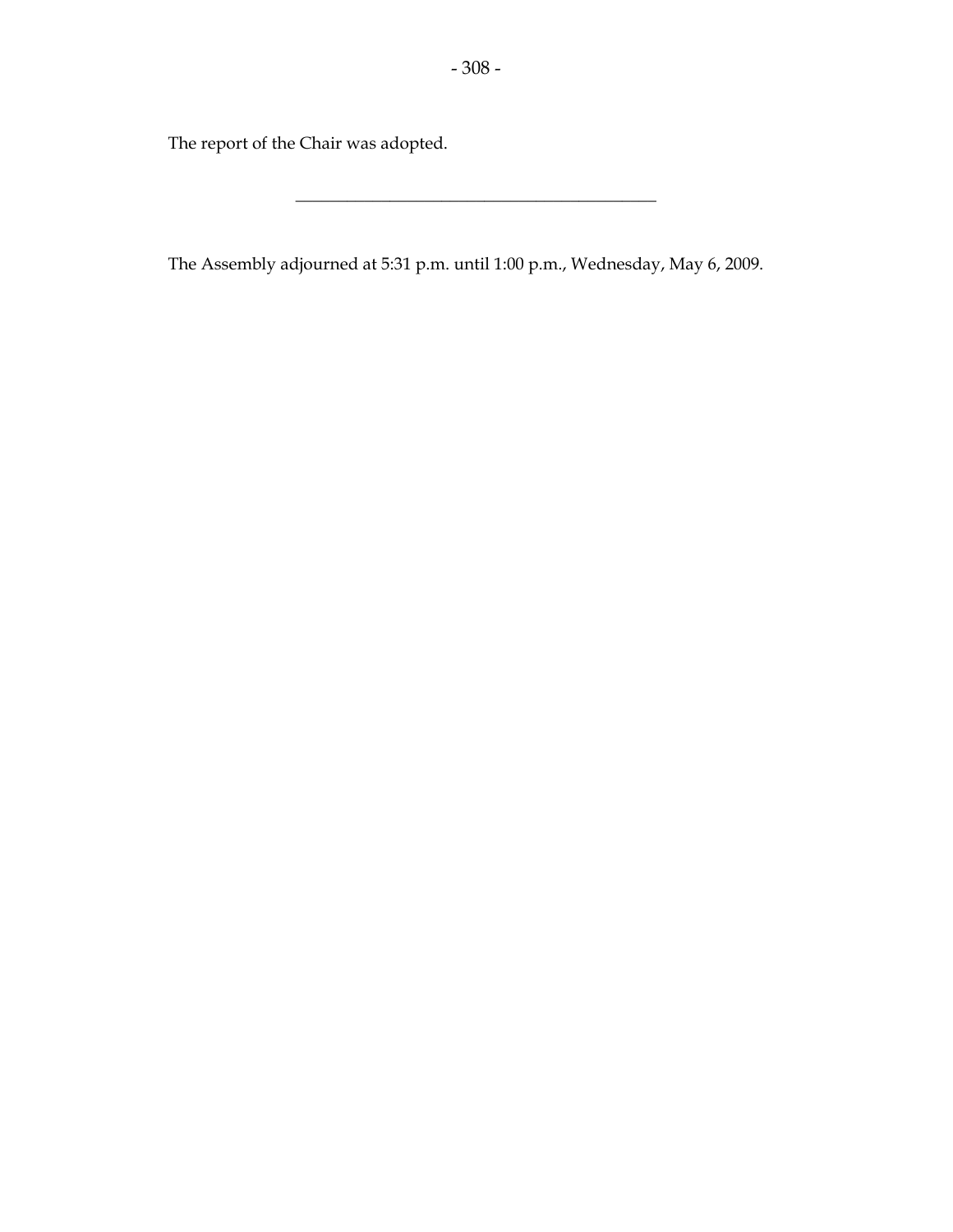## **No. 159**

# **VOTES AND PROCEEDINGS**

## **of the**

## **YUKON LEGISLATIVE ASSEMBLY**

## **32nd Legislative Assembly First Session**

## Wednesday, May 6, 2009

The Speaker took the Chair at 1:00 p.m.

#### **FILED DOCUMENT**

 During Question Period, Mr. Mitchell, Member for Copperbelt, filed the following document:

New residence on the hospital campus, construction of: letter (dated April 30, 2009) to Mr. Mitchell, MLA, Copperbelt, from Craig Tuton, Chair, Yukon Hospital Corporation Board of Trustees **(Filed Document #94)** 

#### **UNANIMOUS CONSENT TO DEBATE MOTION #783**

 The Hon. Mr. Cathers, Government House Leader, requested unanimous consent of the House to call Motion #783 for debate. Unanimous consent was denied.

#### **UNANIMOUS CONSENT TO DEBATE MOTION #783**

 Mr. Elias, Member for Vuntut Gwitchin, requested the unanimous consent of the House to call Motion #783 for debate later in the sitting day. The Speaker ruled that it was not in order to make that request at that point in the proceedings.

#### **OPPOSITION PRIVATE MEMBERS' BUSINESS**

Moved by Mr. McRobb, Member for Kluane:

 THAT this House urges the Government of Canada to provide sufficient resources to allow the Canadian Broadcasting Corporation's Northern Service to continue producing a high standard of service within Yukon. **(Motion #786)** 

Debate started on the motion.

#### **Quorum Count**

 At 2:14 p.m. during debate on the motion, the Hon. Mr. Kenyon, Minister of Economic Development, rose on a Point of Order to state that there did not appear to be a quorum present. Pursuant to Standing Order 3(2), the Speaker rang the bells and then did a count. A quorum was present for the count.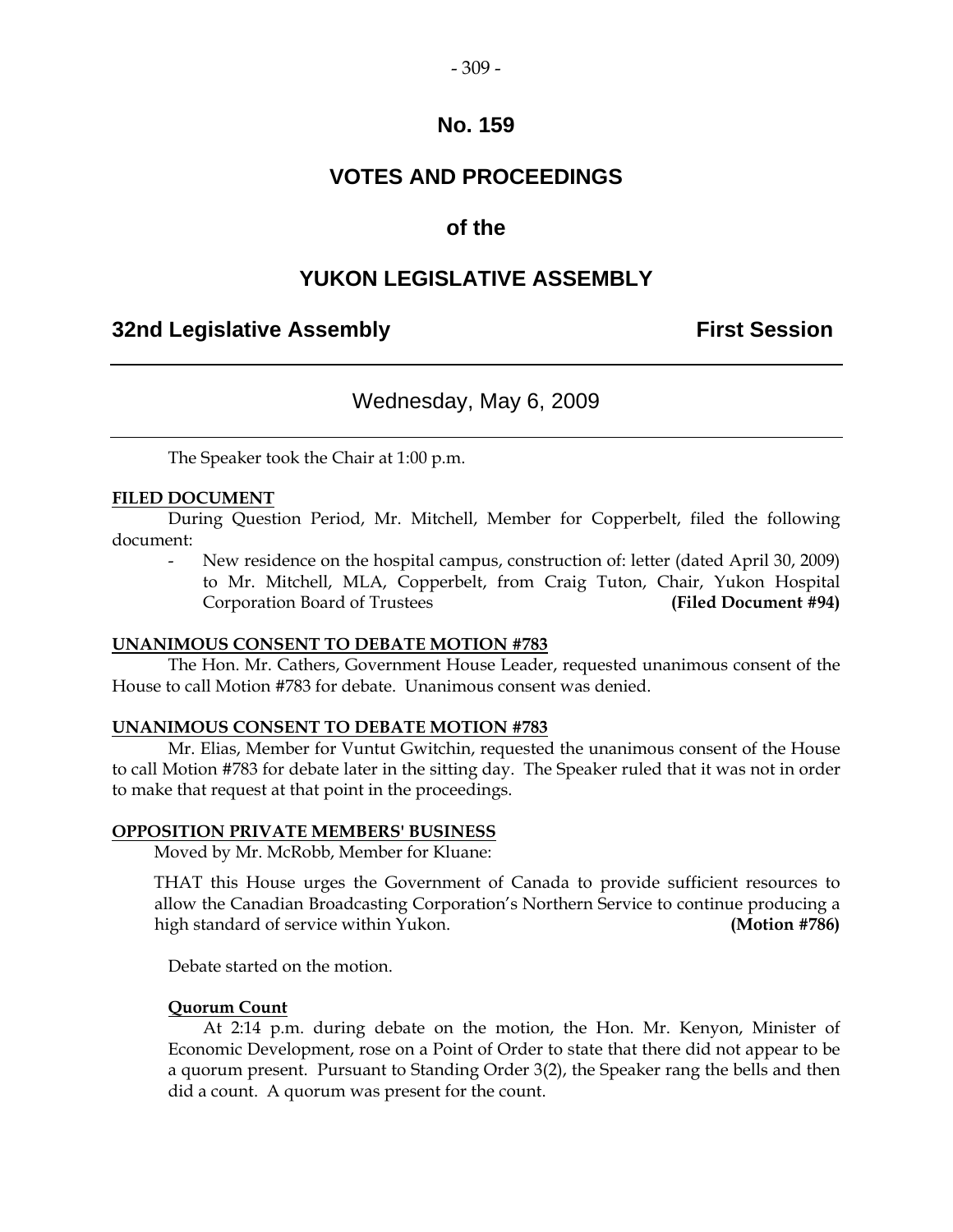The debate continuing on the motion, it was moved by Mr. Nordick, Member for Klondike, in amendment thereto:

THAT Motion #786 be amended by adding the following after the word "Yukon."

 "; and urges the Canadian Broadcasting Corporation, in implementing any financial restraint measures, to maintain the integrity of its broadcasting services north of 60˚."

 A debate arising on the amendment and the question being put, it was agreed to on the following recorded Division:

|         | YEA        |            |    |
|---------|------------|------------|----|
| Fentie  | Lang       | McRobb     |    |
| Cathers | Horne      | Elias      |    |
| Taylor  | Hart       | Fairclough | 15 |
| Kenyon  | Nordick    | Inverarity |    |
| Rouble  | Mitchell   | Cardiff    |    |
|         | <b>NAY</b> |            |    |
|         |            |            |    |

 A debate arising on the motion as amended, it was moved by the Hon. Ms. Horne, Minister of Justice, in amendment thereto:

 THAT Motion #786 be amended after the word "service" where it first appears by adding the words:

"and Northern Native Broadcasting Yukon"

 A debate arising on the amendment and the question being put, it was agreed to on the following recorded Division:

| YEA        |            |    |
|------------|------------|----|
| Lang       | McRobb     |    |
| Horne      | Elias      |    |
| Hart       | Fairclough | 15 |
| Nordick    | Inverarity |    |
| Mitchell   | Cardiff    |    |
| <b>NAY</b> |            |    |
|            |            |    |
|            |            |    |

 A debate arising on Motion #786 as amended, and the question being put, it was agreed to on the following recorded Division:

|         | YEA      |            |    |
|---------|----------|------------|----|
| Fentie  | Lang     | McRobb     |    |
| Cathers | Horne    | Elias      |    |
| Taylor  | Hart     | Fairclough | 15 |
| Kenyon  | Nordick  | Inverarity |    |
| Rouble  | Mitchell | Cardiff    |    |

NAY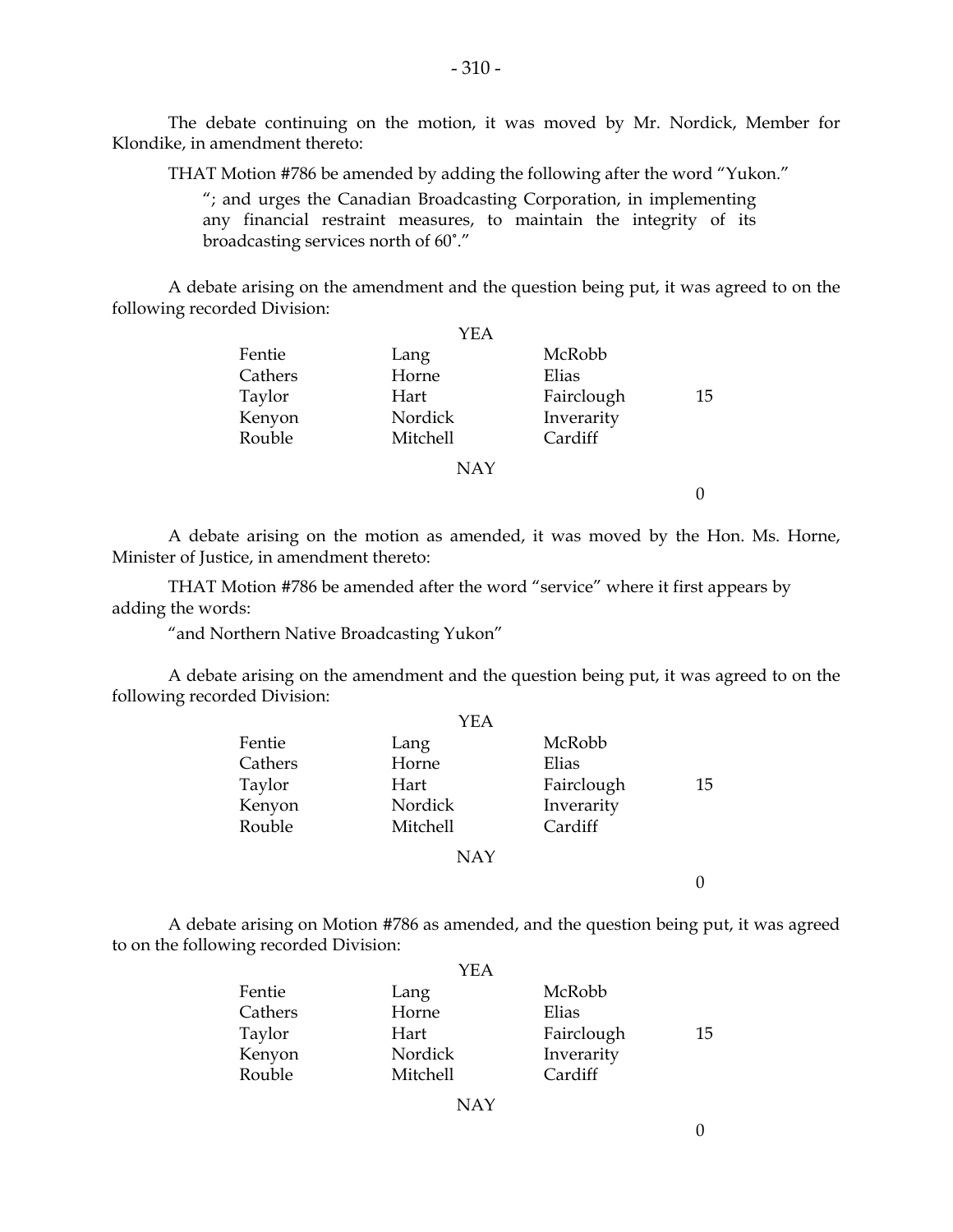## **UNANIMOUS CONSENT TO DEBATE MOTION #783**

 Mr. Elias, Member for Vuntut Gwitchin, requested the unanimous consent of the House to call Motion #783 for debate. Unanimous consent was denied.

#### **COMMITTEE OF THE WHOLE**

According to Order, the Assembly resolved into Committee of the Whole.

Progress was reported on the following bills:

 Bill #15 - First Appropriation Act, 2009-10 -Hon. Mr. Fentie

The report of the Chair was adopted.

The Assembly adjourned at 5:32 p.m. until 1:00 p.m., Thursday, May 7, 2009.

\_\_\_\_\_\_\_\_\_\_\_\_\_\_\_\_\_\_\_\_\_\_\_\_\_\_\_\_\_\_\_\_\_\_\_\_\_\_\_\_\_\_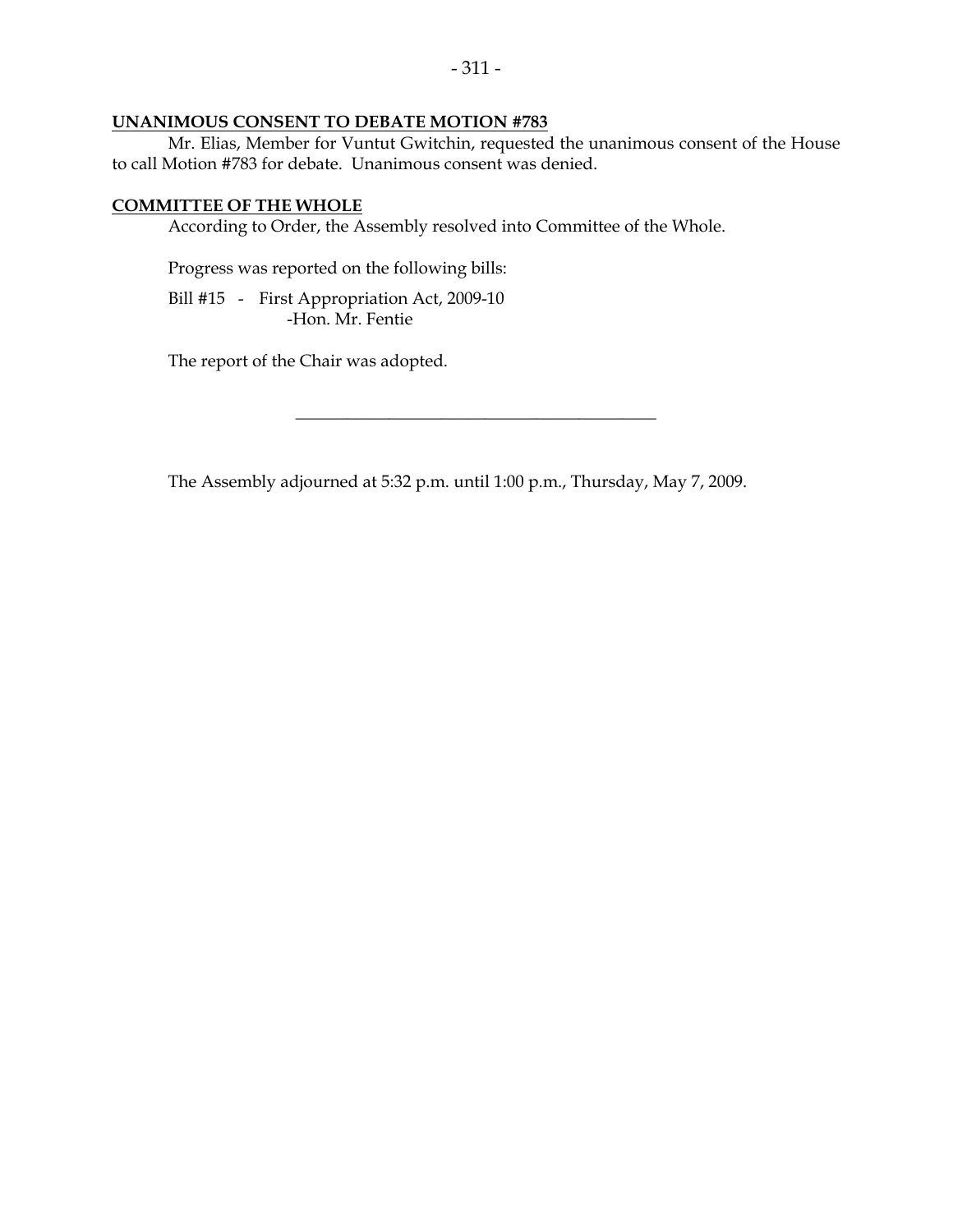#### $-312-$

## **No. 160**

# **VOTES AND PROCEEDINGS**

## **of the**

## **YUKON LEGISLATIVE ASSEMBLY**

## **32nd Legislative Assembly The Contract Session**

## Thursday, May 7, 2009

The Speaker took the Chair at 1:00 p.m.

#### **UNANIMOUS CONSENT TO DEBATE MOTION #783**

 Mr. Elias, Member for Vuntut Gwitchin, requested and received, the unanimous consent of the House to call Motion #783 for debate.

#### **MOTIONS OTHER THAN GOVERNMENT MOTIONS**

Moved by Mr. Elias, Member for Vuntut Gwitchin:

 THAT this House urges the Government of Canada to maintain the federal food mail subsidy program that provides nutritious perishable food and other essential items to the isolated northern community of Old Crow at reduced postal rates, and to specifically ensure that:

- (1) personal orders are not eliminated as an option for the residents of Old Crow; and
- (2) the City of Whitehorse is maintained as a food entry point. **(Motion #783)**

 A debate arising on the motion and the question being put, it was agreed to on the following recorded Division:

|         | YEA      |            |    |
|---------|----------|------------|----|
| Fentie  | Horne    | Elias      |    |
| Cathers | Hart     | Fairclough |    |
| Taylor  | Nordick  | Inverarity | 16 |
| Kenyon  | Mitchell | Cardiff    |    |
| Rouble  | McRobb   | Edzerza    |    |
| Lang    |          |            |    |

#### NAY

 $\theta$ 

#### **COMMITTEE OF THE WHOLE**

According to Order, the Assembly resolved into Committee of the Whole.

Progress was reported on the following bills: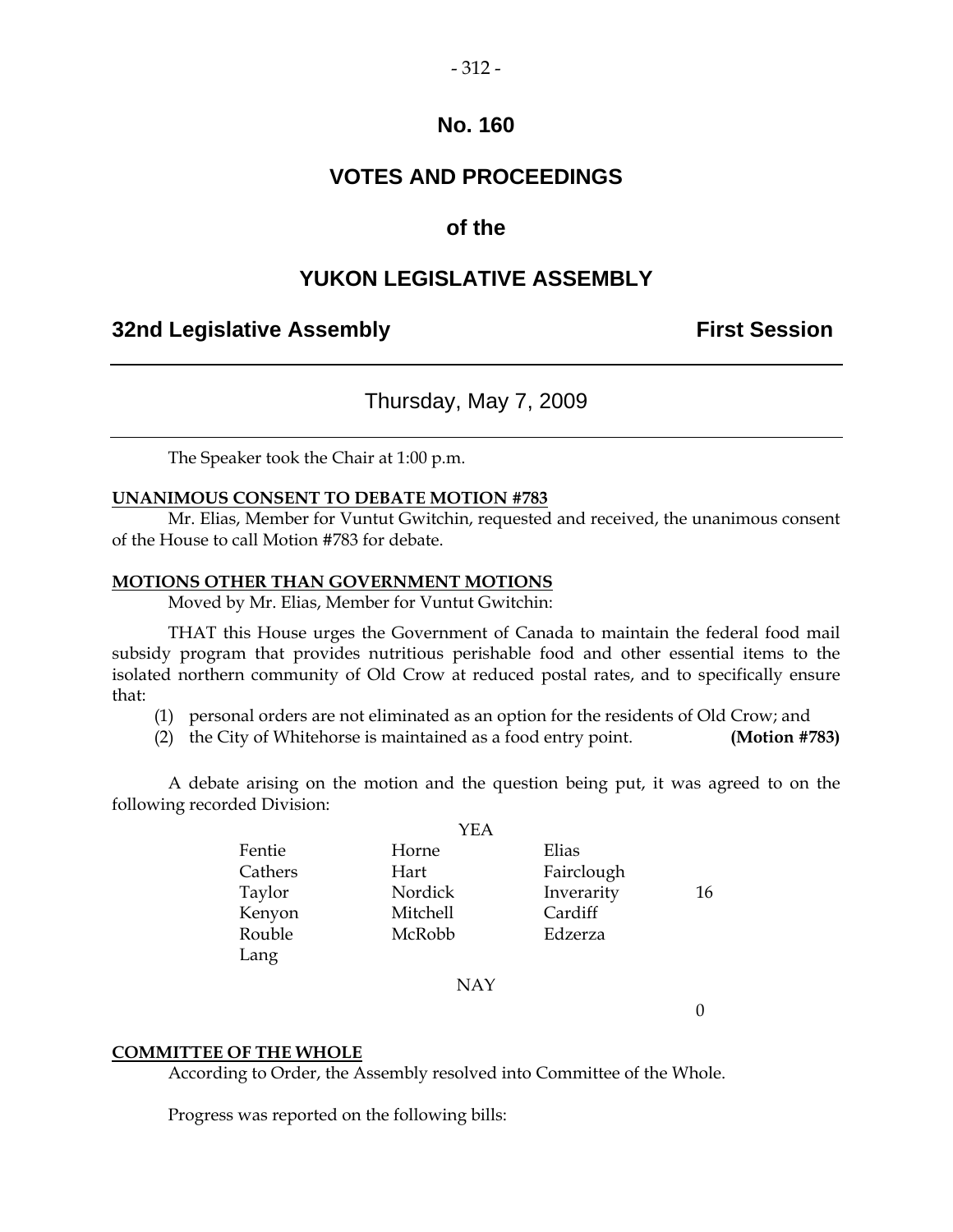- Bill #15 First Appropriation Act, 2009-10 -Hon. Mr. Fentie
- Bill #13 Third Appropriation Act, 2008-09 -Hon. Mr. Fentie

The report of the Chair was adopted.

The Assembly adjourned at 5:32 p.m. until 1:00 p.m., Monday, May 11, 2009.

\_\_\_\_\_\_\_\_\_\_\_\_\_\_\_\_\_\_\_\_\_\_\_\_\_\_\_\_\_\_\_\_\_\_\_\_\_\_\_\_\_\_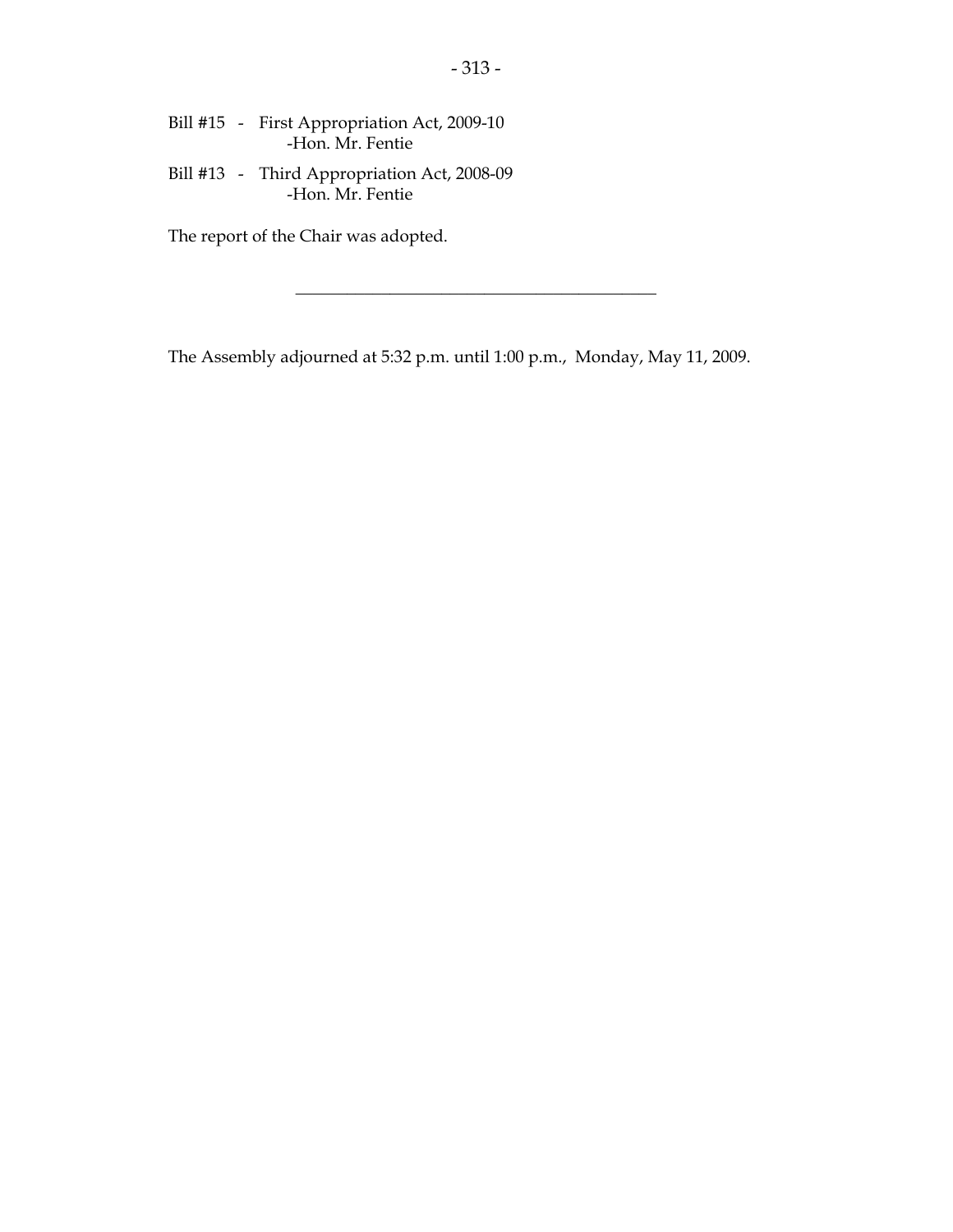#### $-314-$

## **No. 161**

# **VOTES AND PROCEEDINGS**

## **of the**

## **YUKON LEGISLATIVE ASSEMBLY**

## **32nd Legislative Assembly The Contract Session**

## Monday, May 11, 2009

The Speaker took the Chair at 1:00 p.m.

#### **FILED DOCUMENT**

 During Question Period, Mr. Inverarity, member for Porter Creek South, filed the following document:

Bid process; letter (dated May 5, 2009) to the Hon. Archie Lang, Minister of Highways and Public Works, from Dan Huras, President, Sapphire Group re Dawson City Waste Water Treatment System bid **(Filed Document #95)** 

#### **COMMITTEE OF THE WHOLE**

According to Order, the Assembly resolved into Committee of the Whole.

The following bill was reported without amendment:

 Bill #69 - Miscellaneous Statute Law Amendment Act, 2009 -Hon. Ms. Horne

Progress was reported on the following bill:

Bill #15 - First Appropriation Act, 2009-10 -Hon. Mr. Fentie

The report of the Chair was adopted.

The Assembly adjourned at 5:30 p.m. until 1:00 p.m., Tuesday, May 12, 2009.

\_\_\_\_\_\_\_\_\_\_\_\_\_\_\_\_\_\_\_\_\_\_\_\_\_\_\_\_\_\_\_\_\_\_\_\_\_\_\_\_\_\_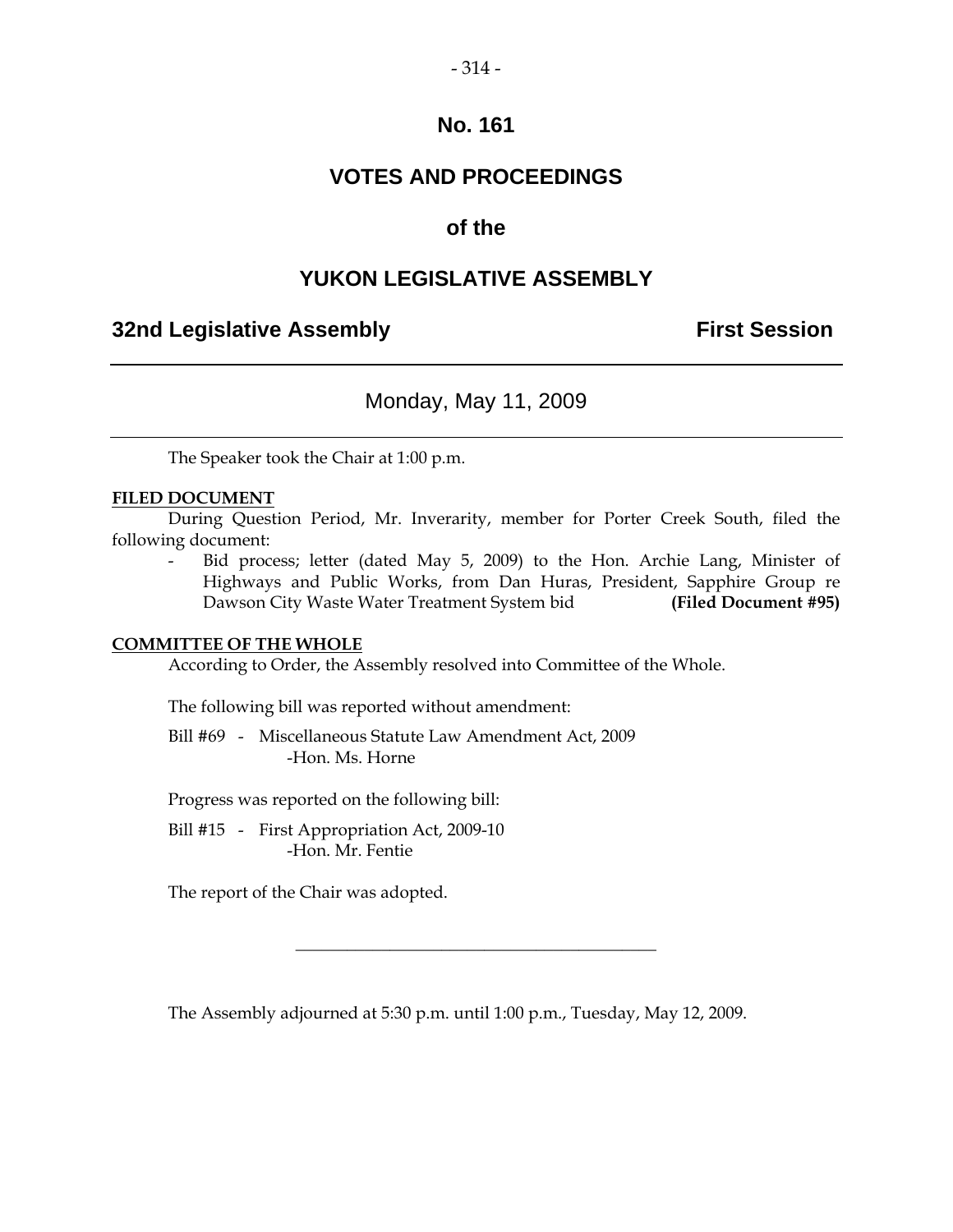## **No. 162**

# **VOTES AND PROCEEDINGS**

## **of the**

## **YUKON LEGISLATIVE ASSEMBLY**

## **32nd Legislative Assembly First Session**

## Tuesday, May 12, 2009

The Speaker took the Chair at 1:00 p.m.

#### **TABLING RETURNS AND DOCUMENTS**

Hon. Mr. Staffen, Speaker

- Report to the Legislative Assembly, pursuant to Section 25 of the *Ombudsman Act* (dated May 11, 2009): Investigation File #05-047 **(Sessional Paper #114)**
- Hon. Mr. Rouble, Minister of Education
	- Yukon College 2007/2008 Annual Report and Audited Financial Statements (dated October 31, 2008) prepared by the Office of the Auditor General of Canada **(Sessional Paper #115)**

Hon. Ms. Horne, Minister responsible for the Women's Directorate

- Yukon Advisory Council on Women's Issues 2008/2009 Annual Report

**(Sessional Paper #116)** 

 - Yukon Law Foundation Annual Report and Financial Statements (dated October 31, 2008) **(Sessional Paper #117)** 

#### **FILED DOCUMENTS**

During Question Period, the following documents were filed:

Mr. Inverarity, Member for Porter Creek South

Bid process, letter (dated May 5, 2009) to the Hon. Jim Kenyon, Minister of Economic Development, from Dan Huras, President, Sapphire Group re: Dawson City Waste Water Treatment System bid **(Filed Document #97)** 

Mr. Mitchell, Member for Copperbelt

 - Bid process, letter (dated May 5, 2009) to the Hon. John Baird, Minister, Transport Canada, Ottawa, from Dan Huras, President, Sapphire Group re: Dawson City Waste Water Treatment System bid **(Filed Document #98)** 

#### **NOTICE RE GOVERNMENT PRIVATE MEMBERS' BUSINESS**

 Pursuant to Standing Order 14.2(7), the Hon. Mr. Cathers, Government House Leader, informed the House that the Government Private Member did not wish to identify any items to be called during Government Private Members' Business on Wednesday, May 13, 2009.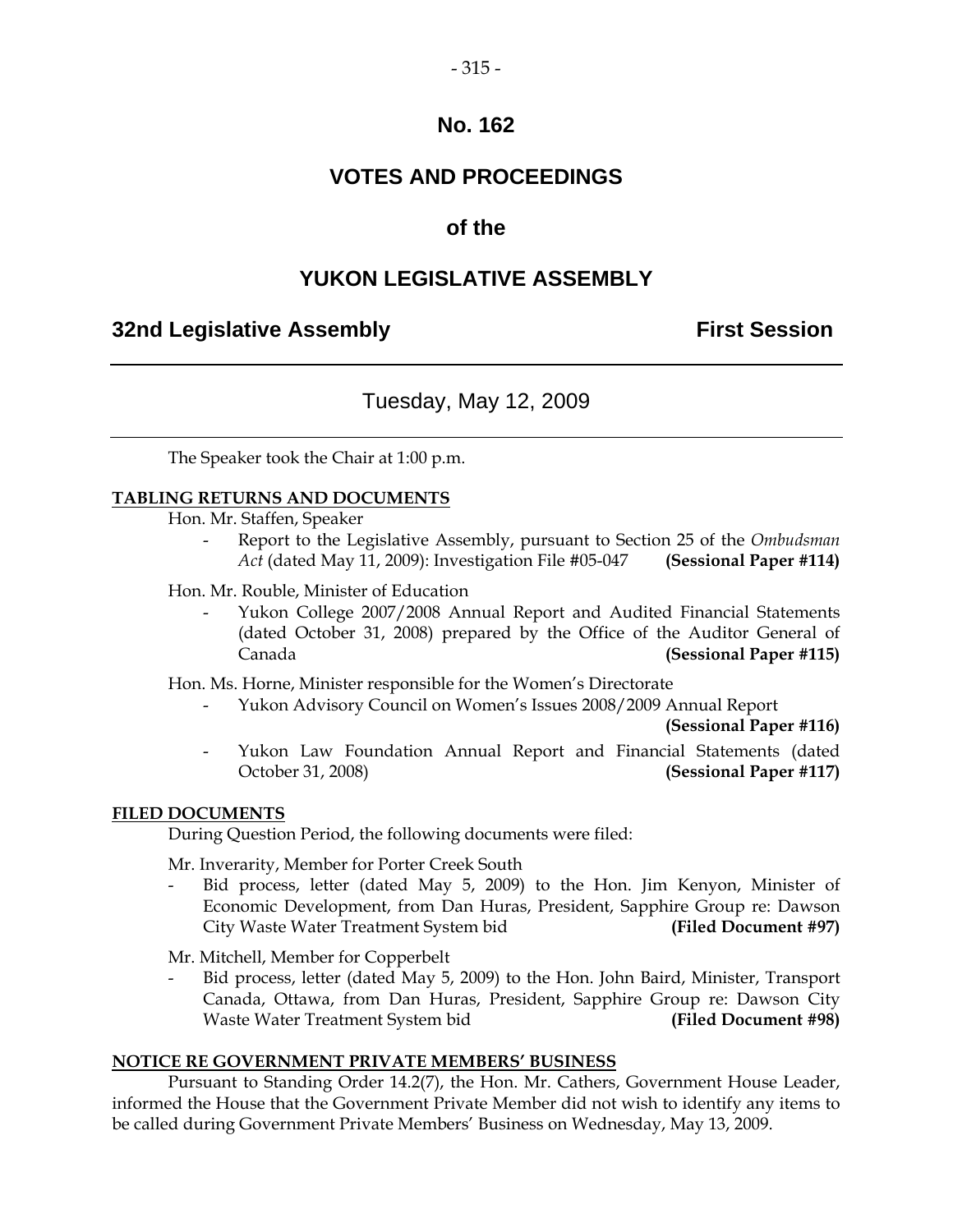#### **GOVERNMENT BILLS (Third Reading)**

The following bill was read a third time and passed:

 Bill #69 - Miscellaneous Statute Law Amendment Act, 2009 -Hon. Ms. Horne

#### **GOVERNMENT MOTIONS**

Moved by the Hon. Mr. Cathers, Government House Leader:

 THAT the membership of the Standing Committee on Appointments to Major Government Boards and Committees, as established by Motion #70 of the First Session of the 32nd Legislative Assembly, be amended by:

- (1) rescinding the appointment of John Edzerza; and
- (2) appointing Steve Cardiff to the Committee. **(Motion #710)**

 A debate having started on the motion, it was moved by Mr. Mitchell, Member for Copperbelt, in amendment thereto:

 THAT Motion #710 be amended by deleting the phrase "rescinding the appointment of John Edzerza" and substituting for it the phrase:

"appointing Hon. Marian Horne".

A debate arising on the amendment and the question being put, it was agreed to.

 The question being put on the motion as amended, it was agreed to on the following recorded Division:

|         | YEA      |            |    |
|---------|----------|------------|----|
| Fentie  | Horne    | Fairclough |    |
| Cathers | Hart     | Inverarity |    |
| Taylor  | Nordick  | Hardy      | 17 |
| Kenyon  | Mitchell | Cardiff    |    |
| Rouble  | McRobb   | Edzerza    |    |
| Lang    | Elias    |            |    |
|         | NAY      |            |    |

 $\theta$ 

#### **COMMITTEE OF THE WHOLE**

According to Order, the Assembly resolved into Committee of the Whole.

Progress was reported on the following bill:

 Bill #15 - First Appropriation Act, 2009-10 -Hon. Mr. Fentie

The report of the Chair was adopted.

The Assembly adjourned at 5:32 p.m. until 1:00 p.m., Wednesday, May 13, 2009.

\_\_\_\_\_\_\_\_\_\_\_\_\_\_\_\_\_\_\_\_\_\_\_\_\_\_\_\_\_\_\_\_\_\_\_\_\_\_\_\_\_\_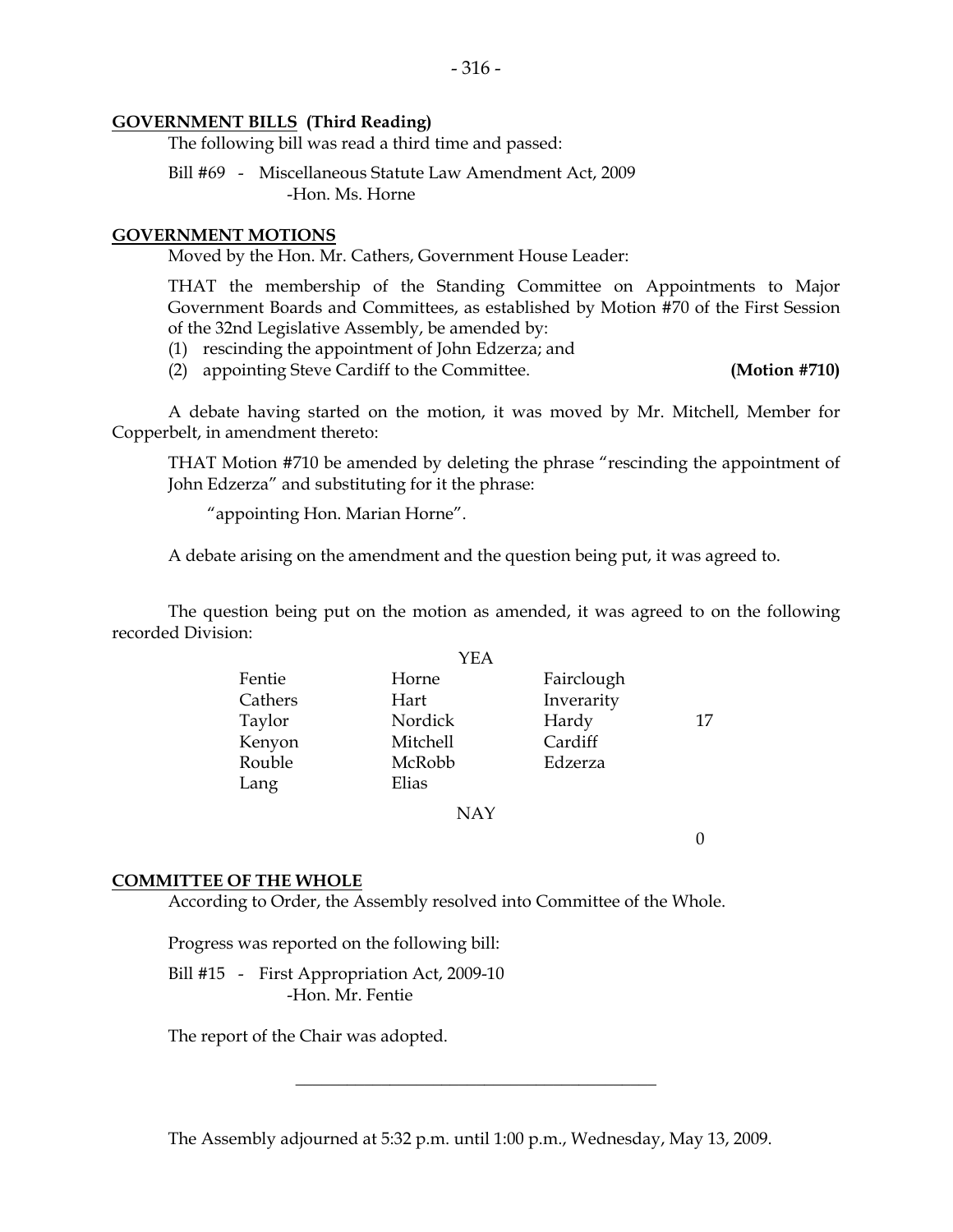#### $-317-$

## **No. 163**

# **VOTES AND PROCEEDINGS**

# **of the**

# **YUKON LEGISLATIVE ASSEMBLY**

## **32nd Legislative Assembly The Contract Session**

## Wednesday, May 13, 2009

The Speaker took the Chair at 1:00 p.m.

#### **TABLING RETURNS AND DOCUMENTS**

Hon. Mr. Hart, Minister of Health and Social Services

- Yukon Health and Social Services Council 2003/2004 Annual Report
	- **(Sessional Paper #118)**
- Yukon Health and Social Services Council 2004/2005 Annual Report
	- **(Sessional Paper #119)**
- Yukon Health and Social Services Council 2005/2006 Annual Report

**(Sessional Paper #120)** 

- Yukon Health and Social Services Council 2006/2007 Annual Report

#### **(Sessional Paper #121)**

Hon. Ms. Horne, Minister of Justice

- Crime Prevention and Victim Services Trust Fund 2006/2007 Annual Report

**(Sessional Paper #122)** 

#### Hon. Ms. Taylor, Minister of Tourism and Culture

- Yukon Arts Centre 2007/2008 Annual Report **(Sessional Paper #123)**
- Yukon Geographical Place Names Board 2007/2008 Annual Report

**(Filed Document #99)**

#### **PETITIONS**

Mr. Inverarity, Member for Porter Creek South presented the following Petition

- Department of Education's policy re mandatory exams **(Petition #7)** 

#### **FILED DOCUMENT**

 During Question Period, Mr. Inverarity, Member for Porter Creek South, filed the following document:

 - Additional names regarding Petition #7: Department of Education's policy re mandatory exams **(Filed Document #100)** 

#### **GOVERNMENT PRIVATE MEMBERS' BUSINESS**

Moved by Mr. Nordick, Member for Klondike: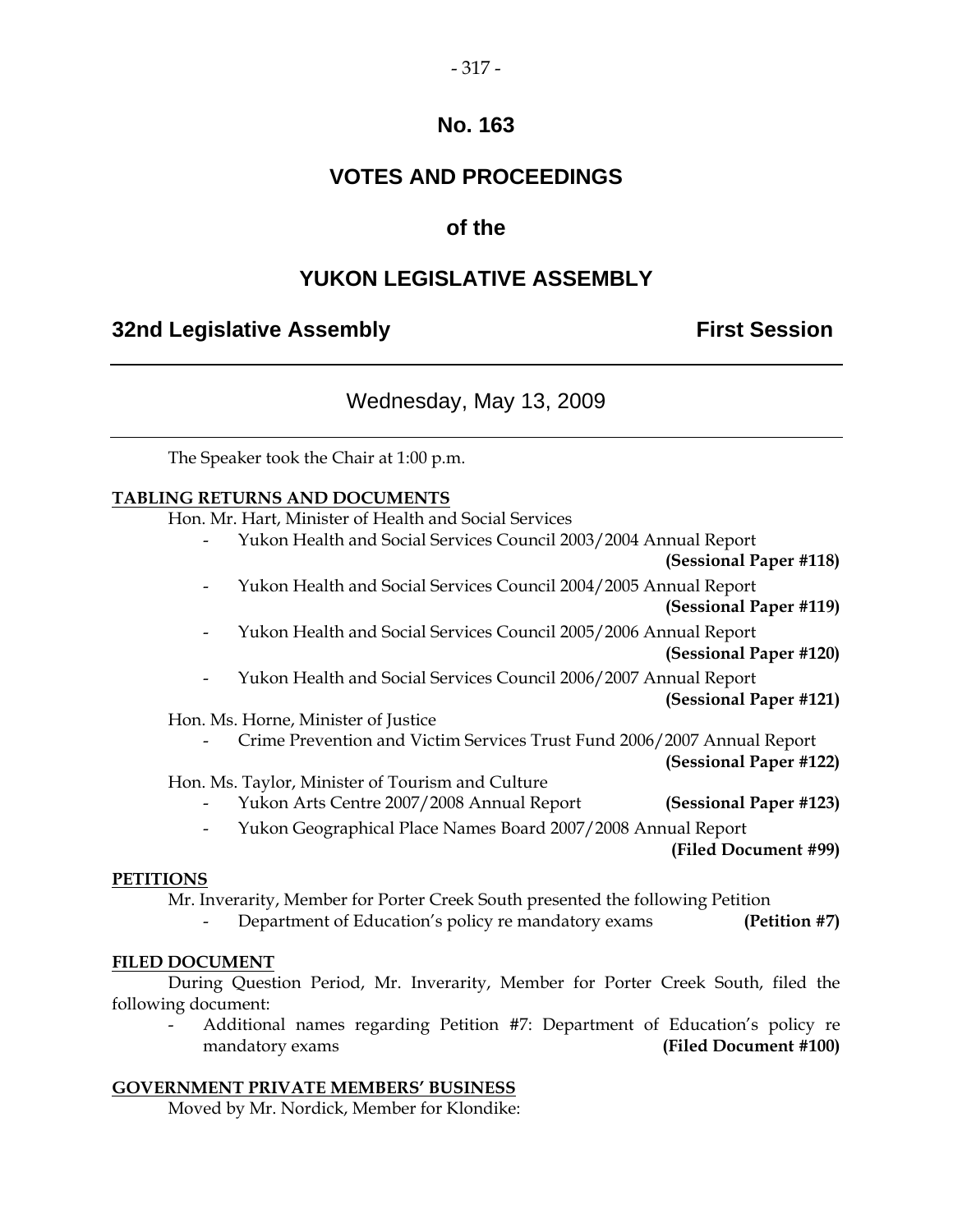THAT the House, at its rising, do stand adjourned until Friday, June 12, 2009, when it shall hold a special sitting in Dawson City, Yukon, in the original chambers of the Legislature, to celebrate the 100th anniversary of the first wholly-elected Territorial Council of the Yukon Territory,

 THAT the Speaker set the time at which the House shall meet on June 12 and give notice of that time to all Members,

 THAT the Speaker cause an Order Paper for the special sitting on June 12 to be produced and distributed to all Members,

 THAT this House shall meet prior to June 12 if it appears to the satisfaction of the Speaker, after consultation with the Premier, that the public interest requires that the House meet,

 THAT the Speaker give notice that he is so satisfied, and thereupon the House shall meet at the time stated in such notice and shall transact its business as if it had been duly adjourned to that time; and

THAT, if the Speaker is unable to act owing to illness or other causes, the Deputy Speaker shall act in his stead for the purpose of this order. **(Motion #799)** 

 A debate arising on the motion and the question being put, it was agreed to on the following recorded Division:

|         | YEA        |            |    |
|---------|------------|------------|----|
| Fentie  | Horne      | Elias      |    |
| Cathers | Hart       | Fairclough |    |
| Taylor  | Nordick    | Inverarity | 16 |
| Kenyon  | Mitchell   | Cardiff    |    |
| Rouble  | McRobb     | Edzerza    |    |
| Lang    |            |            |    |
|         | <b>NAY</b> |            |    |

 $\overline{0}$ 

#### **Unanimous consent not to debate Motion #800**

 The Hon. Mr. Cathers, Government House Leader, in consultation with and with the approval of the Member for Klondike, requested and received the unanimous consent of the House not to call Motion #800, standing in the name of the Member for Klondike, for debate, that day.

#### **COMMITTEE OF THE WHOLE**

.

According to Order, the Assembly resolved into Committee of the Whole.

The following bills were reported without amendment:

- Bill #65 Yukon Advisory Council on Women's Issues Act, Act to Amend the -Hon. Ms. Horne
- Bill #64 Legislative Assembly Retirement Allowances Act, 2007, Act to Amend the -Hon. Mr. Fentie

Progress was reported on the following bill: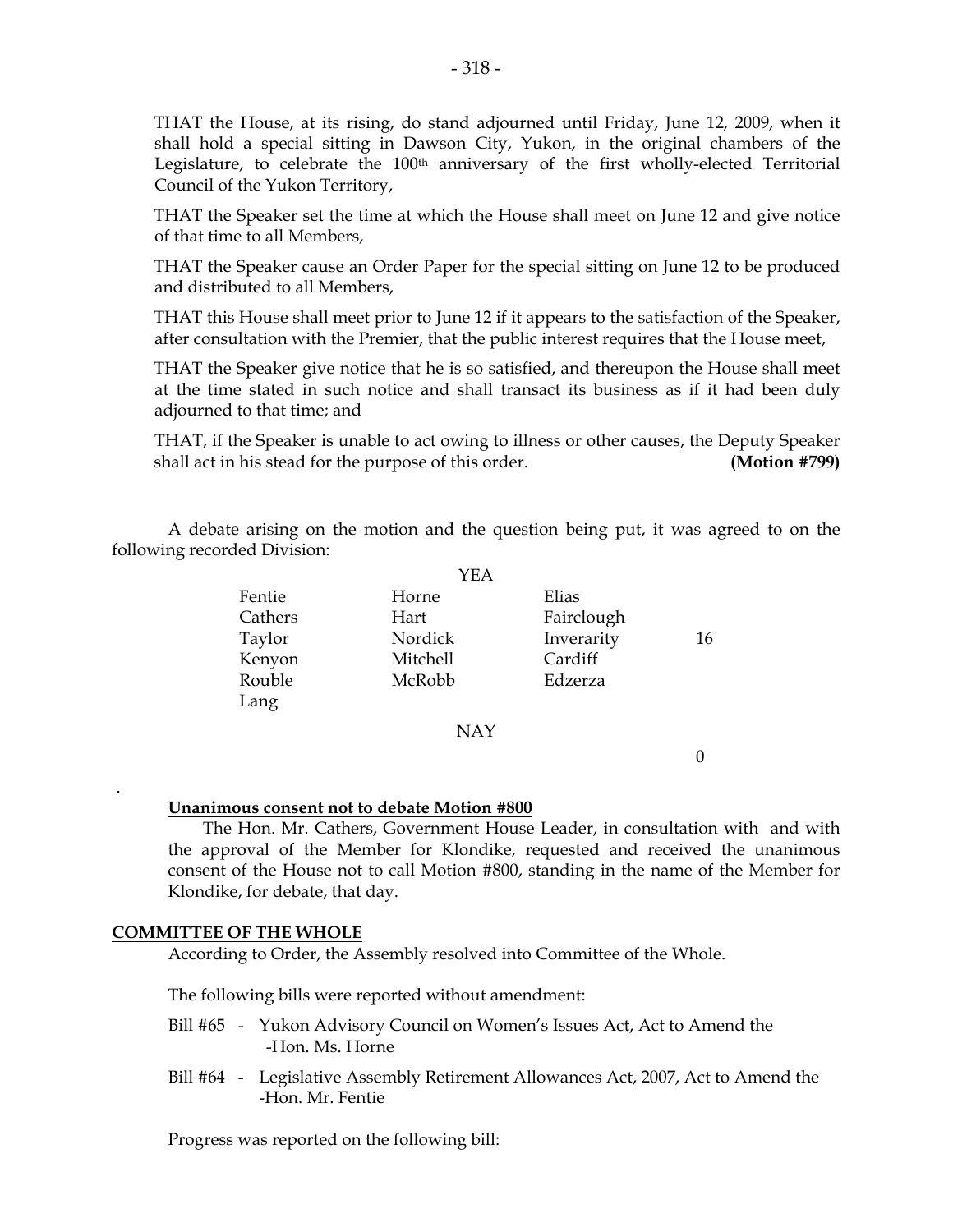Bill #15 - First Appropriation Act, 2009-10 -Hon. Mr. Fentie

The report of the Chair was adopted.

The Assembly adjourned at 5:32 p.m. until 1:00 p.m., Thursday, May 14, 2009.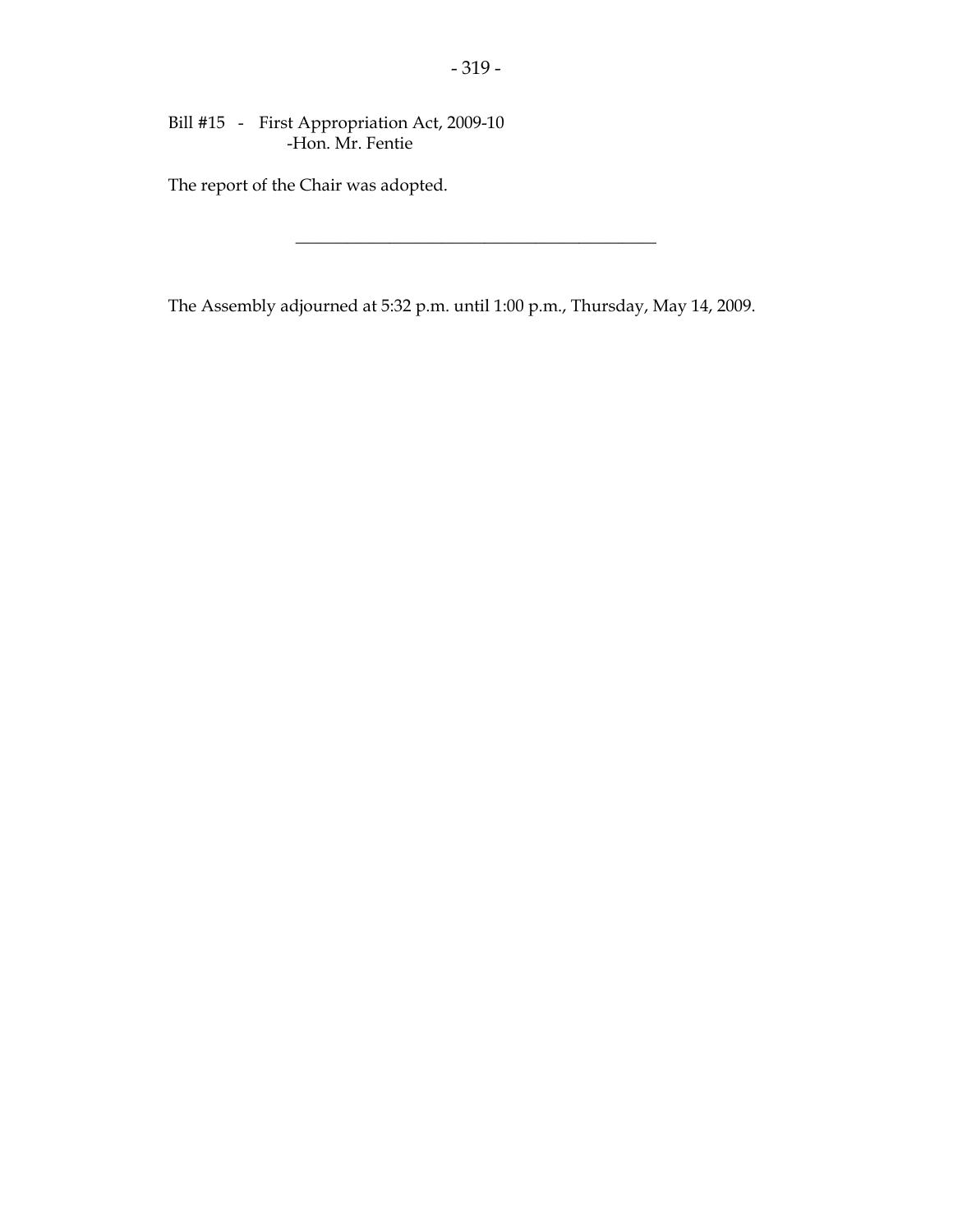## **No. 164**

# **VOTES AND PROCEEDINGS**

## **of the**

## **YUKON LEGISLATIVE ASSEMBLY**

## **32nd Legislative Assembly First Session**

## Thursday, May 14, 2009

The Speaker took the Chair at 1:00 p.m.

#### **POINT OF PERSONAL PRIVILEGE**

 Mr. Hardy, Member for Whitehorse Centre, rose on a Point of Personal Privilege, to acknowledge all Members for the many things they taught him about politics and life. The Hon. Ms. Taylor, Minister of Tourism and Culture, and Mr. Mitchell, Leader of the Official Opposition, paid tribute to Mr. Hardy for his contributions to Yukon politics and long service to Yukon.

#### **TABLING RETURNS AND DOCUMENTS**

Hon. Ms. Taylor, Minister of Environment

Yukon State of the Environment Interim Report: Environmental Indicators for 2006 **(Sessional Paper #124)** 

Hon. Mr. Hart, Minister of Health and Social Services

- Yukon Health Care Review, The: "Taking the Pulse" What We Heard: a Public Dialogue on the Yukon Health Care Review: Preliminary Report submitted by Yukon Health Care Review Steering Committee (dated May 14, 2009) **(Sessional Paper #125)**
- Yukon Workers' Compensation Health and Safety Board 2008 Annual Report

**(Sessional Paper #126)**

#### **PETITIONS**

#### **Report of the Deputy Clerk**

The Deputy Clerk reported on Petition #7 as follows:

"Mr. Speaker and Honourable Members of the Assembly:

 I have had the honour to review a petition, being Petition #7 of the First Session of the 32nd Legislative Assembly, as presented by the Member for Porter Creek South on May 13, 2009.

 This petition meets the requirements as to form of the Standing Orders of the Yukon Legislative Assembly.

> Linda Kolody, Deputy Clerk Yukon Legislative Assembly"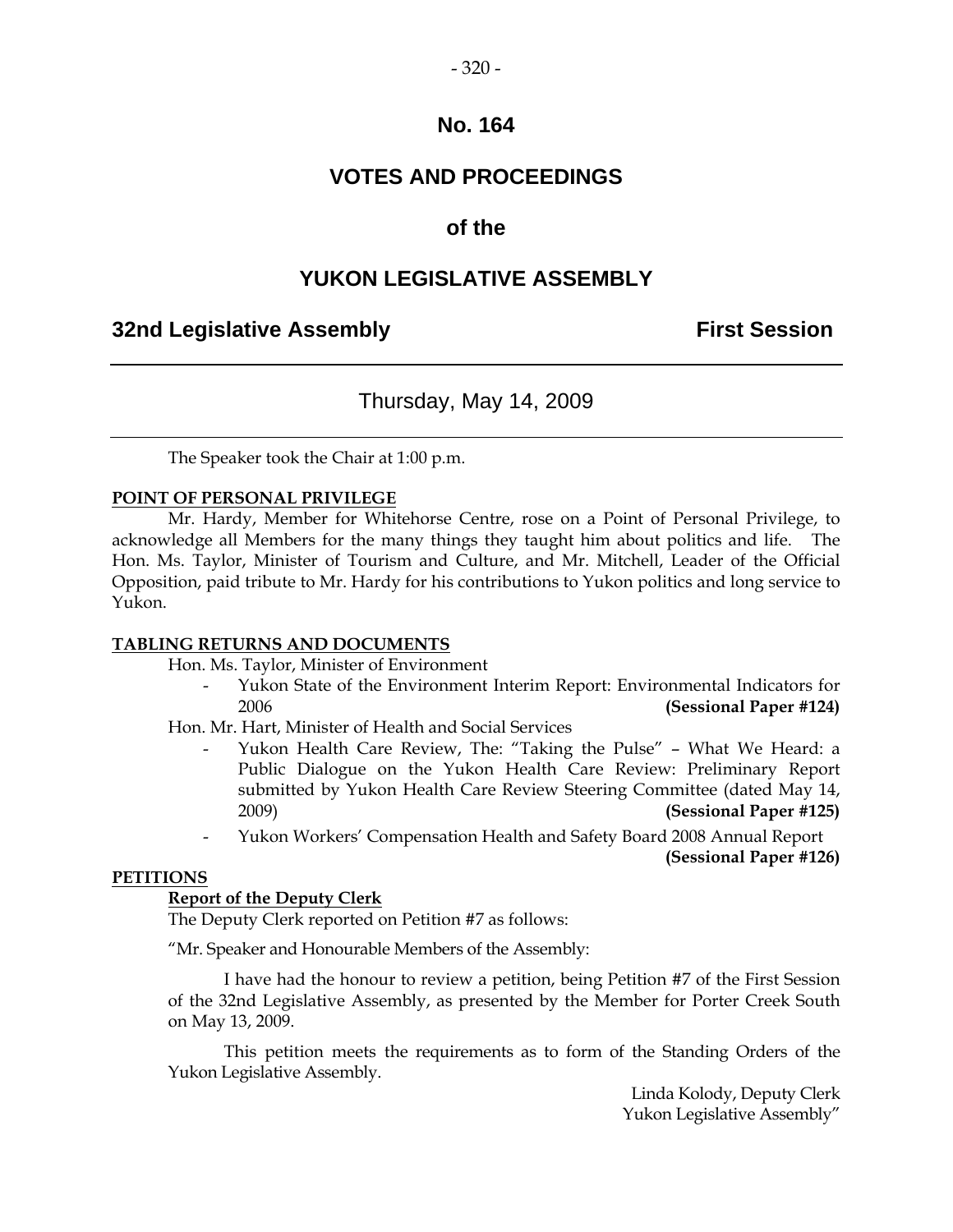#### **Response to Petition #7**

 The Hon. Mr. Rouble, Minister of Education, gave an oral response to Petition #7 (deemed to have been read and received by the House on this day) with regard to the Department of Education's policy on mandatory exams.

#### **COMMITTEE OF THE WHOLE**

According to Order, the Assembly resolved into Committee of the Whole.

The Committee resumed consideration (from May 13, 2009) of the following bill:

Bill #15 - First Appropriation Act, 2009-10 -Hon. Mr. Fentie

#### **Termination of Sitting as per Standing Order 76(1)**

The Chair made the following statement:

"Order please. The time has reached  $5:00$  p.m. on this the  $32<sup>nd</sup>$  day of the  $2009$ Spring Sitting. Standing Order 76(1) states: 'On the sitting day that the Assembly has reached the maximum number of sitting days allocated for that Sitting pursuant to Standing Order 75, the Chair of the Committee of the Whole, if the Assembly is in Committee of the Whole at the time, shall interrupt proceedings at 5:00 p.m. and, with respect to each Government Bill before Committee that the Government House Leader directs to be called, shall:

- (a) put the question on any amendment then before the Committee;
- (b) put the question, without debate or amendment, on a motion moved by a Minister that the bill, including all clauses, schedules, title and preamble, be deemed to be read and carried;
- (c ) put the question on a motion moved by a Minister that the bill be reported to the Assembly; and
- (d) when all bills have been dealt with, recall the Speaker to the Chair to report on the proceedings of the Committee. '

It is the duty of the Chair to now conduct the business of the Committee of the Whole in the manner directed by Standing Order 76(1).

The Chair would now ask the Government House Leader to indicate whether Bill #15 and Bill #13, the only Government Bills now before the Committee of the Whole, should be called."

The Hon. Mr. Cathers, Government House Leader, directed that Bill #15, and Bill #13, be called.

The Committee agreed to report the following bills without amendment:

- Bill #15 First Appropriation Act, 2009-10 -Hon. Mr. Fentie
- Bill #13 Third Appropriation Act, 2008-09 -Hon. Mr. Fentie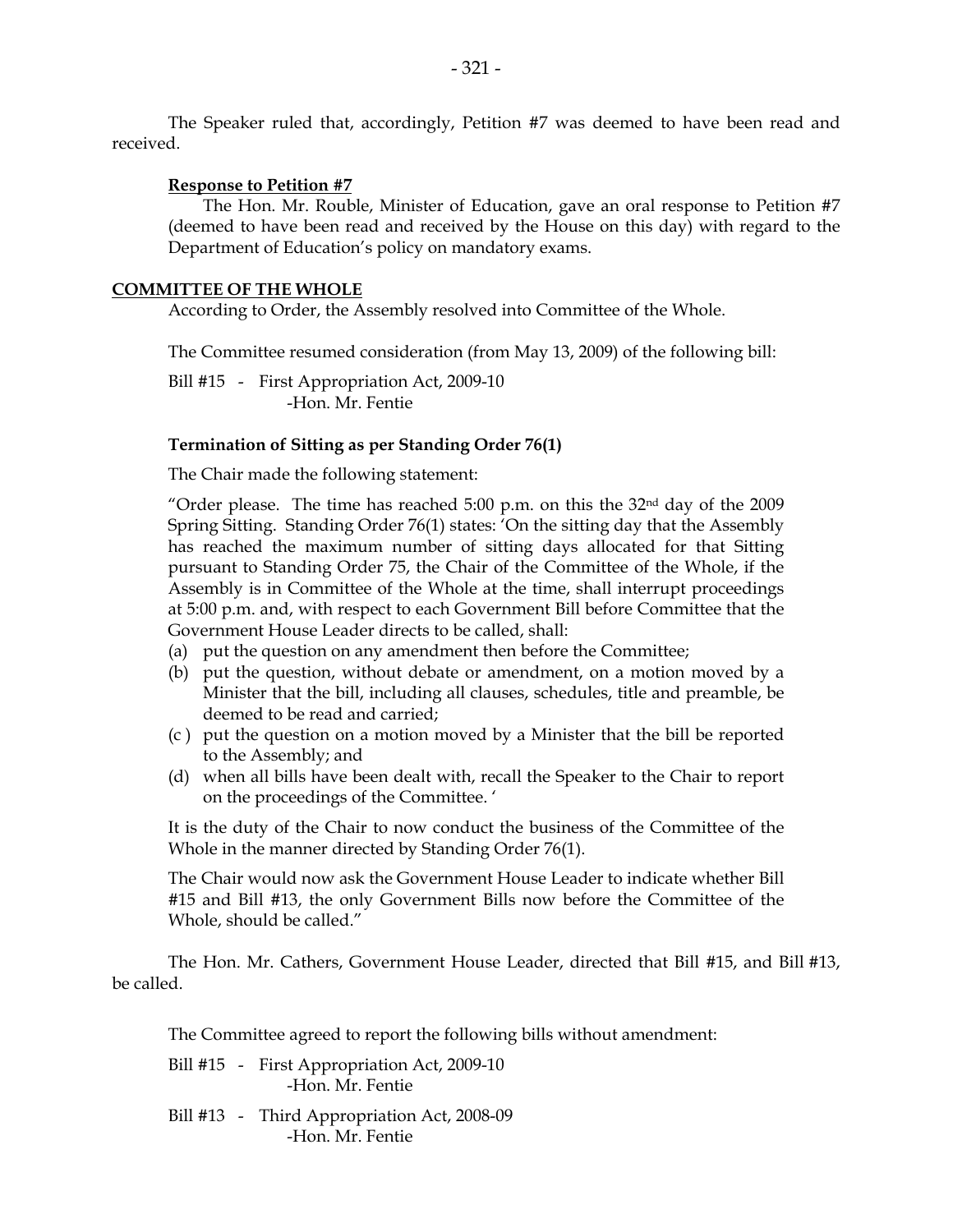The report of the Chair was adopted.

### **SPEAKER'S STATEMENT THIRD READING OF BILLS AS PER STANDING ORDER 76(2)**

"Standing Order 76(2) states: 'On the sitting day that the Assembly has reached the maximum number of sitting days allocated for that Sitting pursuant to Standing Order 75, the Speaker of the Assembly, when recalled to the Chair after the House has been in the Committee of the Whole, shall:

- (d) with respect to each Government Bill standing on the Order Paper for Third Reading and designated to be called by the Government House Leader,
	- (i) receive a motion for Third Reading and passage of the bill, and
	- (ii) put the question, without debate or amendment, on that motion.'

I shall, therefore, ask the Government House Leader to identify which of the bills now standing at Third Reading should be called."

The Hon. Mr. Cathers, Government House Leader, directed that Bill Nos. 65, 64, 13, and 15 be called.

## **GOVERNMENT BILLS (Third Reading)**

The following bills were read a third time and passed:

- Bill #65 Yukon Advisory Council on Women's Issues Act, Act to Amend the -Hon. Ms. Horne
- Bill #64 Legislative Assembly Retirement Allowances Act, 2007, Act to Amend the -Hon. Mr. Fentie

The following bill was called for Third Reading:

 Bill #13 - Third Appropriation Act, 2008-09 -Hon. Mr. Fentie

 The question being put on the motion for Third Reading of Bill #13, it was agreed to on the following recorded Division:  $Y$ EA

| Rouble     | Nordick    |    |
|------------|------------|----|
| Lang       | Hardy      | 12 |
| Horne      | Cardiff    |    |
| Hart       | Edzerza    |    |
| <b>NAY</b> |            |    |
| Elias      | Inverarity |    |
| Fairclough |            | 5  |
|            | YEA        |    |

Bill #13, entitled Third Appropriation Act, 2008-09, accordingly, passed the House.

The following bill was called for Third Reading:

Bill #15 - First Appropriation Act, 2009-10 -Hon. Mr. Fentie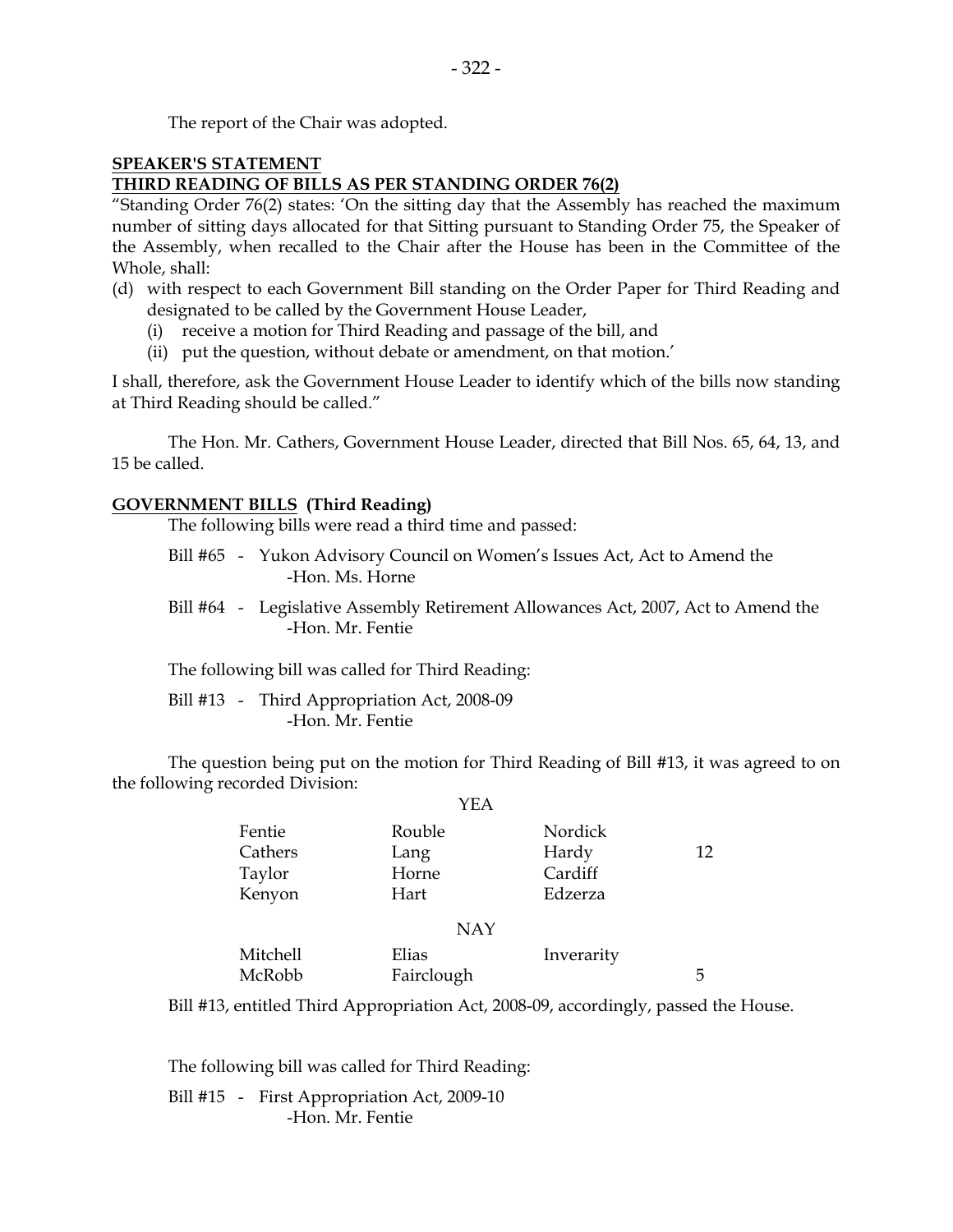The question being put on the motion for Third Reading of Bill #15, it was agreed to on the following recorded Division:  $VFA$ 

|                                       | 1 1 <i>1 1</i> 1         |                            |    |
|---------------------------------------|--------------------------|----------------------------|----|
| Fentie<br>Cathers<br>Taylor<br>Kenyon | Rouble<br>Lang<br>Horne  | Hart<br>Nordick<br>Edzerza | 10 |
|                                       | <b>NAY</b>               |                            |    |
| Mitchell<br>McRobb<br>Elias           | Fairclough<br>Inverarity | Hardy<br>Cardiff           | 7  |

Bill #15, entitled First Appropriation Act, 2009-10, accordingly, passed the House.

#### **ASSENT TO BILLS**

 The Assembly received the Commissioner, the Hon. Geraldine Van Bibber, in her capacity as Lieutenant-Governor, to give Assent to certain bills passed by the House.

The Commissioner, having entered the Chamber, took her seat in the Speaker's chair.

The Speaker, the Hon. Ted Staffen, addressed the Commissioner:

 "Madam Commissioner, the Assembly has, at its present Session, passed certain bills to which, in the name and on behalf of the Assembly, I respectfully request your Assent."

 The Deputy Clerk of the Assembly, Linda Kolody, then read the titles of the bills which had been passed severally as follows:

 Corrections Act, 2009 Act to Amend the Human Rights Act Act to Amend the Yukon College Act Child and Youth Advocate Act Act to Amend the Employment Standards Act Corporate Governance Statute Law Amendment Act Miscellaneous Statute Law Amendment Act, 2009 Act to Amend the Yukon Advisory Council on Women's Issues Act Act to Amend the Legislative Assembly Retirement Allowances Act, 2007 Third Appropriation Act, 2008-09 First Appropriation Act, 2009-10

 The Commissioner assented to the bills: "I hereby Assent to the bills as enumerated by the Deputy Clerk."

#### **ADJOURNMENT OF THE SITTING**

The Speaker called the House to order and stated: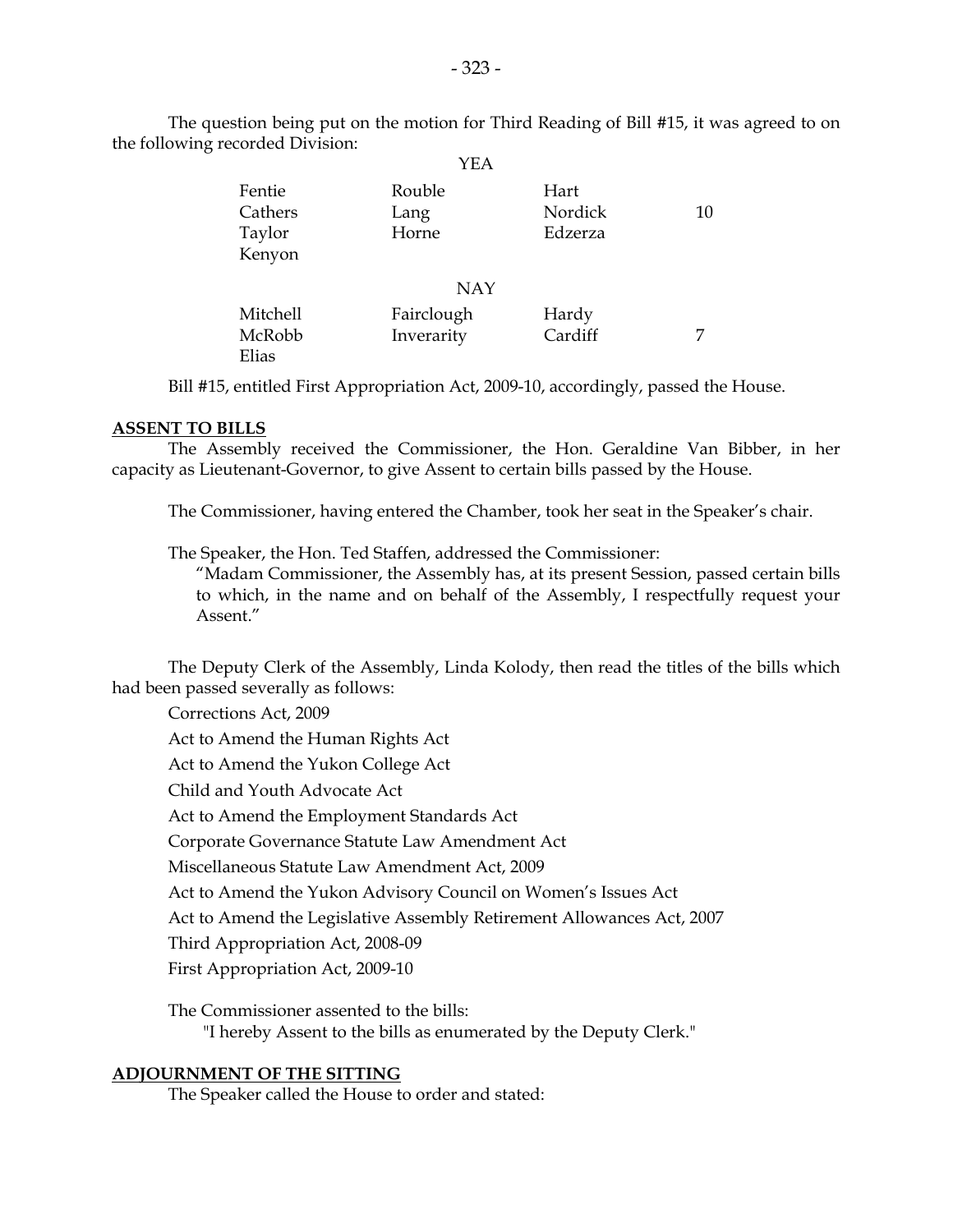"As the House has reached the maximum number of days permitted for the 2009 Spring Sitting, as established pursuant to Standing Order 75(3), and the House has completed consideration of the designated legislation, it is the duty of the Chair to declare that, as provided for in Motion #799, which carried on May 13, 2009, this House now stands adjourned until June 12, 2009, when the House shall hold a special sitting in Dawson City, Yukon, to celebrate the 100th anniversary of the first wholly elected territorial council of the Yukon Territory."

 $\frac{1}{2}$  , and the set of the set of the set of the set of the set of the set of the set of the set of the set of the set of the set of the set of the set of the set of the set of the set of the set of the set of the set

The Assembly adjourned at 5:21 p.m. until 1:00 p.m., Friday, June 12, 2009.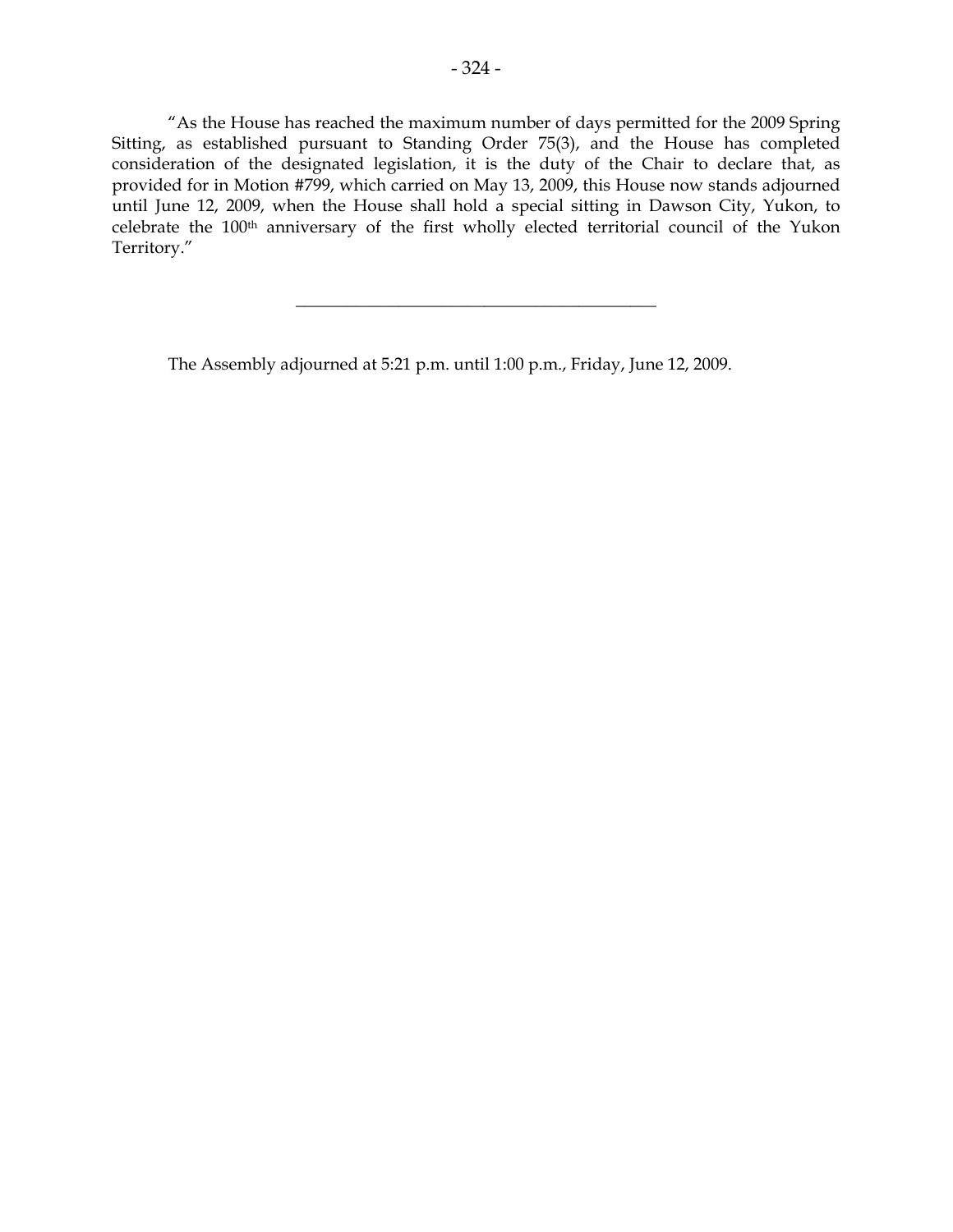#### $-325 -$

## **No. 165**

# **VOTES AND PROCEEDINGS**

## **of the**

## **YUKON LEGISLATIVE ASSEMBLY**

### **32nd Legislative Assembly First Session**

## Friday, June 12, 2009

 The Speaker, the Hon. Ted Staffen, took the Chair in the original Territorial Council Chamber in Dawson City at 1:00 p.m. and informed the House that after the opening prayer, he would call the House to order. The Sergeant-at-Arms, Rudy Couture, escorted Doris Roberts, a Tr'ondëk Hwëch'in First Nation elder, to give the opening prayer.

At the conclusion of the prayer, the Speaker called the House to order.

#### **INTRODUCTION OF SPECIAL GUESTS**

 The Speaker introduced the Commissioner of Yukon, Hon. Geraldine Van Bibber, Tr'ondëk Hwëch'in Chief Eddie Taylor, Dawson City Mayor John Steins, former Yukon Premiers Chris Pearson and Tony Penikett; former Yukon Commissioners Jim Smith, Ken McKinnon and Jack Cable; Hon. Senior Justice of Yukon, Ron Veale and former Klondike MLAs, Art Webster, David Millar and Peter Jenkins.

#### **MOTIONS OTHER THAN GOVERNMENT MOTIONS**

Moved by Mr. Nordick, Member for Klondike:

THAT the Speaker of the Yukon Legislative Assembly forward the following address to the people of Yukon:

WHEREAS June 28, 2009 represents the 100<sup>th</sup> anniversary of the election of the first wholly-elected Council of the Yukon Territory; and

WHEREAS the existence of strong, representative institutions of government constitutes a cornerstone of a just and democratic society; and

WHEREAS Yukoners have for a century demonstrated their commitment to the institutions of representative government;

 NOW THEREFORE BE IT RESOLVED THAT the Yukon Legislative Assembly, on behalf of all Yukoners, acknowledges and commemorates the efforts of those who have contributed to the attainment and development of representative government in Yukon over the past 100 years. **(Motion #830)**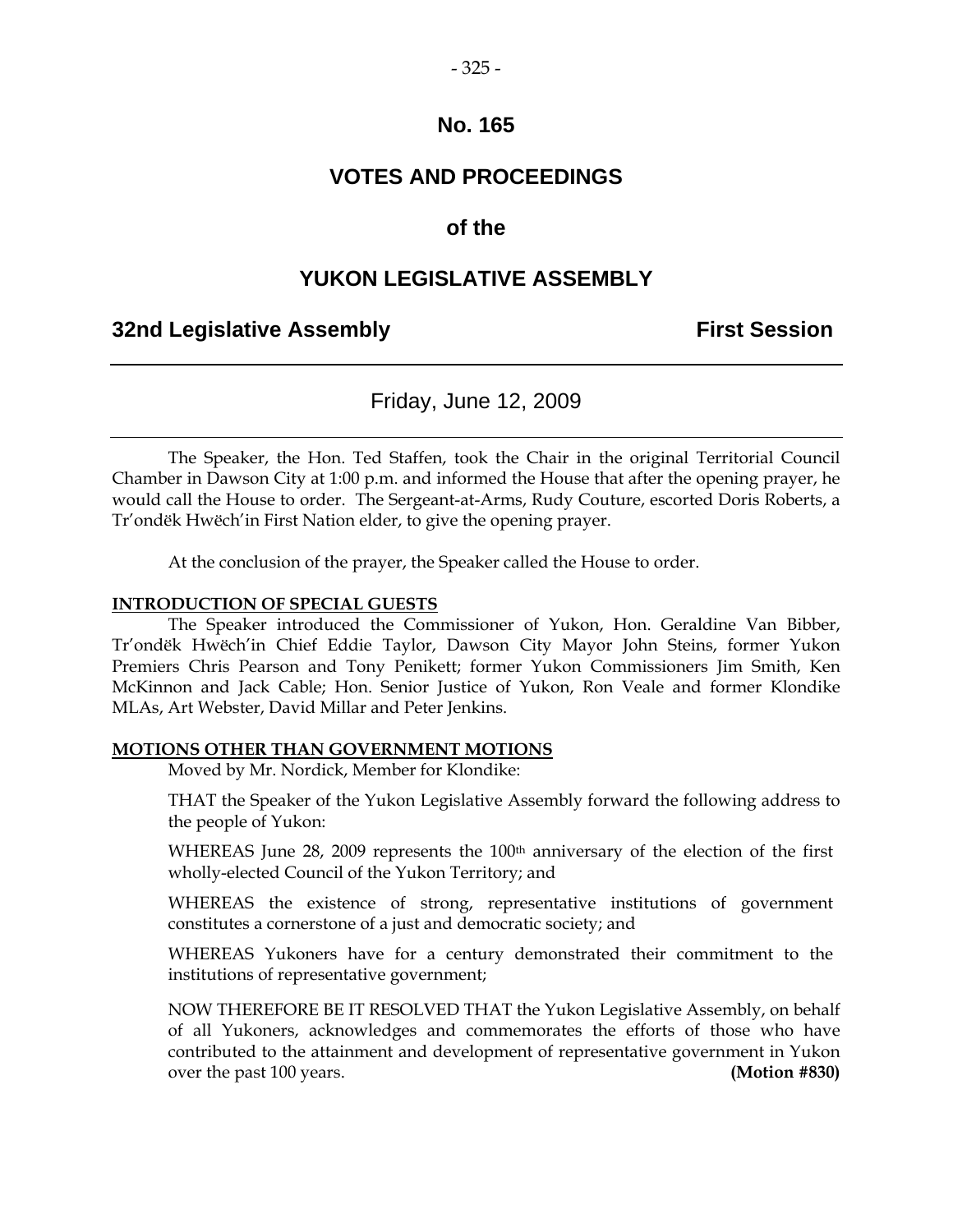A debate arising on the motion and the question being put, the Speaker declared that Motion #830 had been unanimously agreed to.

#### **RECESS FOR REMARKS BY CHIEF TAYLOR AND MAYOR STEINS**

 The Speaker recessed the House briefly and asked the Sergeant-at-Arms to escort Chief Eddie Taylor to the podium to address the Assembly and guests. Following Chief Taylor's address, Mayor John Steins was escorted to the podium by the Sergeant-at-Arms and addressed the Assembly and guests.

The Speaker then called the House to order.

#### **SPECIAL ADJOURNMENT MOTION**

Moved by the Hon. Mr. Cathers, Government House Leader:

 THAT the House, at its rising, do stand adjourned until it appears to the satisfaction of the Speaker, after consultation with the Premier, that the public interest requires that the House shall meet;

 THAT the Speaker give notice that he is so satisfied, and thereupon the House shall meet at the time stated in such notice and shall transact its business as if it had been duly adjourned to that time; and

 THAT, if the Speaker is unable to act owing to illness or other causes, the Deputy Speaker shall act in his stead for the purpose of this Order.

The question being put on the special adjournment motion, it was agreed to.

\_\_\_\_\_\_\_\_\_\_\_\_\_\_\_\_\_\_\_\_\_\_\_\_\_\_\_\_\_\_\_\_\_\_\_\_\_\_\_\_\_\_

The Assembly adjourned at 2:29 p.m.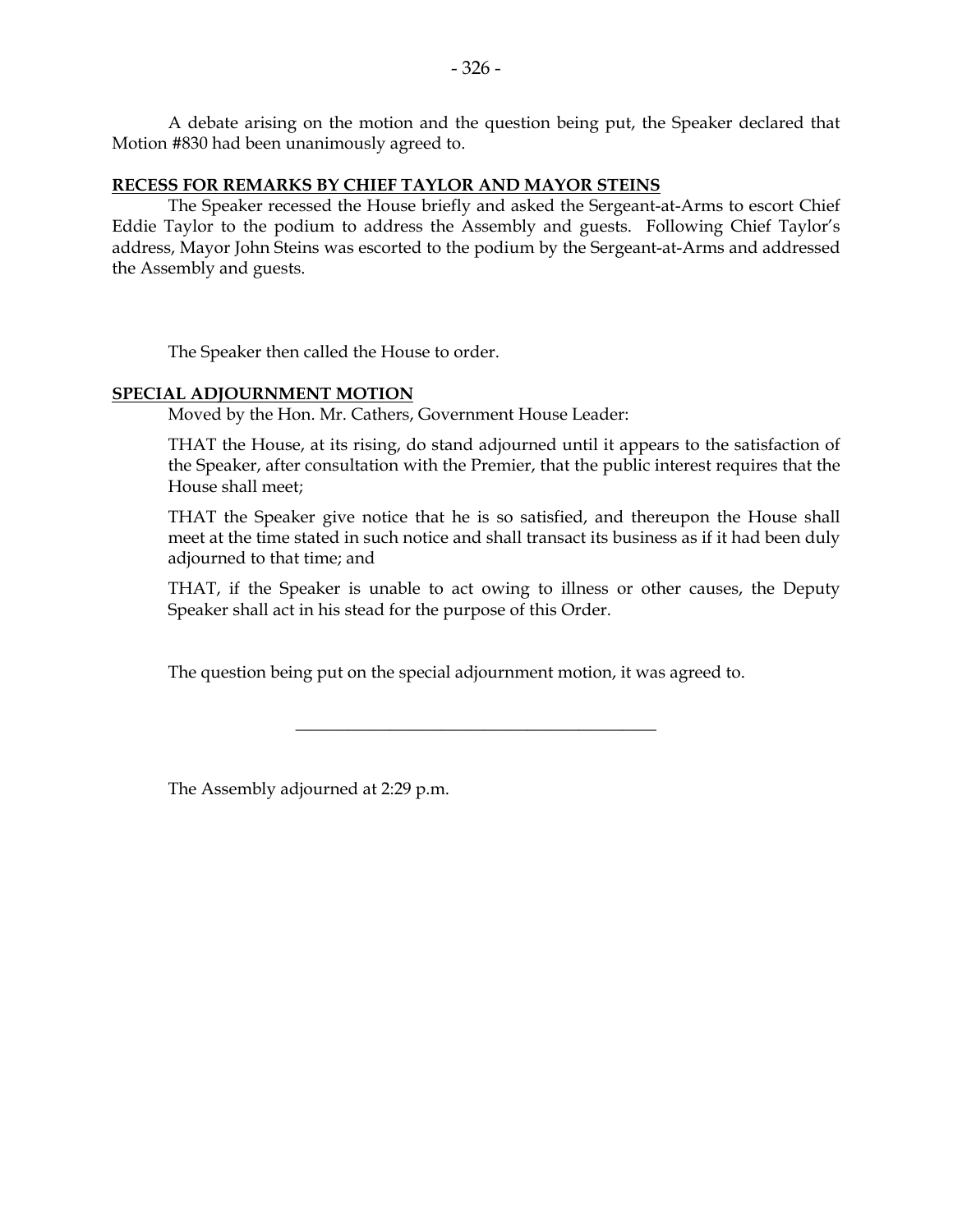# **INDEX TO JOURNALS**

# **First Session Contract Session Contract Session Contract Contract Contract Contract Contract Contract Contract Contract Contract Contract Contract Contract Contract Contract Contract Contract Contract Contract Contract Co**

## **March 19, 2009 – May 14, 2009**

# **YUKON LEGISLATIVE ASSEMBLY**

|                                                              | A                                            |  |
|--------------------------------------------------------------|----------------------------------------------|--|
|                                                              | <b>PAGE</b>                                  |  |
| <b>ADJOURNMENT OF THE SITTING</b>                            |                                              |  |
| <b>ASSENT TO BILLS</b>                                       |                                              |  |
|                                                              | B.                                           |  |
| <b>BILLS</b><br>(For Progress of Bills chart see Appendix A) |                                              |  |
| <b>Abbreviations</b>                                         |                                              |  |
| <b>1R</b> - First Reading of Bill                            | P - Passed<br><b>C/W</b> - (Reported out of) |  |
| 2R - Second Reading<br><b>3R</b> - Third Reading             | Committee of the Whole<br>A - Assent         |  |

#### **Bills, Government**

| Bill # | Title                                                    | 1R         | 2R         | C/W      | 3R&P     | A                       |
|--------|----------------------------------------------------------|------------|------------|----------|----------|-------------------------|
| 70     | Child and Youth Advocate Act                             | $09-03-25$ | 09-03-30   | 09-04-30 | 09-04-30 | 09-05-14                |
| 66     | <b>Corporate Governance Statute</b><br>Law Amendment Act | 09-03-24   | 09-03-30   | 09-05-04 | 09-05-04 | 09-05-14                |
| 72     | Corrections Act, 2009                                    | 09-03-24   | 09-03-30   | 09-04-23 | 09-04-23 | 09-05-14                |
| 67     | Employment Standards Act, Act to<br>Amend the            | 09-03-23   | 09-03-30   | 09-05-04 | 09-05-04 | 09-05-14                |
| 15     | First Appropriation Act, 2009-2010                       | 09-03-19   | $09-03-26$ | 09-05-14 | 09-05-14 | 09-05-14<br>(continued) |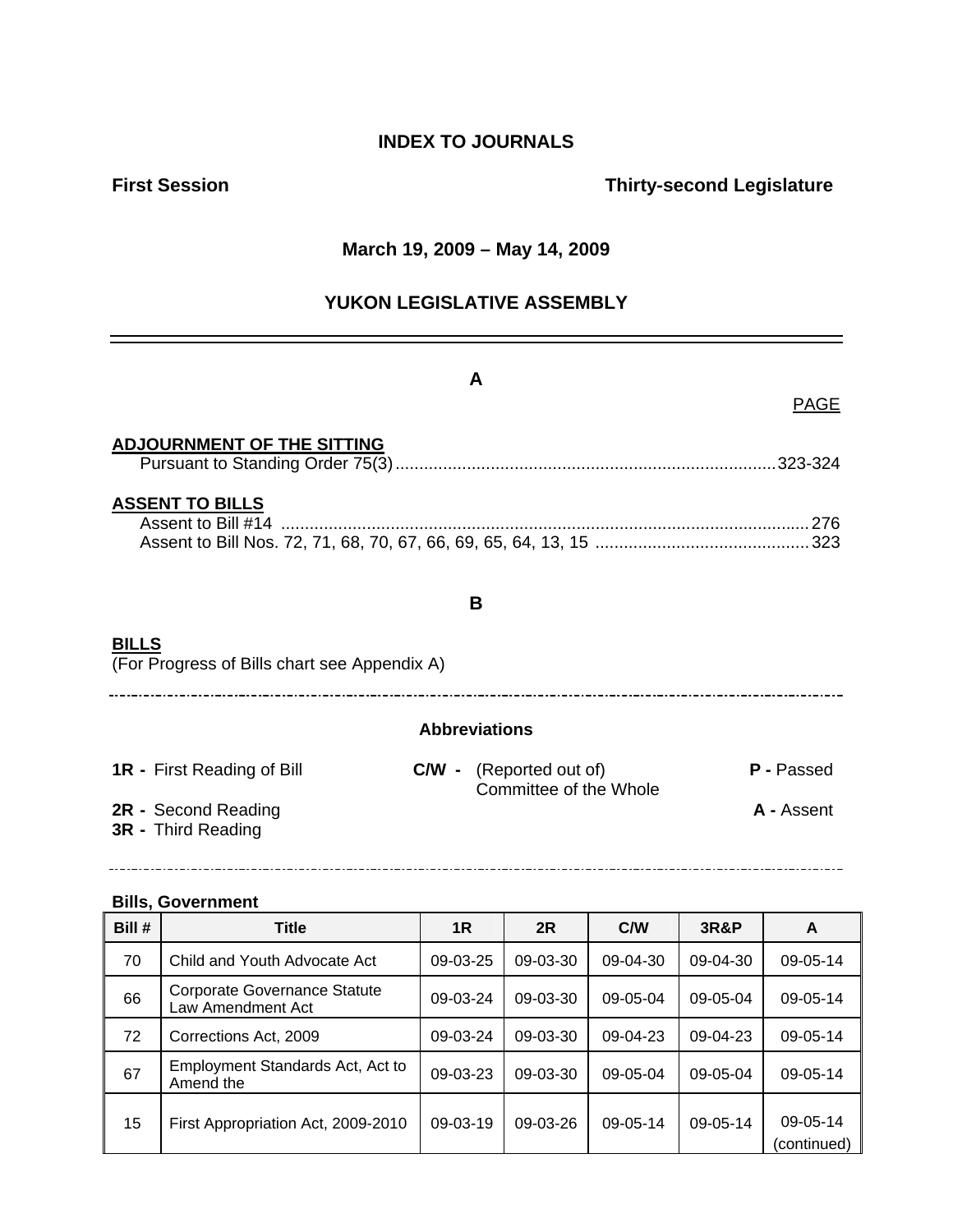| Bill # | <b>Title</b>                                                                 | 1 <sub>R</sub> | 2R       | C/W            | <b>3R&amp;P</b> | A              |
|--------|------------------------------------------------------------------------------|----------------|----------|----------------|-----------------|----------------|
| 71     | Human Rights Act, Act to Amend<br>the                                        | 09-03-25       | 09-03-30 | 09-04-23       | 09-04-23        | 09-05-14       |
| 14     | Interim Supply Appropriation Act,<br>2009-2010                               | $09-03-19$     | 09-03-26 | 09-03-26       | 09-03-26        | 09-03-30       |
| 64     | Legislative Assembly Retirement<br>Allowances Act, 2007, Act to<br>Amend the | $09-03-25$     | 09-03-30 | $09 - 05 - 13$ | $09-05-14$      | $09 - 05 - 14$ |
| 69     | Miscellaneous Statue Law<br>Amendment Act, 2009                              | $09-03-25$     | 09-03-30 | $09 - 05 - 11$ | 09-11-12        | 09-05-14       |
| 13     | Third Appropriation Act, 2008-09                                             | $09-03-19$     | 09-03-30 | 09-05-14       | 09-05-14        | 09-05-14       |
| 65     | Yukon Advisory Council on<br>Women's Issue Act, Act to Amend<br>the          | 09-03-25       | 09-03-30 | $09 - 05 - 13$ | 09-05-14        | 09-05-14       |
| 68     | Yukon College Act, Act to Amend<br>the                                       | 09-03-23       | 09-03-30 | 09-04-29       | 09-04-29        | 09-05-14       |

#### **Bills, Other Than Government**

| Bill # | <b>Title</b>                                          | 1R             | <b>2R</b> | C/W | <b>3R&amp;P</b> | A |
|--------|-------------------------------------------------------|----------------|-----------|-----|-----------------|---|
| 101    | Act to Perpetuate a Certain<br><b>Ancient Right</b>   | 06-11-23       |           |     |                 |   |
| 105    | Cooperation in Governance Act,<br>An Act to Amend the | 07-10-31       |           |     |                 |   |
| 107    | Financial Administration Act, Act to<br>Amend the     | $07 - 11 - 15$ |           |     |                 |   |
| 102    | Human Rights Act, Act to Amend<br>the                 | 07-04-23       |           |     |                 |   |
| 108    | Legislative Renewal Act                               | 07-11-29       |           |     |                 |   |
| 109    | Young Worker Protection Act                           | 08-10-30       |           |     |                 |   |

**C** 

## **CHAIR, COMMITTEE OF THE WHOLE**

**Statements** 

| Re: Events in Committee of the Whole on March 31, 2009281-282            |  |
|--------------------------------------------------------------------------|--|
|                                                                          |  |
| Re: Termination of Committee Proceedings as per Standing Order 76(1) 321 |  |

## **CHANGES TO ORDER PAPER**

| Motions No. 58, 211, 258, 326, 328, 354, 412, 437, 481, 482, 512, 514, 594, |  |
|-----------------------------------------------------------------------------|--|
|                                                                             |  |
|                                                                             |  |
|                                                                             |  |

## (continued)

## **CHANGES TO ORDER PAPER (continued)**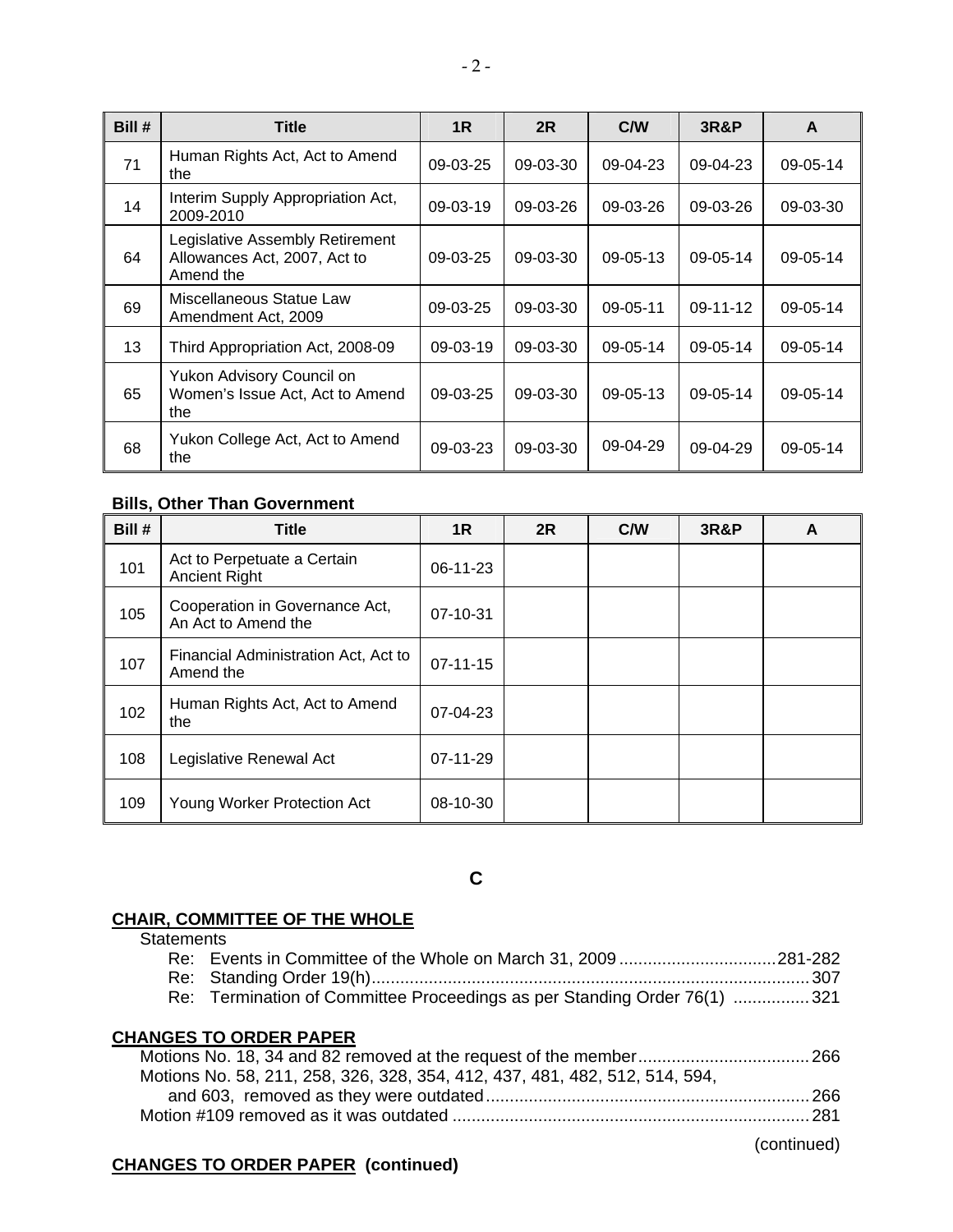| Motions No. 338 and 380 removed as they are similar to Motion #220 which    | - 287 |
|-----------------------------------------------------------------------------|-------|
| Motions No. 519, 520, 550, 551, 552, 553, 554, 555, 556, 557, 558, 559, 560 |       |
| 561, 562, 566, 567, 568, 571, 572, 573, 574, 598 and 615 removed as         |       |
|                                                                             |       |
| Motions No. 205, 396 and 634 and Motion for the Production of Papers #5     |       |
|                                                                             |       |
|                                                                             |       |
|                                                                             |       |
|                                                                             |       |
|                                                                             |       |

#### **CLERK OF THE LEGISLATIVE ASSEMBLY (Floyd McCormick)**

## **COMMISSIONER (Hon. Geraldine Van Bibber)**

## **D**

#### **DEBATE**

| Adjourned:                                                                               |  |
|------------------------------------------------------------------------------------------|--|
|                                                                                          |  |
| Bill #15 (2 <sup>nd</sup> Reading) – pursuant to Standing Order 2(2) (Fairclough)268-269 |  |
|                                                                                          |  |
|                                                                                          |  |
| Motion #691 and amendment (pursuant to Standing Order 2(2)) (Mitchell)  280              |  |
|                                                                                          |  |
|                                                                                          |  |

## **DEPUTY CLERK (Linda Kolody)**

# **DISTURBANCE IN THE PUBLIC GALLERY**

| Mav |  |
|-----|--|
|-----|--|

#### **DIVISION**

| (continued) |
|-------------|

## **DIVISION (continued)**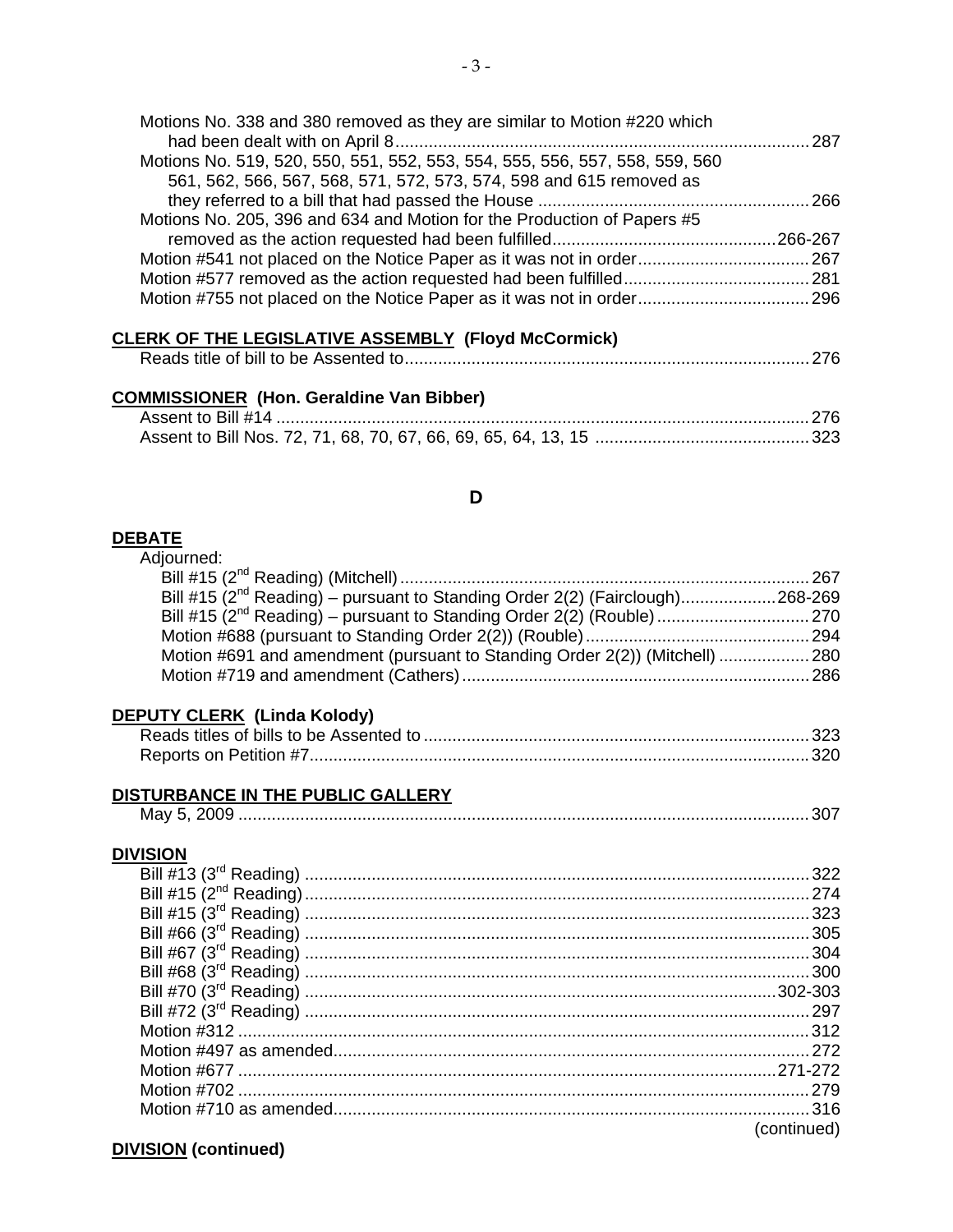### **F**

## **FILED DOCUMENTS**

| Additional names regarding Petition #7: Department of Education's policy                                                                                                                                                                |
|-----------------------------------------------------------------------------------------------------------------------------------------------------------------------------------------------------------------------------------------|
| Air Emissions Permit No: 4201-60-007 issued to Engineering, Development<br>& Operations Branch, Department of Community Service (09-1-85) (Cardiff) 271                                                                                 |
| Bid process, letter (dated May 5, 2009) to the Hon. Archie Lang, Minister<br>of Highways and Public Works, from Dan Huras, President, Sapphire<br>Group: re Dawson City Waste Water Treatment System bid (09-1-95)                      |
| Bid process, letter (dated May 5, 2009) to the Hon. Jim Kenyon, Minister<br>of Economic Development, from Dan Huras, President, Sapphire<br>Group: re Dawson City Waste Water Treatment System bid (09-1-97)                            |
| Bid process, letter (dated May 5, 2009) to the Hon. John Baird, Minister,<br>Transport Canada, Ottawa, from Dan Huras, President, Sapphire<br>Group: re Dawson City Waste Water Treatment System bid (09-1-98)                          |
| Child welfare matters consultation: letter re (dated March 13, 2009) to<br>Hon. Chuck Strahl, Minister of Indian Affairs and Northern Development<br>from Grand Chief Andy Carvill, Council of Yukon First Nations (09-1-86) (Hardy)281 |
|                                                                                                                                                                                                                                         |
| Land development protocol agreement (signed on May 25, 2006) between<br>the Government of Yukon and the City of Whitehorse (09-1-88) (Kenyon) 285                                                                                       |
| Natural Area Park designation along McIntyre Creek, Proposal for the:<br>Porter Creek Community Association (dated January 2009) (09-1-87) (Hardy)281                                                                                   |
| New residence on the hospital campus, construction of: letter (dated April 30,<br>2009) to Mr. Mitchell, MLA, Copperbelt, from Craig Tuton, Chair<br>Yukon Hospital Corporation Board of Trustees (09-1-94) (Mitchell)309               |
| Public Accounts Committee membership: letter (dated April 9, 2009) to Arthur<br>Mitchell, Chair, Public Accounts Committee from Government Members of                                                                                   |
| Queen's Printer Agency 2009-2010 Business Plan (09-1-93) (Lang) 306                                                                                                                                                                     |
| Residence for visiting nurses and doctors, construction of: letter (dated<br>February 17, 2009) from Arthur Mitchell, MLA for Copperbelt, to Mr. Craig                                                                                  |
| (continued)                                                                                                                                                                                                                             |
|                                                                                                                                                                                                                                         |

#### **FILED DOCUMENTS (continued)**

Solid Waste Facility, Deep Creek (Project Number 2008-0270): letter (dated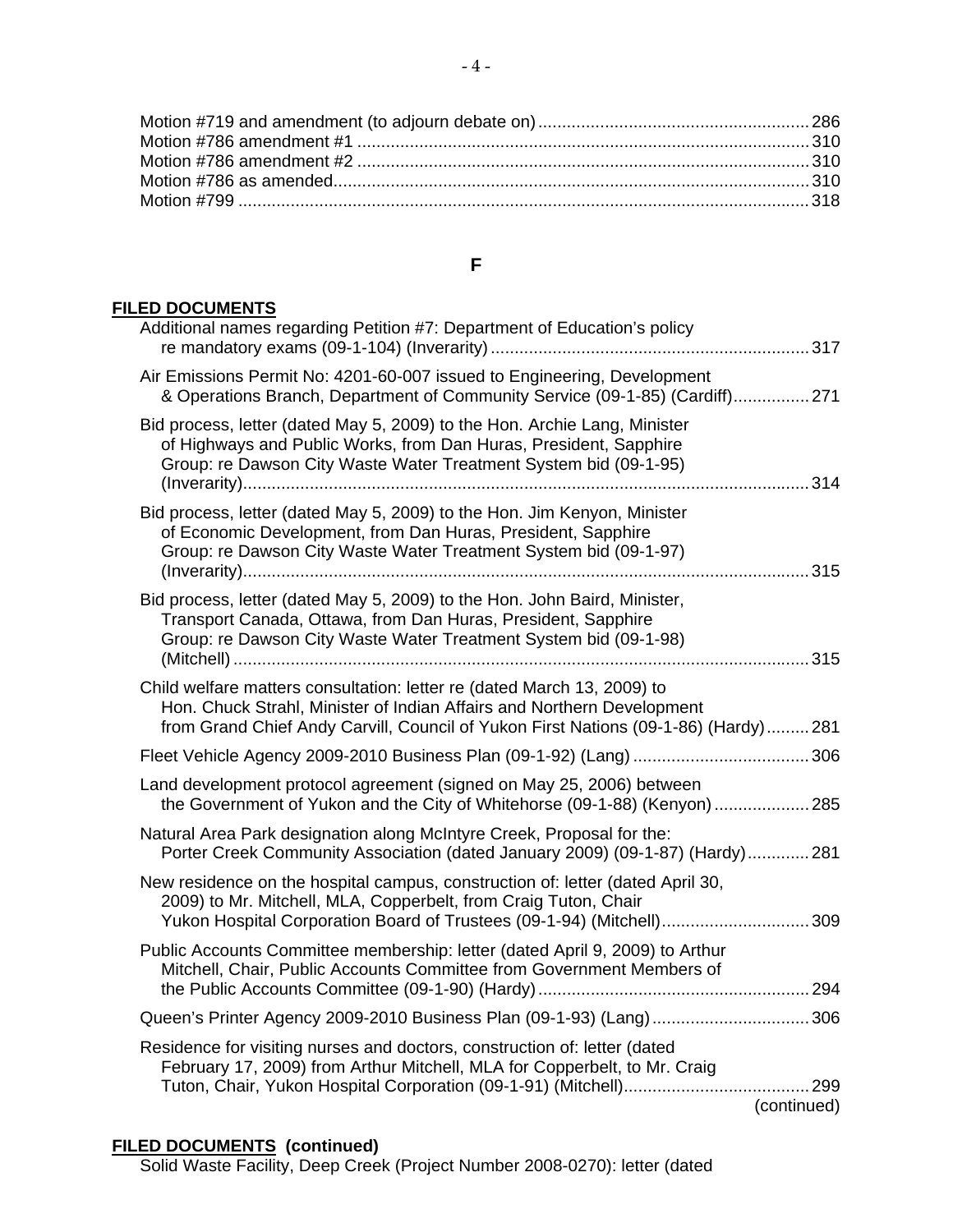| January 16, 2009) to the Yukon Environmental and Socio-economic |
|-----------------------------------------------------------------|
| Assessment Board, from MLA for Lake Laberge, Brad Cathers re    |
|                                                                 |
| Yukon Geographical Place Names Board 2007/2008 Annual Report    |
|                                                                 |

## **I**

# **INTRODUCTIONS**

## **L**

## **LEGISLATIVE ASSEMBLY**

| <b>Sessional Summary</b>                                                  |     |
|---------------------------------------------------------------------------|-----|
| Divisions - 18                                                            |     |
| Filed Documents - 22                                                      |     |
| Government Bills introduced this sitting - 12 Government Bills Passed -12 |     |
| Bills Other than Government Bills introduced this sitting - 0 Passed - 0  |     |
| Legislative Returns - 0                                                   |     |
| Motions Debated, Government - 1                                           |     |
| Motions Passed, Government - 1                                            |     |
| Motions Debated, Other than Government - 11                               |     |
| Motions Passed, Other than Government - 7                                 |     |
| Petitions - 1                                                             |     |
| Sessional Papers - 12                                                     |     |
| Sitting Days - 32                                                         |     |
| <b>Written Questions - 2</b>                                              |     |
| <b>LENGTH OF SITTING</b>                                                  |     |
| Agreed to on March 30, 2009.                                              | 276 |
|                                                                           |     |

## **M**

| <b>MINISTERIAL STATEMENTS</b><br>Hon. Mr. Hart (Health & Social Services)                                   |               |      |                  | . 302                 |
|-------------------------------------------------------------------------------------------------------------|---------------|------|------------------|-----------------------|
| <b>MONEY MESSAGE</b>                                                                                        |               |      |                  | . 267                 |
| <b>MOTIONS - GOVERNMENT</b>                                                                                 | <b>Member</b> | Page | <b>Amendment</b> | <b>Disposition</b>    |
| Appointments to Major Government Boards<br>and Committees, Standing Committee:<br>membership changes (#710) | Cathers       | 316  | 316<br>Carried   | Carried as<br>amended |
| <b>MOTIONS – OTHER THAN GOVERNMENT</b>                                                                      | Member        | Page | Amendment        | <b>Disposition</b>    |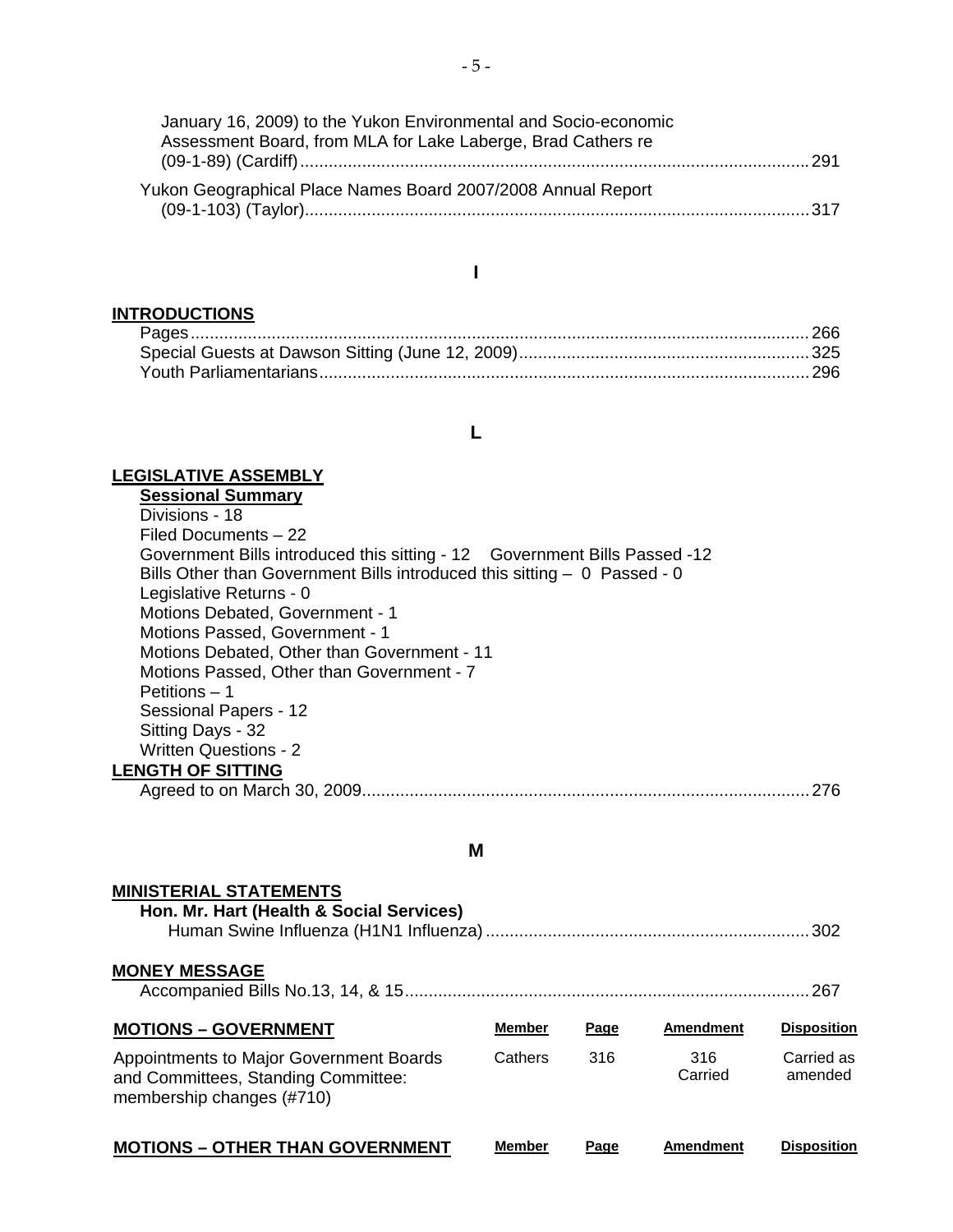| <b>Canadian Broadcasting Corporation's</b><br>Northern Service: resources to allow<br>continuation of service (#786) | McRobb        | 309-<br>310    | #1 310<br>Carried<br>310<br>#2<br>Carried | Carried as<br>Amended |
|----------------------------------------------------------------------------------------------------------------------|---------------|----------------|-------------------------------------------|-----------------------|
| Commemorating the 100 <sup>th</sup> Anniversary of a<br>wholly-elected territorial council (#830)                    | Nordick       | 325            |                                           | Carried               |
| Corrections Action Plan: implementing the<br>(#691)                                                                  | Nordick       | 279-<br>280    | 280<br>Adjourned<br>debate                | Adjourned<br>debate   |
| Education system improvements by expanding<br>and ehancing programs and services (#688)                              | Cardiff       | 294            |                                           | Adjourned<br>debate   |
| Focusing debate on the economy (#729)                                                                                | Nordick       | 290            |                                           | Carried               |
| Food mail (federal) subsidy program to be<br>continued (#783)                                                        | Elias         | 312            |                                           | Carried               |
| Health Care Systems of the Territories: urge<br>presentation to the Government of Canada<br>(H702)                   | Nordick       | 279            |                                           | Carried               |
| McIntyre Creek Park: proposal for (#719)                                                                             | Inverarity    | 285-<br>286    | 285-286<br>Adjourned<br>debate            | Adjourned<br>debate   |
| Performance targets for Yukon students and<br>action plan to achieve targets (#677)                                  | Fairclough    | $271 -$<br>272 |                                           | Carried               |
| Public Accounts Committee to hold hearings<br>on Asset Backed Commercial Paper (#220)                                | McRobb        | 286            |                                           | Negatived             |
| Special Sitting of Legislative Assembly in<br>Dawson City on June 12, 2009 (#799)                                    | Nordick       | $317 -$<br>318 |                                           | Carried               |
| Waste disposal strategy to be developed<br>(#497)                                                                    | Cardiff       | 272            | 272                                       | Carried as<br>amended |
| <b>MOTIONS - PROCEDURAL</b>                                                                                          | <b>Member</b> | <b>Page</b>    | Amendment                                 | <b>Disposition</b>    |
| Special Adjournment motion                                                                                           | Cathers       | 326            |                                           | Carried               |

**N** 

## **NOTICE OF GOVERNMENT PRIVATE MEMBERS' BUSINESS** Pursuant to Standing Order 14.2(7)............................................................278, 289, 299, 315 **NOTICE OF OPPOSITION PRIVATE MEMBERS' BUSINESS** Pursuant to Standing Order 14.2(3)............................................................270, 284, 293, 307

**P** 

**PAGES**

Introduction of .....................................................................................................................266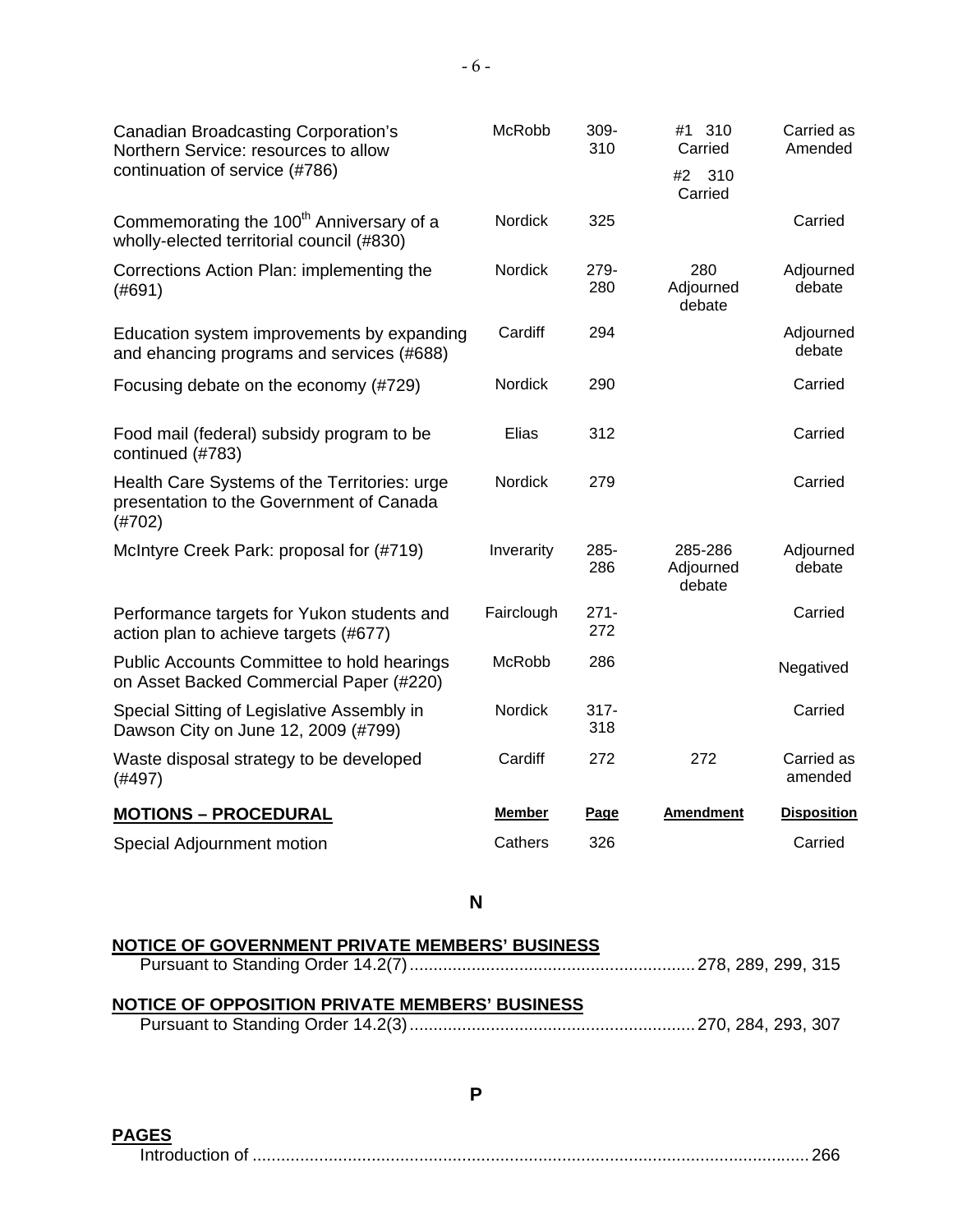# **PERSONAL PRIVILEGE** Hardy acknowledges all Members (May 14).......................................................................320 **PETITIONS** Department of Education's policy re mandatory exams (#7) Presented on May 13, 2009 ..........................................................................................317 Report of the Deputy Clerk............................................................................................320 Speaker rules petition read and received......................................................................321 Response ......................................................................................................................321

## **POINT OF ORDER**

| Speakers statement re Standing Order 19(e) – clarification of May 4, 2009 ruling306 |  |
|-------------------------------------------------------------------------------------|--|

#### **Q**

#### **QUORUM COUNT**

#### **R**

#### **RECESS**

|--|--|

#### **S**

#### **SESSIONAL PAPERS**

| Absence of Members from Sittings of the Legislative Assembly and its<br>Committees: Report from the Clerk of the Yukon Legislative Assembly      | . 268              |
|--------------------------------------------------------------------------------------------------------------------------------------------------|--------------------|
| Auditor General Of Canada, Office of the: Public Schools and Advanced<br>Education, Yukon Department of Education (January 2009)                 | 268                |
| Crime Prevention and Victim Services Trust Fund 2006/2007 Annual Report                                                                          | . 317              |
| Motion #542, Consultation Report (dated April 2009) prepared for the Yukon<br>Legislative Assembly by Yukon Employment Standards Board and Yukon |                    |
| Political Contributions 2008: Report of the Chief Electoral Officer of Yukon                                                                     | 290<br>(continued) |
| <b>SESSIONAL PAPERS (continued)</b>                                                                                                              |                    |
| Report to the Legislative Assembly, pursuant to Section 25 of the Ombudsman                                                                      |                    |
| Act (dated May 11, 2009): Investigation File #05-047 (09-1-114)                                                                                  |                    |

(Speaker Staffen) ..........................................................................................................315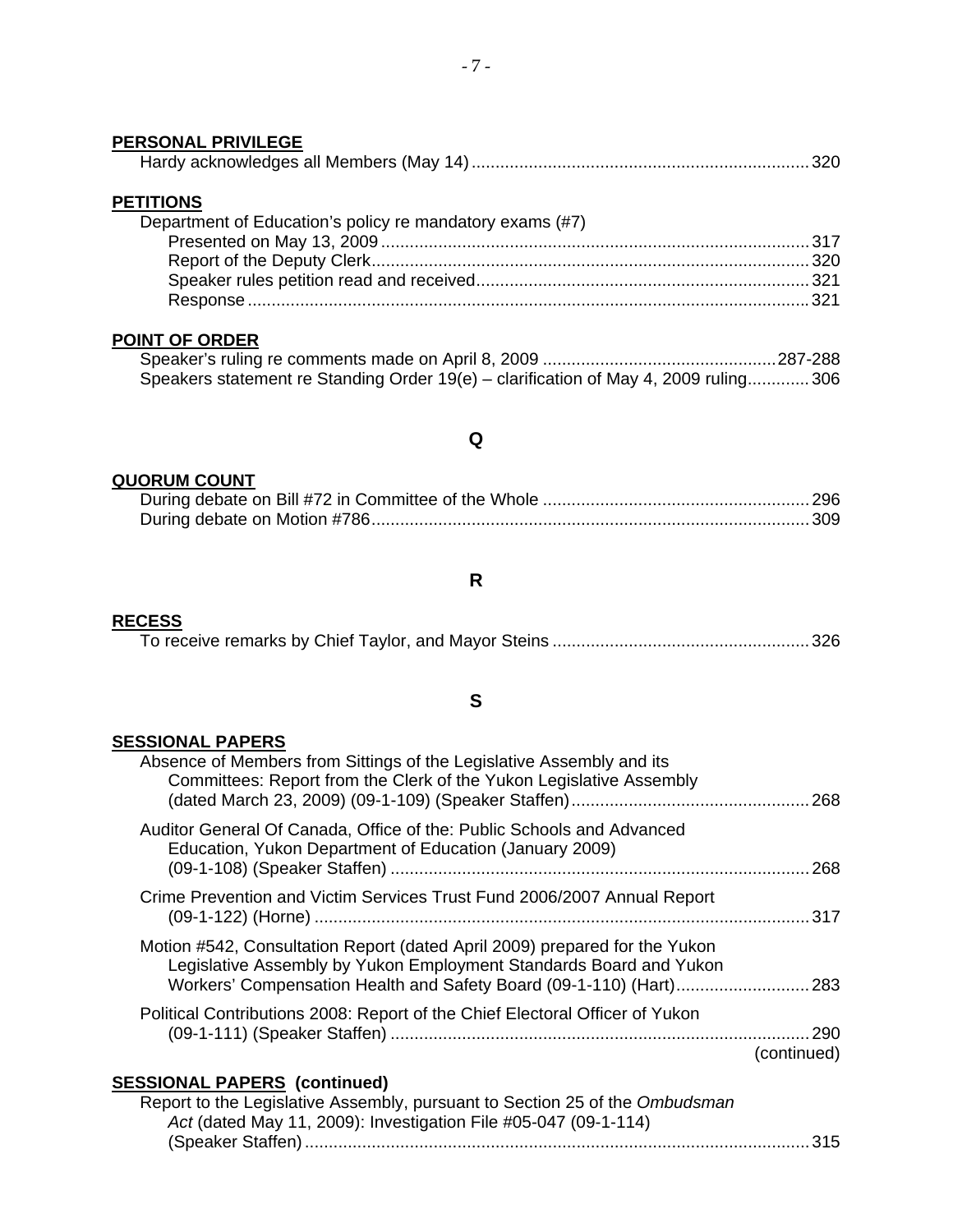| Travel Expenses of Members of the Yukon Legislative Assembly 2008/2009,                                                                                                                                 |  |
|---------------------------------------------------------------------------------------------------------------------------------------------------------------------------------------------------------|--|
| Workers' Compensation Act, Order-in-Council 2009/67: Schedule re                                                                                                                                        |  |
| Yukon Advisory Council on Women's Issues 2008/2009 Annual Report                                                                                                                                        |  |
|                                                                                                                                                                                                         |  |
| Yukon College 2007/2008 Annual Report and Audited Financial Statements<br>(dated October 31, 2008) prepared by the Office of the Auditor General                                                        |  |
| Yukon Health and Social Services Council 2003/2004 Annual Report                                                                                                                                        |  |
| Yukon Health and Social Services Council 2004/2005 Annual Report                                                                                                                                        |  |
| Yukon Health and Social Services Council 2005/2006 Annual Report                                                                                                                                        |  |
| Yukon Health and Social Services Council 2006/2007 Annual Report                                                                                                                                        |  |
| Yukon Health Care Review, The: "Taking the Pulse" - What We Heard:<br>A Public Dialogue on the Yukon Health Care Review: Preliminary<br>Report submitted by Yukon Health Care Review Steering Committee |  |
| Yukon Law Foundation Annual Report and Financial Statements (dated                                                                                                                                      |  |
| Yukon State of the Environment Interim Report: Environmental Indicators for                                                                                                                             |  |
| Yukon Workers' Compensation Health and Safety Board 2008 Annual                                                                                                                                         |  |
| <b>SPEAKER (Hon. Ted Staffen)</b>                                                                                                                                                                       |  |
|                                                                                                                                                                                                         |  |
|                                                                                                                                                                                                         |  |
|                                                                                                                                                                                                         |  |
|                                                                                                                                                                                                         |  |
|                                                                                                                                                                                                         |  |
| Rulings:                                                                                                                                                                                                |  |
|                                                                                                                                                                                                         |  |
|                                                                                                                                                                                                         |  |

(continued)

## **SPEAKER (Hon. Ted Staffen) (continued)**

## Statements:

|  | Re: Changes to the Order Paper (withdrawal of Motions)266-267, 281, 287, 296 |
|--|------------------------------------------------------------------------------|
|  |                                                                              |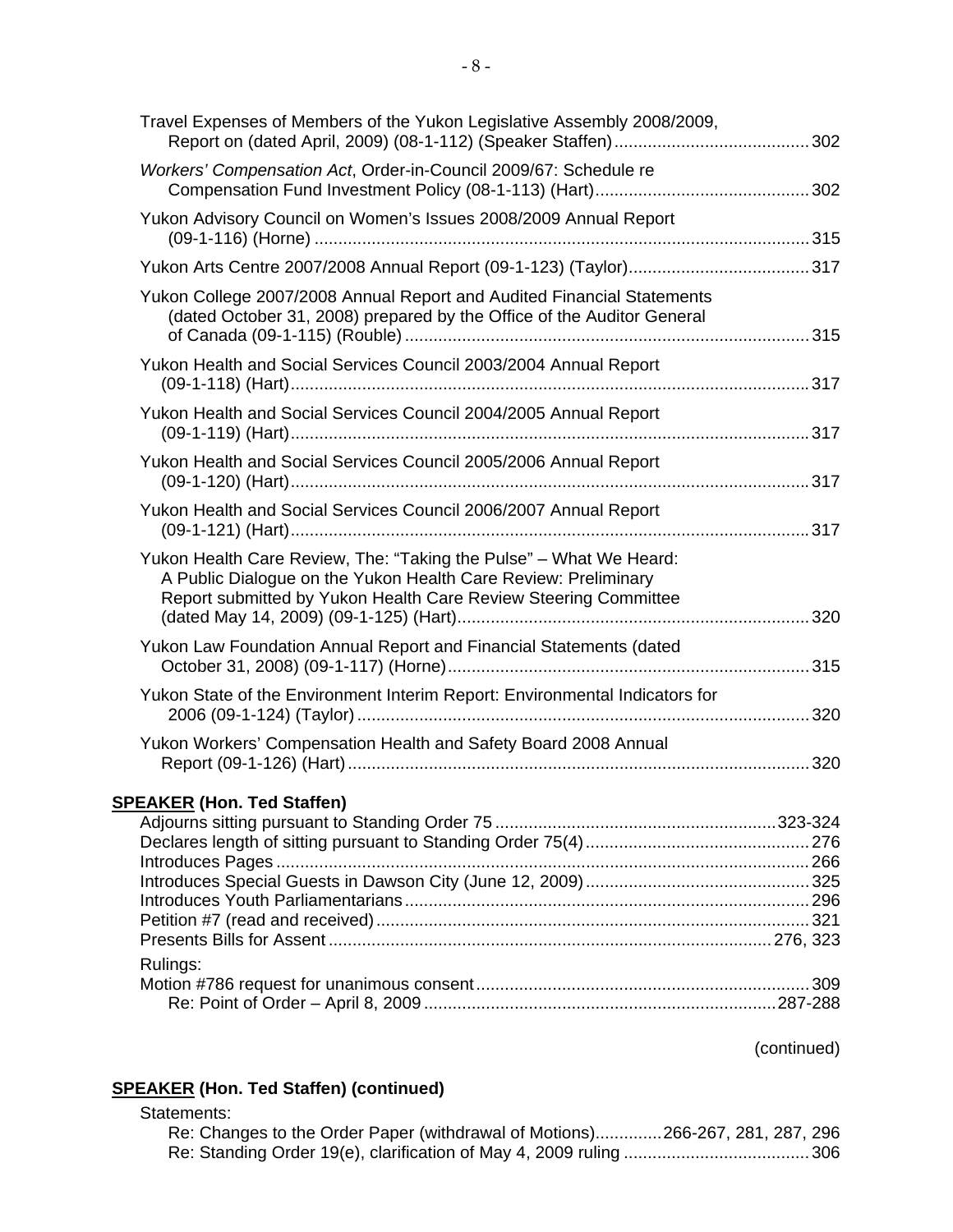## **SPECIAL ADJOURNMENT MOTION**

(See Motions, Procedural)

## **T**

#### **TERMINATION OF SITTING (SO 76)**

## **TRIBUTES**

## **U**

#### **UNANIMOUS CONSENT**

| To proceed with Third Reading of Bill #14 (Standing Order 14.3) (granted)275 |  |
|------------------------------------------------------------------------------|--|
|                                                                              |  |

#### **W**

#### **WITHDRAWAL OF MOTIONS**

|             | Motions No. 58, 211, 258, 326, 328, 354, 412, 437, 481, 482, 512, 514, 594, |
|-------------|-----------------------------------------------------------------------------|
| 266         |                                                                             |
| .281        |                                                                             |
|             | Motions No. 338 and 380 removed as they are similar to Motion #220 which    |
| 287         |                                                                             |
|             | Motions No. 519, 520, 550, 551, 552, 553, 554, 555, 556, 557, 558, 559, 560 |
|             | 561, 562, 566, 567, 568, 571, 572, 573, 574, 598 and 615 removed as         |
| 266         |                                                                             |
|             | Motions No. 205, 396 and 634 and Motion for the Production of Papers #5     |
|             |                                                                             |
|             |                                                                             |
| (continued) |                                                                             |
|             | <b>WITHDRAWAL OF MOTIONS (continued)</b>                                    |
|             |                                                                             |
|             |                                                                             |

# Motion #755 not placed on the Notice Paper as it was not in order....................................296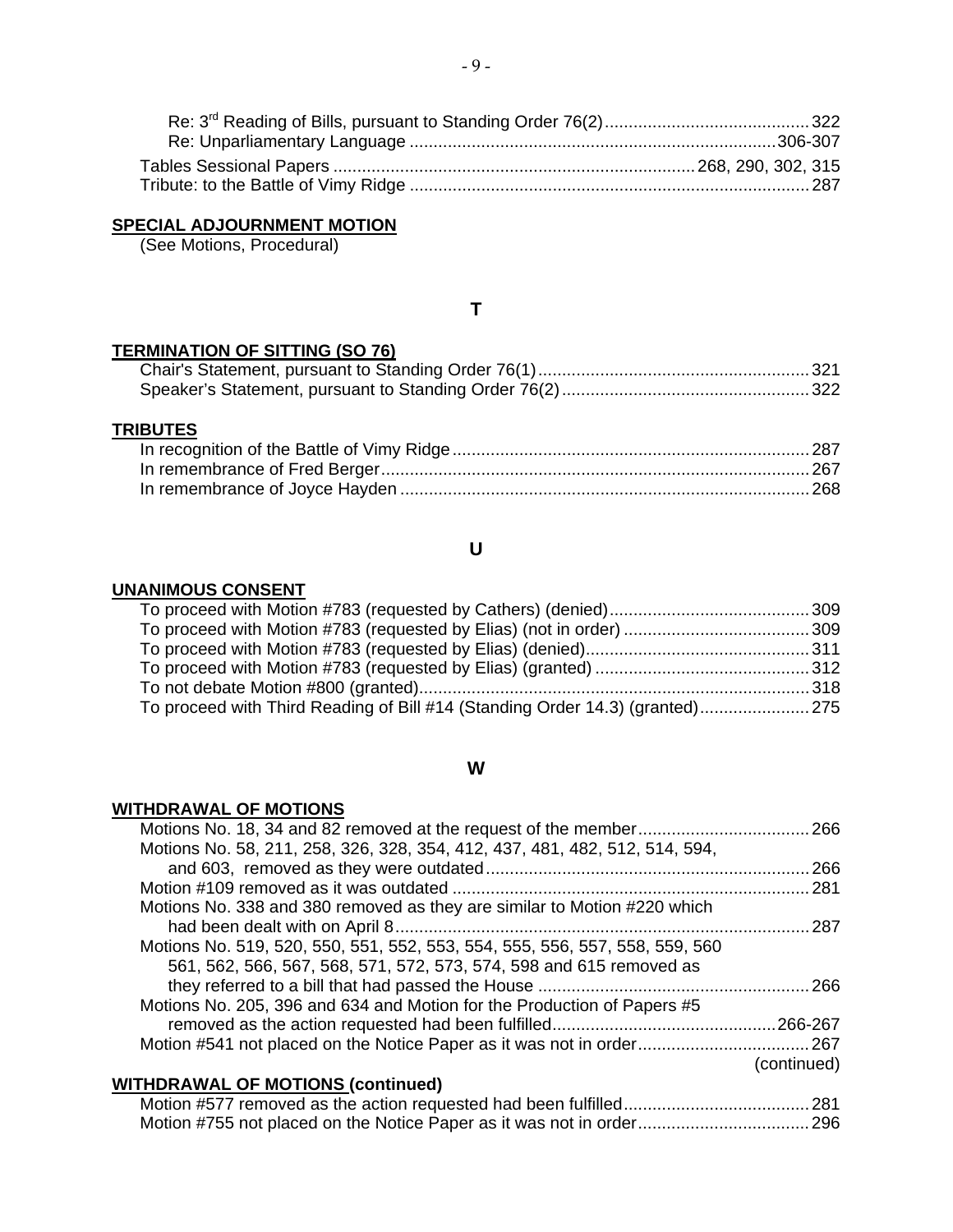**YOUTH PARLIAMENTARIANS** Introduction of Youth Parliamentarians...............................................................................296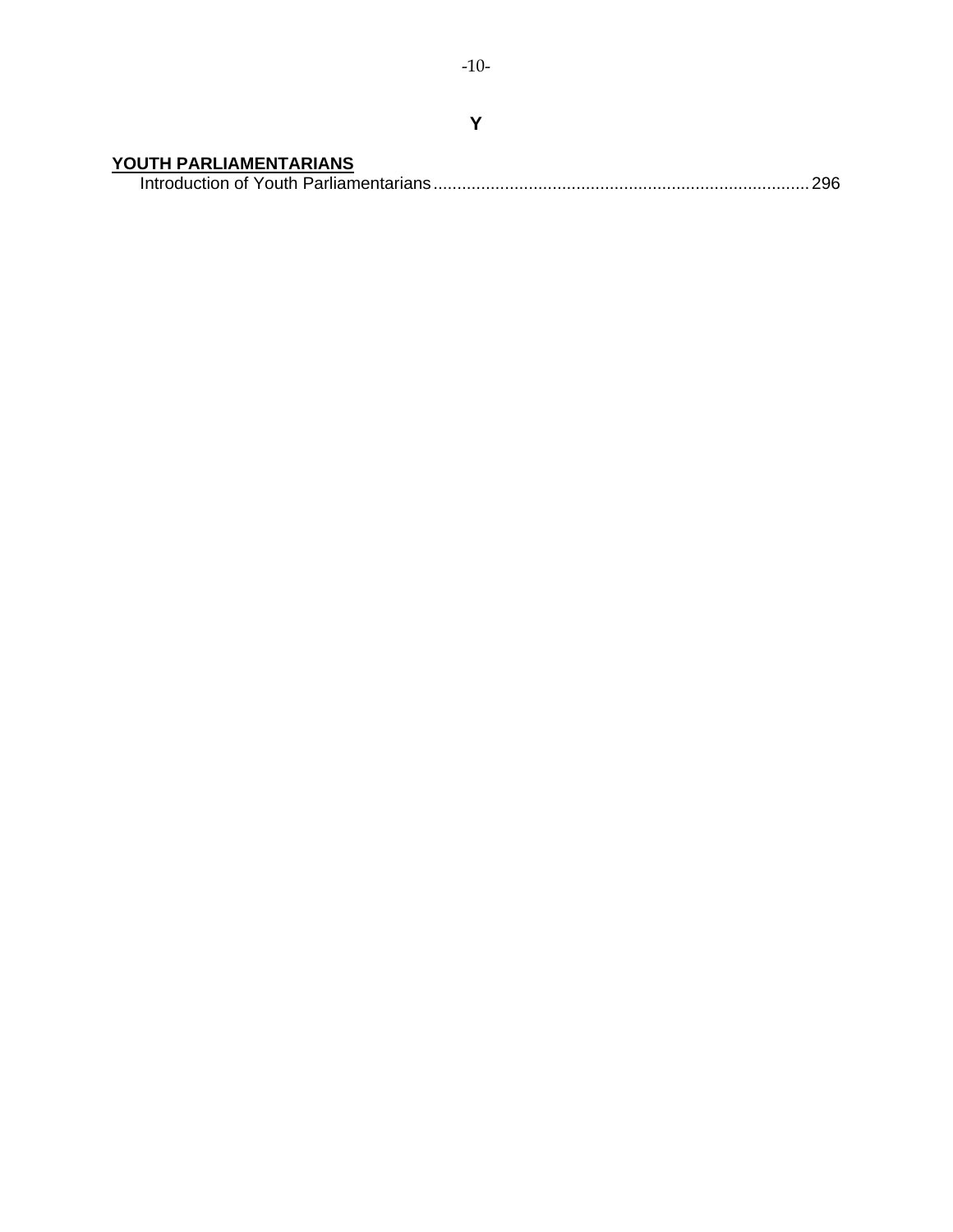# **YUKON LEGISLATIVE ASSEMBLY**

Motions adopted during the First Session of the 32nd Legislative Assembly

March 19, 2009 – May 14, 2009 and June 12, 2009 (Special Sitting in Dawson City)

 Note: The following is an unofficial consolidation of the substantive motions adopted during the time period noted above. If motions were amended before adoption, the amendment is incorporated in the text and a notation made that the motion was amended.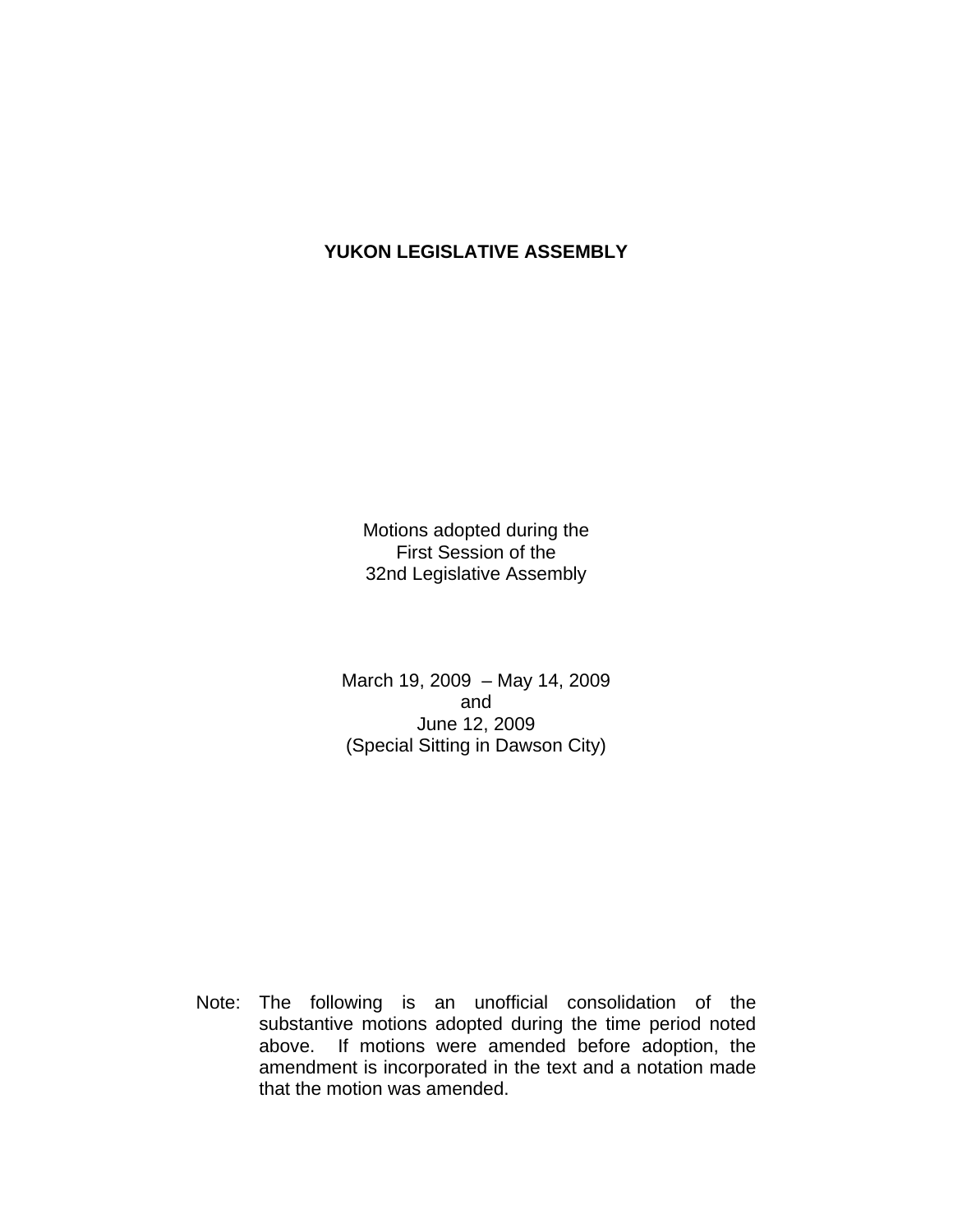**Consolidation of Motions adopted during the First Session of the 32nd Legislative Assembly** 

March 19, 2009 – May 14, 2009 and June 12, 2009 (Special Sitting in Dawson City)

# **INDEX**

| <b>SUBSTANTIVE MOTIONS (listed in chronological order)</b><br><b>Page</b><br><b>Subject Matter</b> |                                                                                   |
|----------------------------------------------------------------------------------------------------|-----------------------------------------------------------------------------------|
| 1.                                                                                                 |                                                                                   |
| 2.                                                                                                 | Performance targets for Yukon students and action plan to achieve                 |
| 3.                                                                                                 | Health Care Systems of the Territories: urge presentation to the                  |
| 4.                                                                                                 | Appointments to Major Government Boards and Committees, Standing                  |
| 5.                                                                                                 |                                                                                   |
| 6.                                                                                                 |                                                                                   |
| 7.                                                                                                 | Canadian Broadcasting Corporation's Northern Service: resources to allow          |
| 8                                                                                                  | Special Sitting of Legislative Assembly in Dawson City on June 12, 2009 (#799)2-3 |
| 9.                                                                                                 | Commemorating the 100 <sup>th</sup> Anniversary of a wholly-elected territorial   |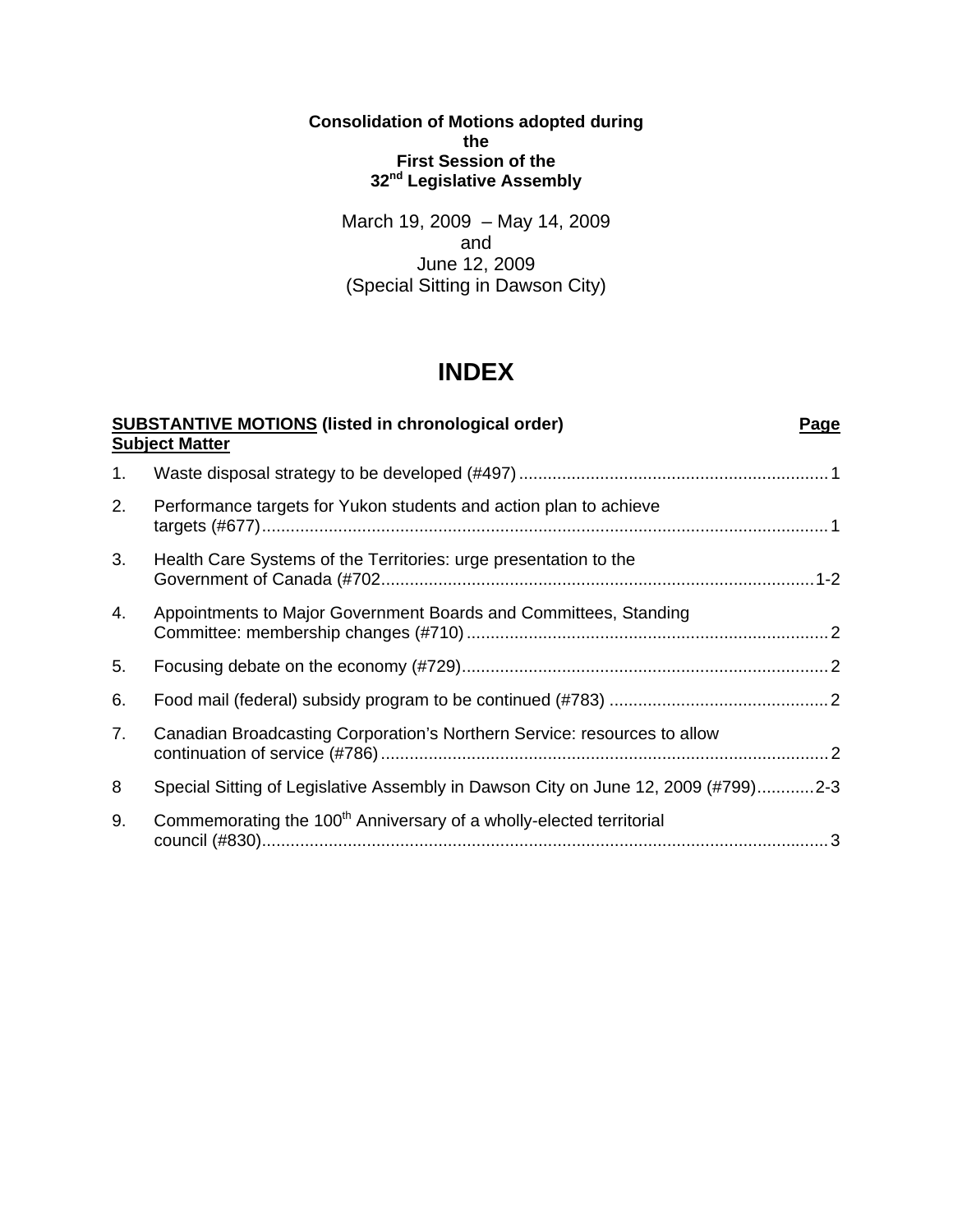## **YUKON LEGISLATIVE ASSEMBLY**

Motions adopted during the First Session of the 32nd Legislative Assembly

March 19, 2009 – May 14, 2009 and June 12, 2009 (Special Sitting in Dawson City)

### **Substantive Motions**

1. Motion #497 – Mr. Cardiff, Member for Mount Lorne Debated March 25, 2009 Carried March 25, 2009

 THAT this House urges the Yukon Government, through collaboration of the Departments of Environment, Community Services, and Finance, to develop a Yukon-wide comprehensive strategy for waste disposal within the fiscal year 2009-2010 that includes:

- (1) the principles of the Three R's: reduce, reuse, and recycle, in that order of priority,
- (2) composting as a necessary component of waste management,
- (3) strengthening of air emission regulations to ensure standards and monitoring are complied with,
- (4) the cessation of burning at community solid waste facilities,
- (5) the establishment of a Yukon-wide Recycling Council that is funded by government,
- (6) the equitable funding of all community solid waste facilities,
- (7) funding to receive and process non-refundable recyclables in Whitehorse from other communities,
- (8) funding for the transportation of non-refundable recylclables,
- (9) an increase in the refundable deposit for beverage containers; and
- (10) expanding the types of recyclable products for refunds.

### **Amended**

2. Motion #677 – Mr. Fairclough, Member for Mayo-Tatchun Debated March 25, 2009 Carried March 25, 2009

THAT this House urges the Yukon Government to:

- (1) establish performance targets for Yukon students overall and, to the extent possible, for each major student sub-group and;
- (2) develop comprehensive action plans to reach these targets.
- 3. Motion #702 Mr. Nordick, Member for Klondike Debated April 1, 2009 Carried April 1, 2009

 THAT this House urges the Government of Yukon to present the business case entitled "Healthy People Strong North: A Case for the Continued and Enhanced Strategic Investment in the Health Care Systems of the Territories" to the Government of Canada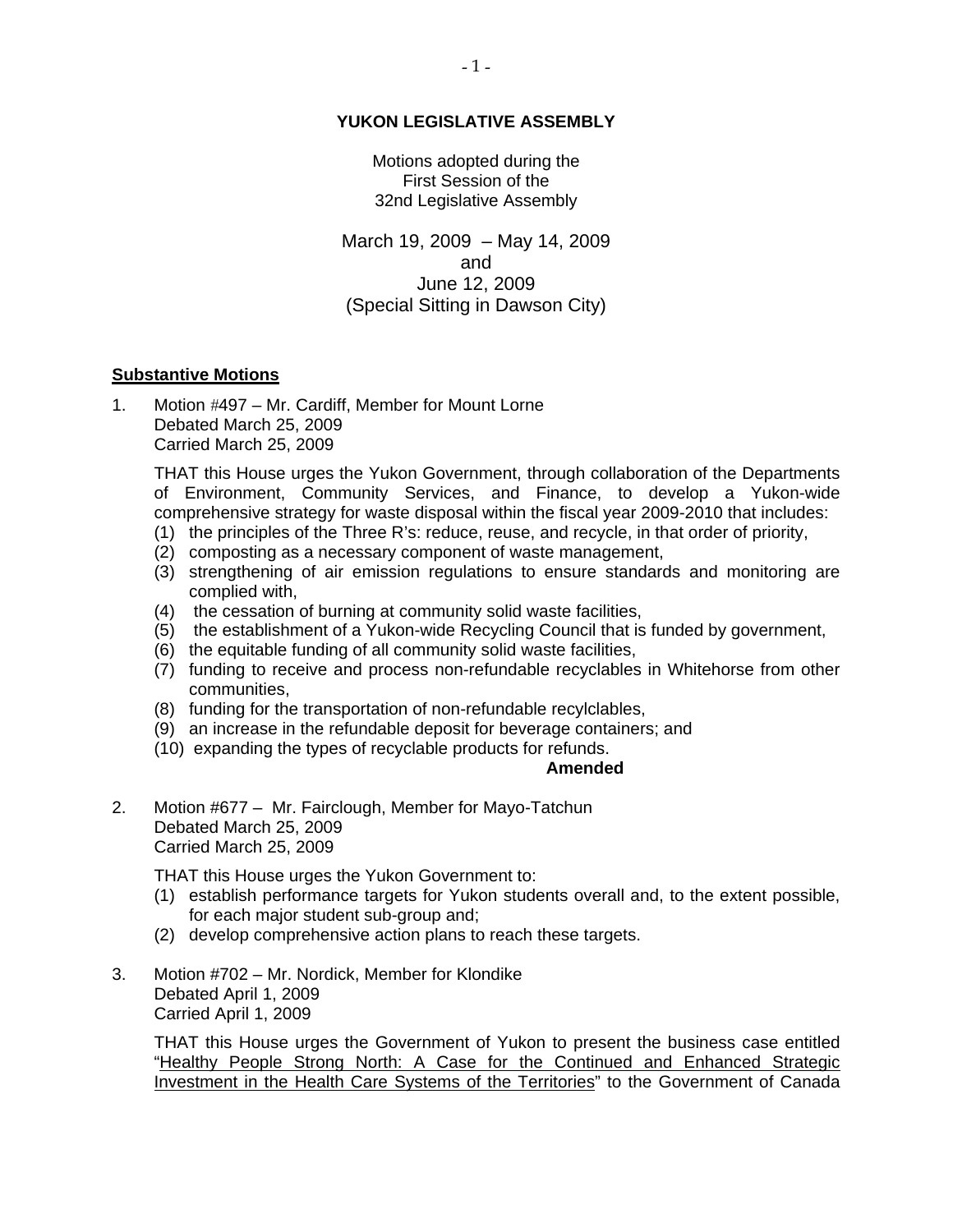for the continuation or replacement of funds, such as the Territorial Health Access Fund, which are designed to meet the unique health care needs and challenges of the North

4. Motion #710 – Hon. Mr. Cathers, Government House Leader Debated May 12, 2009 Carried May 12, 2009

 THAT the membership of the Standing Committee on Appointments to Major Government Boards and Committees, as established by Motion #70 of the First Session of the 32nd Legislative Assembly, be amended by:

- (1) appointing Hon. Marian Horne; and
- (2) appointing Steve Cardiff to the Committee. **Amended**
- 5. Motion #729 Mr. Nordick, Member for Klondike Debated April 15, 2009 Carried April 15, 2009

 THAT this House urges all Members of the Legislative Assembly to address the priority issue as recently identified by Yukoners, which is the economy during this period of global economic recession.

6. Motion #783 – Mr. Elias, Member for Vuntut Gwitchin Debated May 7, 2009 Carried May 7, 2009

 THAT this House urges the Government of Canada to maintain the federal food mail subsidy program that provides nutritious perishable food and other essential items to the isolated northern community of Old Crow at reduced postal rates, and to specifically ensure that:

- (1) personal orders are not eliminated as an option for the residents of Old Crow; and
- (2) the City of Whitehorse is maintained as a food entry point.
- 7. Motion #786 Mr. McRobb, Member for Kluane Debated May 6, 2009 Carried May 6, 2009

 THAT this House urges the Government of Canada to provide sufficient resources to allow the Canadian Broadcasting Corporation's Northern Service to continue producing a high standard of service within Yukon; and urges the Canadian Broadcasting Corporation, in implementing any financial restraint measures, to maintain the integrity of its broadcasting services north of 60˚ **Amended** 

8. Motion #799 – Mr. Nordick, Member for Klondike Debated May 13, 2009 Carried May 13, 2009

> THAT the House, at its rising, do stand adjourned until Friday, June 12, 2009, when it shall hold a special sitting in Dawson City, Yukon, in the original chambers of the Legislature, to celebrate the  $100<sup>th</sup>$  anniversary of the first wholly-elected Territorial Council of the Yukon Territory,

> THAT the Speaker set the time at which the House shall meet on June 12 and give notice of that time to all Members,